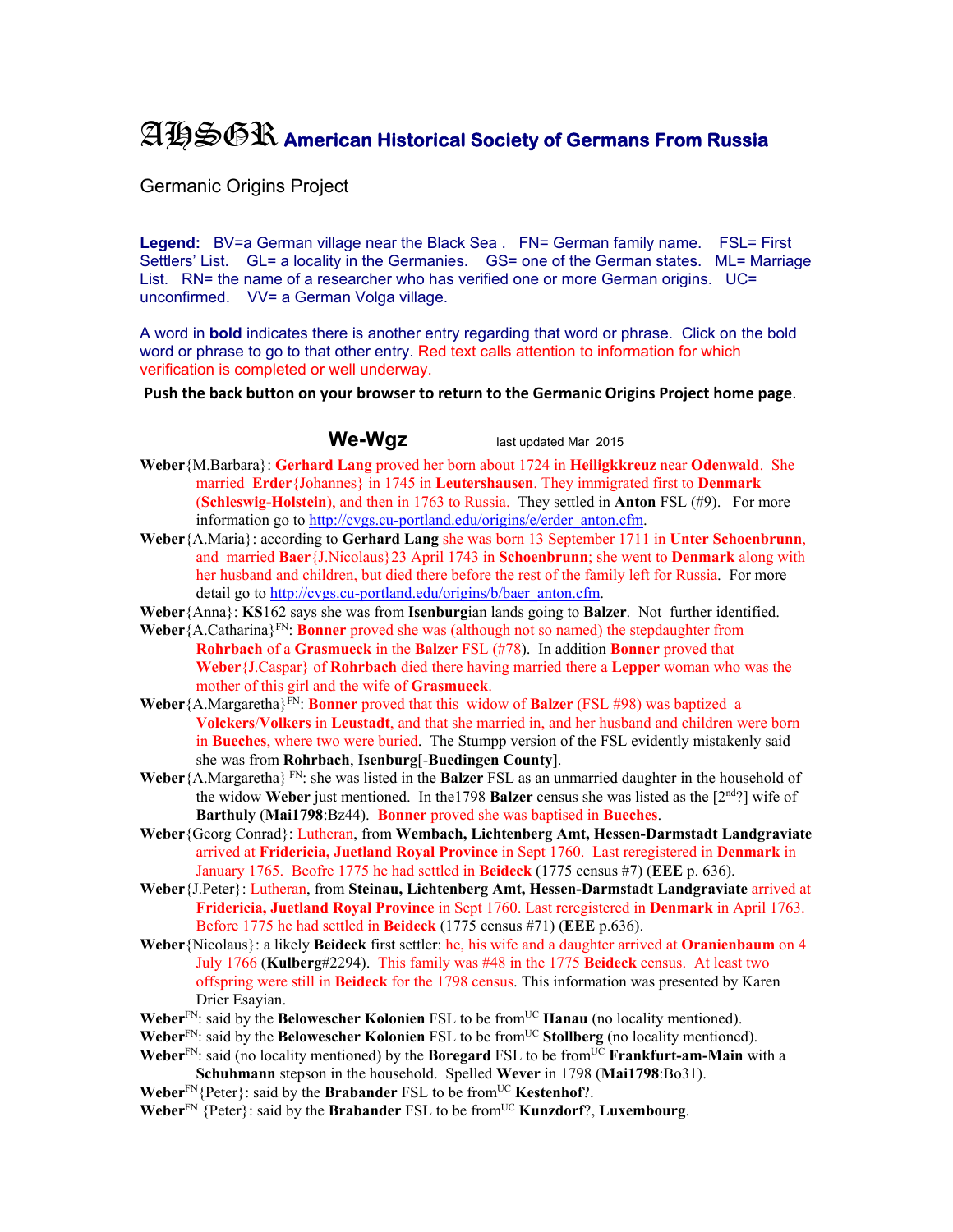**Weber**<sup>FN</sup>: said by the **Dietel** FSL to be from<sup>UC</sup> **Hasloch**, **Kurpfalz**. For 1798 see **Mai1798**:Dt10.

- **Weber**FN{Nicolaus}: Lutheran, arrived at **Fridericia, Juetland Royal Province** in May 1760. With wife and 2 children last reregistered in **Denmark** in April 1763 (**EEE** p.636). By June 1764 they were settled in **Dobrinka** FSL #8 which said he was fromUC **Erstein**(?), **Birkenfeld**(?). In 1798 his wife is said to be a **Rescher** (**Mai1798**:Gb57).
- **Weber**<sup>FN</sup>{Leonhard}: said by the **Doenhof** FSL to be from<sup>UC</sup> **Darmstadt** (no locality mentioned). This might be the man who left **Fraenkisch-Crumbach** in 1766, mentioned in **Gieg1**.
- **Weber**{A.Maria}FN: listed as frau **Heimbuechner** in the **Frank** FSL (fk101). Starting with research reported in **Gieg1** and translated by Dick Kraus, the Doris **Evans** crew proved that she was a Weber and traced her family back five more generations!
- **Weber**{J.Heinrich}FN : He was listed by **T**7460 in 1765-66 next to the **Roediger**s. Said by the **Frank** FSL #102 to be from<sup>UC</sup> **Oberklinten**(?), **Kurpfalz**, living next door to the **Roediger**s at #101. **Oberklinten** probably was a mistransiteration of **Ober Klingen**.
- **Weber**<sup>FN</sup>{Christian}: said by **KS**:477 to be from<sup>UC</sup> Liebling, Banat, and to have married<sup>UC</sup> a Bauer woman in **Glueckstal**. See the **GRCA** book for detail.
- **Weber**FN: said by the **Graf** FSL to be fromUC **Homburg, Wuerzburg**.
- **Weber**FN{Heinrich}: not found in an FSL but was in the 1775 **Grimm** census #88 and 87. For 1798 see **Mai1798**:Gm3.
- **Weber**{Johannes}: from **Nieder Ohmen** married **Scheffer**{A.Catharina} in **Buedingen** 20 April 1766 (**Mai&Marquardt**#563). **KS**163 says **Neider Ohmen** was near **Alsfeld**. Not found in any FSL but was in the 1775 **Grimm** census # 87. For 1798 see **Mai1798**:Gm163.
- **Weber**FN: said by the **Hoelzel** FSL to be fromUC **Muehlendorf**, **Bamberg** [**Bishopric**].
- **Weber**FN{Johannes}: said by **Kuhlberg3157** and the **Huck** FSL to be fromUC **Isenburg** (no locality or country indicated).
- **Weber**FN{Wolf H.}: spelled **Febor**? in the Pleve version of the **Huck** FSL which along with **Kuhlberg3149** says he is from<sup>UC</sup> **Isenburg** (no locality or country indicated).
- **Weber**{Susanne Kath.}: from **Oberkiainsbach** near **Darmstadt** and widow of **Lufft**{J.Nik.} with 4 children by him 2nd married **Lust**{J.Philipp} (**KS**144). On 13 Sept 1766 **Lust**{Philipp & Susanne} with 6 children arrived in **Russia**, he said to be from **Erbach** (**Kulberg**5235). Later in 1766 {Philipp & Susanna} with six children took transport in **Oranienbaum** for the **Volga (T**7253-7260). By 16 Sept 1767 this family had settled at **Jagodnaya Poljana** FSL #66, he said to be from **Umstadt**. **KS**144 has both **Okerkainsbach** and **Umstadt**.
- **Weber**{Gottfried}FN: listed by both the 1816 **Kassel** census (#45) and **KS**:477 without origin. The **GCRA** found evidence that one daughter was born in Latschanow, Poland in 1807; they think this may have been Latoszkowa near Kepa, now absorbed within **Warsaw** itself. See their book for more.
- **Weber**FN: said by the **Katharinenstadt** FSL to be fromUC **Dresden, Sachsen**.
- **Weber**<sup>FN</sup>: said by the **Katharinenstadt** FSL to be from<sup>UC</sup> **Koeln**.
- **Weber**FN: said by the **Koehler** FSL to be the maiden name of frau **Leinecker**.
- Weber<sup>FN</sup>: according to the **Buedingen** ML a widow Weber nee Mueller of<sup>UC</sup> Hoffstaedten, married a **Schuettler** man in 1766; by 1767 the couple was in **Kraft** (**Mai&Marquardt**#688).
- **Weber**<sup>FN</sup>: said by the **Krasnoyar** FSL to be from<sup>UC</sup> Buedingen, Isenburg.
- **Weber**FN{Jacob/Jakob}: on 8 Aug 1766 he, wife {Katharina} and 3 children arrived in **Russia**, he said to be from **Braunfels** (**Kulberg**3570 & **KS**162). Later in 1766 {Jacob}, wife {Catarina} and 3 children had settled at **Kukkus** FSL 35, he said to be from<sup>UC</sup> **Ulm**(?), **Braunfels**.
- **Weber**FN: said by the **Laub** FSL to be fromUC **Tennig**?, **Ansbach**.
- Weber<sup>FN</sup>: said by the Mariental FSL to be from<sup>UC</sup> Hessen-Kassel; at the same time it says his wife is from **Koeln**.
- Weber<sup>FN</sup>: said by the Messer FSL to be from<sup>UC</sup> **Isenburg** (no locality mentioned).
- Weber<sup>FN</sup>: said by the Messer FSL to be from<sup>UC</sup> **Kurpfalz** (no locality mentioned), and the maiden name of the wife was given as **Just**.
- **Weber**<sup>FN</sup>: said by the **Moor** FSL to be from<sup>UC</sup> Gelnhausen (no locality mentioned).
- **Weber**<sup>FN</sup>: said by the **Moor** FSL to be from<sup>UC</sup> **Isenburg** (no locality mentioned).
- **Weber** {Johannette Catharina}: from from<sup>UC</sup> **Wenings** married **Eberling** {Johannes} in **Buedingen** on 3 June 1766 (**Mai&Marquardt**#678). **KS**163 says **Wenings** was near **Buedingen**. On 29 August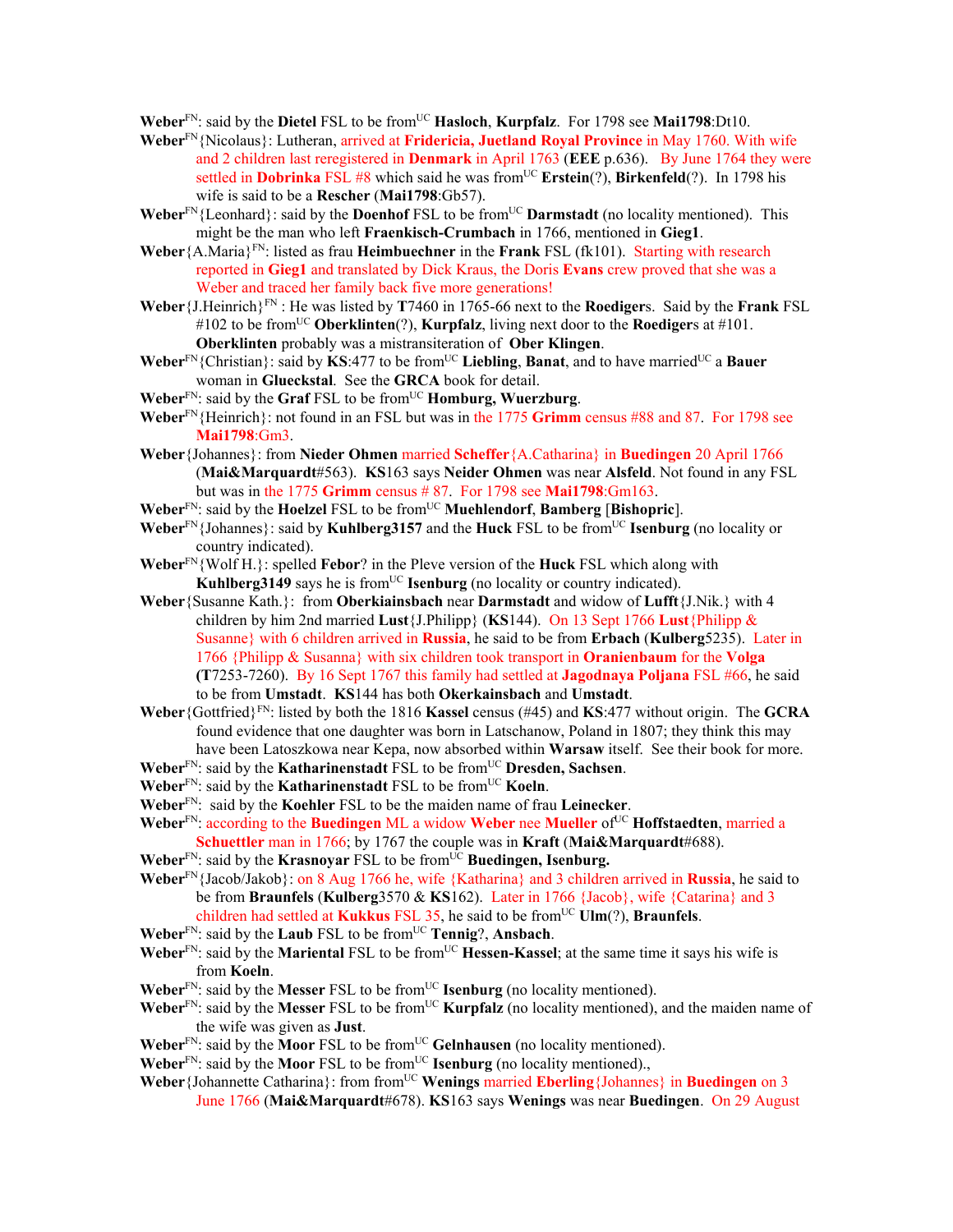1766 {Johannes & Catharina} arrived in **Russia** (**Kulberg**3716). Later in 1766 they took transport in **Oranienbaum** for the **Volga (**T618-619). By 26 Aug 1767 they had settled at **Norka** FSL #188 which said he was from<sup>UC</sup> **Isenburg** (no locality mentioned). For 1798 see **Mai1798**:Nr103 and perhaps Bd48?

- **Weber**<sup>FN</sup>{A.Maria}: from<sup>UC</sup> **Wenings** married **Mueller**{Hans Otto} in **Buedingen** 12 May1766 (**Mai&Marquardt**#635). Not found in **Kulberg** or in **T**. By 15 Aug 1767 {Otto} and wife had settled at **Norka** FSL #20, he said to be from<sup>UC</sup> **Isenburg** (no locality mentioned). In 1798 the widowed wife, maiden name **Weber,** was living in **Norka** in the household of a married daughter (Mai1798:Nr69).
- **Weber**{Heinrich}FN: mistakenly said by both the 1858 **Neudorf** census (#235) and **KS**:477 to have come fromUC **Bruehl**, **Mannheim** [**Amt**], **Baden**. Using **FHL**#488,316, the **GCRA** proved their origin in **Ottersheim**, **Germersheim** [**Amt**], **Rheinpfalz**. See the **GCRA** book for more.
- **Weber**<sup>FN</sup>: said by the **Norka** FSL to be from<sup>UC</sup> **Isenburg** (no locality mentioned). For 1798 see **Mai1798**:Nr88, 2 and 18.
- **Weber**FN: the 1798 **Norka** census gives this as the maiden name of the wife of an **Isenburg**er **Bauer** (**Mai1798**:Nr55).
- **Weber**FN: said by the **Ober-Monjou** FSL to be fromUC **Rabachan**? with a **Krueck** step-daughter and a **Stupart**{Katharina} orphan living in the household. For 1798 see **Mai1798**:Bo21, Hr14 and possibly Om43.
- **Weber**FN: said by the **Orlovskaya** FSL to be a step-daughter living with the **Schelhler**? family which would indicate that frau **Schehler** was previously frau **Weber**.
- **Weber**FN: said by the **Orlovskaya** FSL to be fromUC **Ersingen**.
- **Weber**<sup>FN</sup>: said by the **Preuss** FSL to be from<sup>UC</sup> **Dalov**(?), **Champagne, France.**
- **Weber**<sup>FN</sup>: said by the **Preuss** FSL to be from<sup>UC</sup> **Ris**(?), **Kur Trier.**
- **Weber**FN: said by the **Preuss** FSL to be fromUC **Schwellheim, Wuerzburg**.
- **Weber** FN: this woman married a **Rasch** man in **Luebeck** in 1765 (**Mai&Marquardt**#17), before they moved to **Reinhard**.
- **Weber**FN: said by the **Reinwald** FSL to be fromUC **Stolberg-Gedern** [**County**]. For 1798 see **Mai1798**:Rw47.
- **Weber**{Georg}FN: said by the **Rohleder** FSL to be fromUC **Zuckau**, **Danzig** [**Free Imperial City**].
- **Weber** {Johannes}<sup>FN</sup>: said by the **Rohleder** FSL to be from<sup>UC</sup> [**Kur-]Trier** (no locality mentioned). For 1798 see **Mai1798**:Mt4.
- **Weber**{Tomas}<sup>FN</sup>: said by the **Rohleder** FSL to be from<sup>UC</sup> **Zuckau**, **Danzig** [Free Imperial City]. For 1798 see **Mai1798**:Rl47.
- **Weber**{M.Eva}FN: in 1765 this woman married an **Appel** man in **Rosslau** (**Mai&Marquardt**#857); by 1767 they were in **Schaefer**, the FSL of which said she was fromUC **Oberrod**, [**Kur**-]**Mainz**[sic?].
- **Weber** {A.Maria}<sup>FN</sup>: this widow was said by the **Schulz** FSL to be from<sup>UC</sup> **Stolberg**. For 1798 see **Mai1798**:Sz10 and Pl22.
- **Weber** {J.Jacob}<sup>FN</sup>: said by the **Schulz** FSL to be from<sup>UC</sup> **Stettin**, **Preussen** [**Kingdom**]. I could not find him in **Mai1798**.
- **Weber**{A.Justina}: the wife of **Uhrich**{Johannes} of **Schwab** and mother of **Uhrich{**J.Friedrich}of **Gross Umstadt**.
- **Weber**{Heinrich}FN: said by the **Seelmann** FSL to be fromUC **Koerich**?, **Luxemburg** [**Duchy**]. For 1798 see **Mai1798**:Sm10.
- **Weber** {Johannes} $F_N$ : said by the **Seelmann** FSL to be from<sup>UC</sup> **Koerich**?, **Luxemburg** [Duchy]. For 1798 see **Mai1798**:Sm9.
- Weber<sup>FN</sup>{J.Hinr.}: said by the **Stahl-am-Karaman** FSL #22 to be from<sup>UC</sup> **Darmstadt**. This Weber man fromUC the **Darmstadt** area married 21 May 1766 **Schleegel**{A.Cathar.} fromUC **Isenburg County** (**Mai&Marquardt**#226).
- **Weber**{Ernst} FN: he was said by the **Urbach** FSL to have died on the way to Russia.
- **Weber** {Ernst}<sup>FN</sup>: his widow, later frau **Spindler**, was said by the **Urbach** FSL to be from<sup>UC</sup> **Erbstadt**, [**Hanau County**,] **Hessen**[-**Kassel Landgraviate**].
- **Weber**{A.Maria}: daughter of {J.Balthasar} a hunter in the service of General von Betlack (sic) from **Erlau** in **Fraenkisch-Crumbach Walter** {J.Phillip} son of **Walther**{J.Peter} from **Kirchberfort**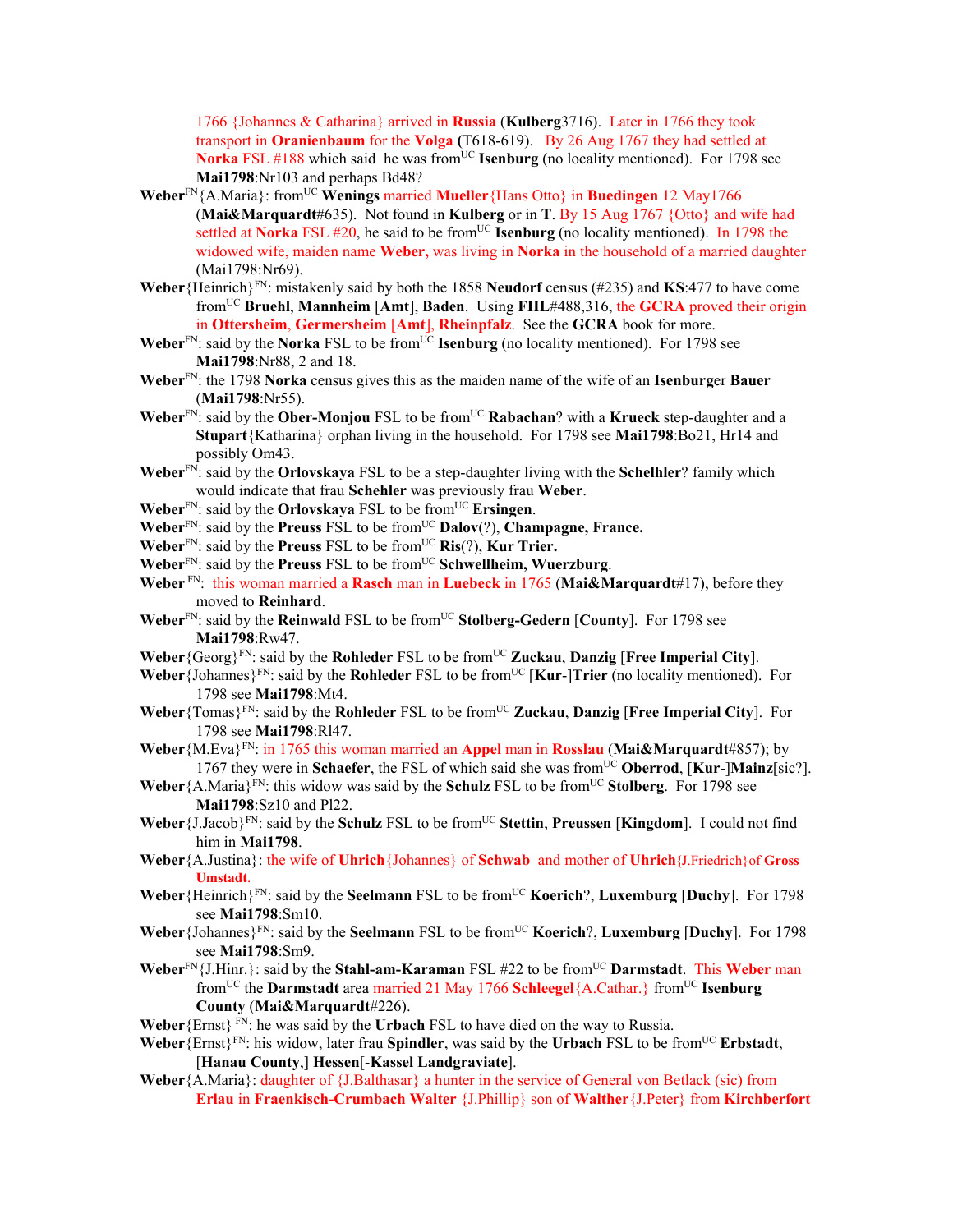(**Mai&Marquardt**#752 & 1271 & **KS**162). For arrival in **Russia** and settlement in **Walter**, see **Kulberg**6555 & FSL#41. For 1798 see **Mai1798**:Wt95.

**Weber**{Christina}: sister of {A.Maria}.

- **Weber**{Eva}: sister of {A.Maria}. For 1798 see **Mai1798**:Wt96.
- **Weber**FN: father-in-law and sister-in-law (of a **Lichtenberger** man) said by the **Walter** FSL to be fromUC **Krumbach**, **Hessen-Darmstadt County**. They were said by **Fraenkish Crumbach** parish records to be from **Erlach** (**Mai&Marquardt**#750).
- **Weber**FN{J.Leonard}: with sister {A.Maria} left **Fraenkisch-Crumbach** in 1766, settled in **Walter** (**Gieg1**, **Mai1798**:Wt04).
- **Weber** {Georg}<sup>FN</sup>: said by the **Warenburg** FSL to be from<sup>UC</sup> **Bueches**?, **Isenburg**[-**Buedingen County**]. He surely died before the 1798 Volga censuses.
- **Weber** {Martin}<sup>FN</sup>: said by the **Warenburg** FSL to be from<sup>UC</sup> **Wech**?, [Hessen-]Darmstadt [**Landgraviate**]. For 1788 and 1798 see **Mai1798**:Mv2979,Wr109 and Sr1.
- **Weber**{Tobias/Thobias}FN: arrived in **Russia** single 15 Sept 1766 said to be from [**Kur**-]**Sachsen**  (**Kulberg**#6005). By 12 May 1767 he had settled at **Warenburg** FSL #93a in the the **Koehler{Adam}** household. For 1798 see **Mai1798**:Wr69.
- **Weber**{A.Maria}: according to **Gerhard Lang** she was born 13 September 1711 in **Unter Schoenbrunn**, and married **Baer**{J.Nicolaus}23 April 1743 in **Schoenbrunn**; she went to **Denmark** along with her husband and children, but died there before the rest of the family left for Russia. For more detail go to http://cvgs.cu-portland.edu/origins/b/baer\_anton.cfm.
- **Weber**FN{Johann}: married **Rode**{Dorothea} in **Luebeck** 11 Nov 1764; so far they have not been found settled in **Russia** (**Mai&Marquardt**#4).
- **Waeber/Weber**{J.Ernst}: married **Scheidelmann**{Margaretha E.} in **Buedingen** 23 April 1766 (**Mai&Marquardt**#575 & 1139 & **KS**154). **KS**162 has {Johann}. On 22 May 1766 in **Luebeck Weber**'s daughter was baptized in **Luebeck** (**Mai&Marquardt**#1291). On 22 July 1766 {Ernst}, {Margaretha} and one child arrived in **Russia**, he said to be from **Isenburg**  (**Kulberg**2317. Not found in any later source.
- **Weber**{J.Heinrich: **KS**162 sys he was from **Buches** near **Buedingen**. He may have taken transport in **Oranienbaum** for the **Volga** in 1766 (**T**3949)?? No further information.
- **Weber**{J.Philipp}: **KS**162 says he was from Neu-Issenburg near **Offenbach** heading for **Gnadendorf**. No further information.
- **Weber**{Johannes}: **KS**162 says he was from **Atzbach** near **Wetzlar**, had wife {A.Gertrud} and daughter {Katharina}. No further information.
- **Weber**{Johannes}: **KS**162 says he was from **Buedingen** city and married {Maria} in 1765 in **Rosslau**. No further information.
- **Weber**{M.Helena}: married **Meyer**{Christoph} in **Rosslau** 13 June 1766 (**Mai&Marquardt**#1013). **KS**145 has the year mistakenly as 1765. Not found in any later source.
- **Weber**{Maria}: was a godmother at the 25 May 1766 **Luebeck** baptism of **Schroedter**{M.Catharina} daughter of the widow **Schroedter** (**Mai&Marquardt**#1292). No further information.
- **Weber**{Martin}: fromUC **Wembach**, **Hessen-Damstradt Landgraviate** married **Hess**{M.Christina} in **Friedberg** 5 A;pril 1766 (**Mai&Marquardt**#302). On 4 July 1766 he, wife and 1 child arrived in **Russia**, he said to be from UC **Darmstadt** (**Kulberg**1987). Not found in any later source.
- **Weber**FN: this family name was found recorded in **Haiger** parish records during the years prior to 1767, and both in **Kroppach** and in **Schlitz** as well as in **Herborn** marriage records 1762-67; see **Flegel** trip.
- **Weber**FN: also see **Stahl** and **Veber**.
- **Weber**<sup>GL</sup>: an unidentified place said by the **Belowescher Kolonien** FSL to be home<sup>UC</sup> to a **Guenther/Guenter** family. There is a Webern some 9 miles SE of **Darmstadt** city center.
- **Weberling**FN: said by the **Warenburg** FSL to be fromUC **Furmal**?, **Hannover** [i.e.**Kurbraunschweig**]. Also spelled **Beberling** in 1798 (**Mai1798**:Wr71).
- Webert<sup>FN</sup>: said by the **Belowescher Kolonien** FSL to be from<sup>UC</sup> the **Pfalz** (no locality mentioned).
- Webler<sup>FN</sup>: said by the **Norka** FSL to be from<sup>UC</sup> **Isenburg** (no locality mentioned). Later spelled Weller (**Mai1798**:Nr206).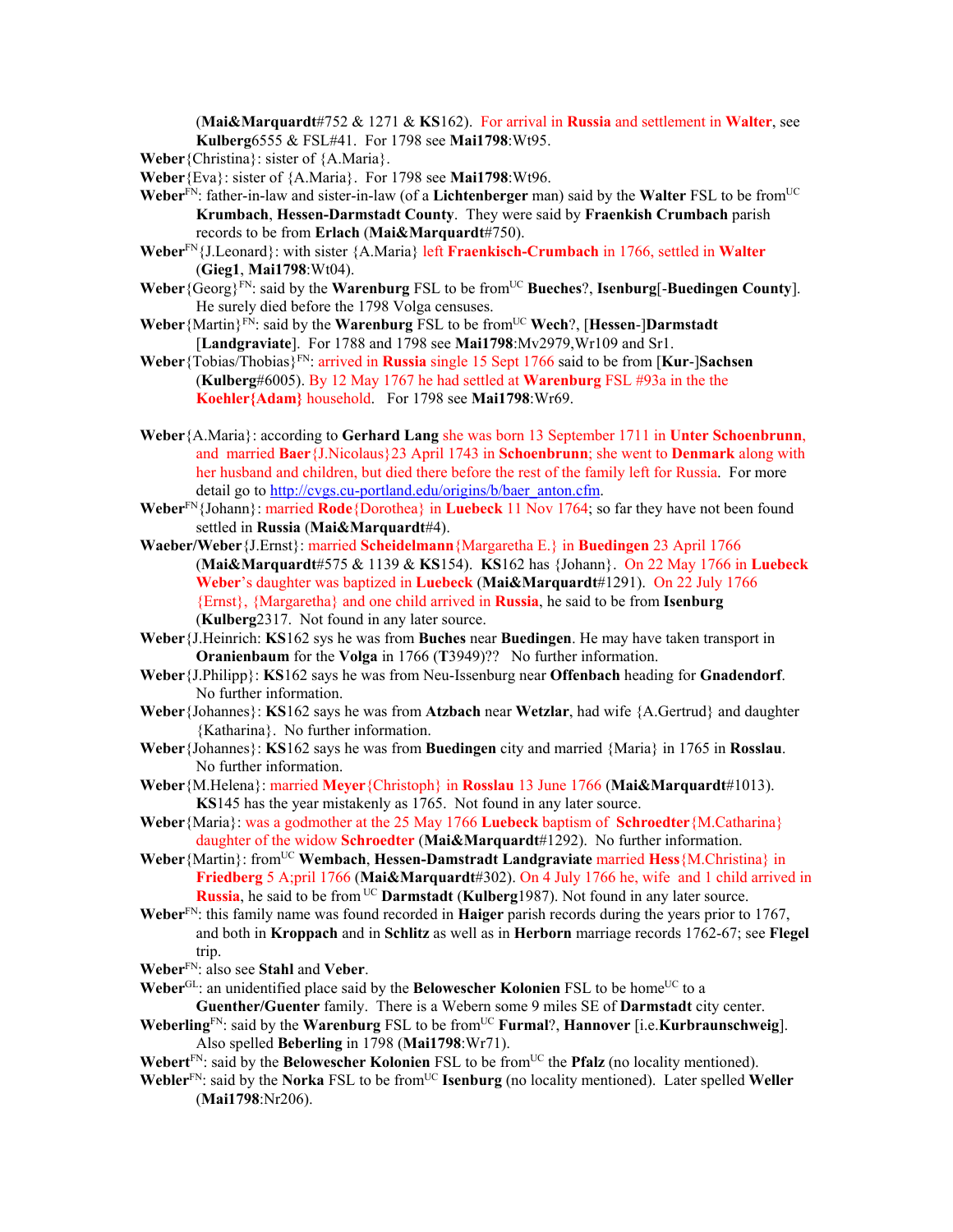**Wech**?, [**Hessen**-]**Darmstadt** [**Landgraviate**]: an unidentified place said by the **Warenburg** FSL to be home<sup>UC</sup> to **Weber** {Martin}.

**Wechel**FN: see **Weichelt**.

- **Wechesser**FN: see **Wasserer**.
- **Wechlein**<sup>FN</sup>: said by the **Lauwe** FSL to be from<sup>UC</sup> **Willmandingen**, **Wuerttemberg**. I could not find this family in the 1798 censuses.
- Wechter<sup>FN</sup>: said by the **Jost** FSL to be from<sup>UC</sup> Niesau?, Dessau. I could not find this family in the 1798 Volga censuses.
- **Weckese** FN: see **Wasserer**.
- **Weckeser**FN: see **Wasserer**.
- **Weckesheim**, [**Hapsburgian lands**]: this probably is **Weikerseim** 7 km NE of **Friedberg**. Said by a Friedberg ML to be home<sup>UC</sup> to Brede<sup>{Dorothea}</sup> who married **Vogelbach**{Jacob} in Friedberg 16 April 1766 (**Mai&Marquardt**#316).
- **Weckesse** FN: see **Wasserer**.

**Wekesser**FN: see **Wasserer**.

- **Wede**FN{Christoph}:' said by the **Paulskaya** FSL #31 to be from **Frassdorf**, **Dessau**. According to **Anhalt-Dessau** archives as abstracted by Dr. Waeschke and annotated by Dr. Lippert, the Wede family left **Fraszdorf**, **Dessau**, for Russia (**Mai&Marquardt**#1170). **KS**163 says they were the husband the wife and 3 children.
- **Wedele/Wedle/Wehrle**{David}: Lutheran, from<sup>UC</sup> **Wuerttemberg**, arrived at **Schleswig city, Schleswig Royal Duchy** in May 1762. With wife {Margaretha} and son, he was free in June 1763 to leave **Denmar**k at will. They went to **Russia** settling in **Riebensdorf** colony, **Woronesh** (**EEE** pp. 637-638).
- **Wederspahn**FN: see **Widerspahn**. Harvey Wederspahn provided origins information from his family chart.
- **Wedia/Wedin**{Catharina}: married **Wodie**{Nicolaus} in **Rosslau** 9 January 1766
	- (**Mai&Marquardt**#1006). **KS**163 has **Wedin**. Not found in any later source.
- **Wedin**{Nikolaus}: **KS**163 says he married {Catharina} in **Rosslau** in 1765. No further information.
- **Weding**{Friedrich}: **KS**:82 and 163 say this man from<sup>UC</sup> **Schweden Pomeranien** in 1764 was sent on to the **Saratov** area as part of the group of colonists transported under the command of Captain
	- Paykul and Cornet Rehbinder. I have not found him in any published FSL.
- **Wedle**FN: see **Wedele**.
- **Weebe**: see **Weede**.
- **Weede/Weebe**{Augustus Friederich}: married **Boettiger**{Sophia Scharlott} in **Luebeck** 25 July 1766 (**Mai&Marquardt**#201 & **KS**163). A **Luebeck** transport list has him as **Weebe**{Friedrich} and her as **Boettinger** (**Mai&Marquardt**#201). Not found in **Kulberg**,**T**, any published FSL or in **Mai1798**.
- **Weener**<sup>GL</sup>: said by the **Boregard** FSL to be home<sup>UC</sup> to **Dick** and **Kremer** families. Said by the **Kano** FSL to be home<sup>UC</sup> to a **Hasselblatt**? family. This probably was in **East Frasia Princiality** some 6.5 miles SW of **Leer** city.
- **Weg**FN: see **Wiegener**.
- **Wegau**FN: see **Faller**.
- **Wegeleben**, [**Kur**-]**Brandenburg**: is 8 km E of **Halberstadt** city and was said by the **Urbach** FSL to be home<sup>UC</sup> to a **Makroth** family.
- **Wegelin**<sup>FN</sup>: said by the **Merkel** FSL to be from<sup>UC</sup> **Berlin**, **Prussia.**
- **Wegelin**<sup>FN</sup>: said by the **Merkel** FSL to be from<sup>UC</sup> **Wenger**, **Prussia.**
- **Wegener**FN{Andreas}: according to the **Boaro** FSL this orphan was living in a **Jaeger** household which was from<sup>UC</sup> **Brundorf**. I could not find him in the 1798 Volga censuses.
- **Wegener**FN: also see **Wagner** and **Wiegener**.
- **Weginer**?FN: said by the **Katharinenstadt** FSL to be fromUC **Koethen**. Later spelled **Weigandt** (**Mai1798**:Mv1194).
- Wegner/Weger/Wegert<sup>FN</sup>{Hans Martin}: Lutheran, from<sup>UC</sup> either Heilbronn Imperial City territory or **Darmstadt**, arrived at **Flensburg, Schleswig Royal Duchy** in May 1762. With wife {A.Barbara} and daughter, in January 1765 he applied for permission to leave **Denmark**. They left for Russia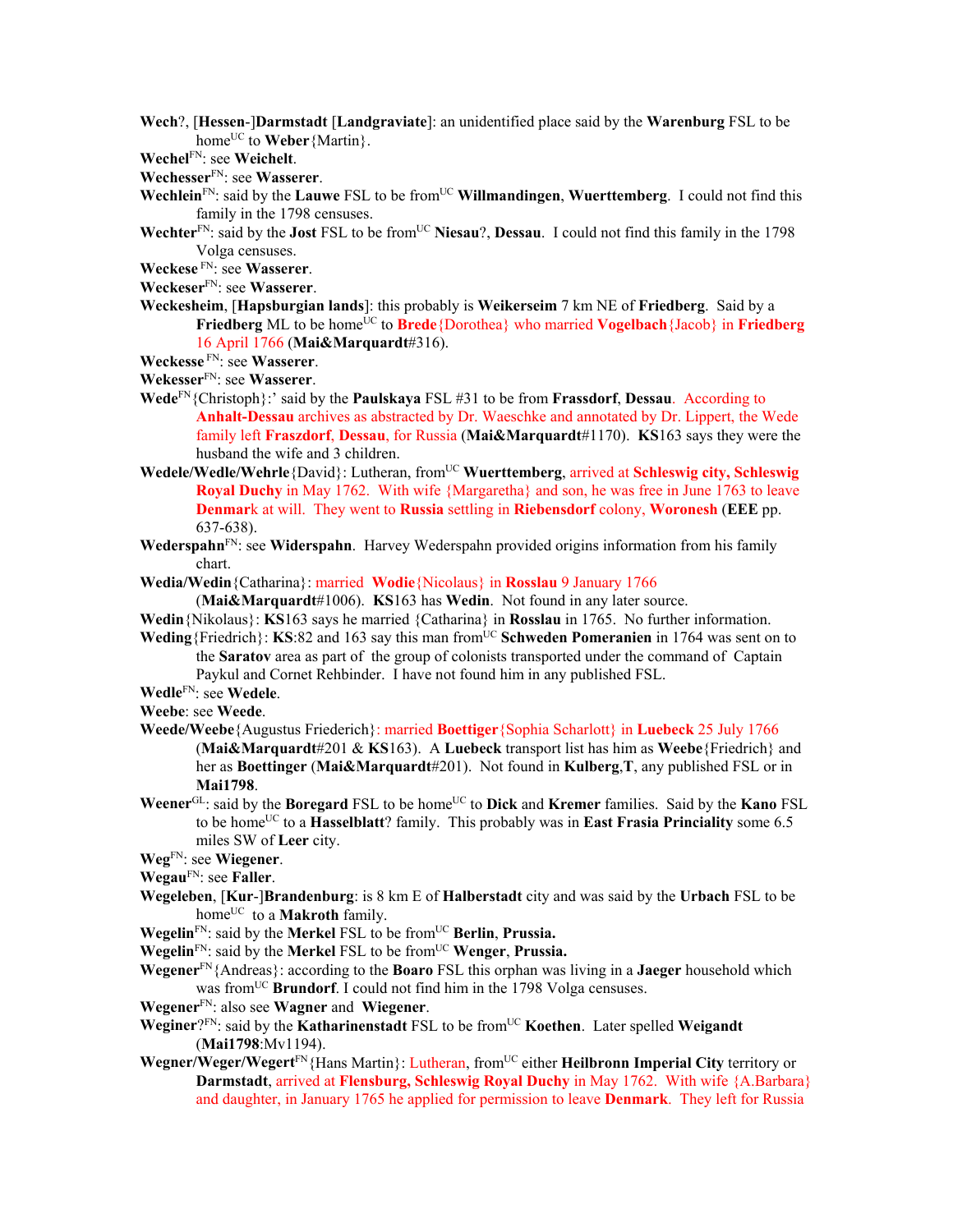(**EEE** p.638). By April 1766 they may possibly, but probably not, have settled at **Galka** FSL#41 under the name **Wegner** {Martin} said to be from<sup>UC</sup> **Helenhof**, **Kurpfalz**. In 1798 a possible daughter {M.Agnes} was living in Galka as the wife of **Steinbrecher**{Johann} per **Mai1798**:Gk15, however, although she was of an age to be listed there and then, no such daughter is listed at **Galka** FSL #41.

- **Wegner/Wegner/Wenger/Wendner**{J.Michael}: fromUC **Wuerttemberg**, arrived at **Fridericia, Juetland Royal Province** in Nov 1760. With wife and three children, he received a pass to leave **Denmark** in June 1765. Later they were registered in **Riebensdorf** colony, **Woronesh** (**EEE** p.638).
- **Wegner**FN: also see **Wagner**.
- **Wehen**, [Nassau-Usingen Prinipality]: is 9 km NNW of Weisbaden city. It was then said to be home<sup>UC</sup> to **Hoffmann**{ M.Magdalena } who married **Hoffmann**{Nicholaus} 19 Apr 1766 in **Friedberg** (**Mai&Marquardt**#320).
- **Wehner**{Philipp}: **KS**163 says he from **Geisa, Eissenach** in **Thueringen**. No further information,
- **Wehr**<sup>GL</sup>: an unidentified place said by the **Neidermonjou** FSL to be home<sup>UC</sup> to a **Bernhardt** family. Kuhlberg said this was in **Hessen**. There were at least 5 Wehrs in the Germanies … none that I can find in former Hessen lands.
- **Wehrda**<sup>GL</sup>: now in **Hessen** some 12 miles WNW of **Fulda** city. Said by the **Grimm** FSL to be home<sup>UC</sup> to a **Braun** family. Also see **Verg** and **Werda**.
- **Wehrheim** [**Amt**]: this condominium, which was a 5 km by 10 km parallelogram runnin SW to NE with Wehrheim town in the center, was from the 1500s to the 1790s jointly administered by **Kurtrier** and Nassau-Dillenburg Principality. Said by the Recruiter Beauregard list to have been home<sup>UC</sup> to the **Walter**{Georg/Erhard} family (**Lk**161), possible first settlers in **Obermonjou**.

**Wehrle**FN: see **Wedele**.

- **Wehrshausen** GL: said by the **Schwab** FSL to be home<sup>UC</sup> to **Herber** familes: {A.Katharina} and {Johann}. There are at least two Wehrshausen: one was in **Hassel-Kassell** 3 km W of **Marburg-an-der-Lahn**, the other 15 km SW of **Bad Hersfeld**, then probably in **Mansbach**, a Knight's holding. **Wehrwein**: go to **Wierwein**.
- **Weiberich**[Georg}: said by the Recruiter Beauregard list to have come from<sup>UC</sup> **Kranzberg**?. Spelled **Weibrig** in 1767 (**T**1712-1713). For 1798 see **Mai1798**:Om41.
- **Weibert**FN: said by the **Messer** FSL to be fromUC **Isenburg** (no locality mentioned).
- **Weibrig** FN**:** see **Weiberich**.
- **Weichel**FN: see **Weichelt**.
- Weichelt<sup>FN</sup>: said by the Bettinger FSL to be from<sup>UC</sup> Braun. Spelled Weichelt (Mai1798:Or8 and 14), and **Weichel** (Hr29), and **Wechel** (Bt16).
- **Weichersbach**GL, [**Hanau County**]: Betty Schmoll has research done for her in Germany proving that her ancestor **Vogel**{A.Gertraut} who went to **Norka** came from here. For more details see http://cvgs.cu-portland.edu/origins/a/alt\_norka.cfm.
- **Weichsel**{Charl.Friedr.}: married **Juette**{Christian Aug. Heinrich} in **Rosslau** 3 April 1766 (**Mai&Marquardt**#886 & **KS**137). **KS**163 mistakenly has 1765. In 1776 {August & Fruiderica} in **Oranienbaum** took transport for the **Volga** (**T**5484-5485). No further information.
- **Weick**{Johannes}: from<sup>UC</sup> **Wuerttemberg**, he arrived at **Flensburg, Schleswig Royal Duchy** in May1762. He and his wife deserted in 1765. Later they were recorded in the church books of **Neu-Saratowka** colony near **St. Petersburg** (**EEE** p.638).
- **Weickersheim**<sup>GL</sup>: said by the **Buedingen** ML to be home<sup>UC</sup> to a **Volck** woman who married a **Kraus** man in 1766; by 1767 this couple was in **Krasnoyar**; Stummp said this was **Waigandshain** in the **Westerwald** (**Mai&Marquardt**#553).
- **Weickert**{J.Adam }: with wife and 5 children he was transported from Oranienbaum to Saratov. I could not find them in any published FSL.
- **Weidach**GL, **Ulm** [**Imperial City**]: is some 4 miles NW of **Ulm** city, and said by the **Brabander** FSL to be homeUC to an **Ott** family, and possibly a **Berer** family. Kuhlberg said this was in **Schwaben**.
- Weideman(n)<sup>FN</sup> said by the Frank FSL to be from<sup>UC</sup> Ilbeshausen, Hessen-Darmstadt. Doris Evans says his origin is confirmed in research done by Anneliese Micheiwski for Edward F. Wagner: he was born in 1734 in **Ilbeshausen**. His lineage has been traced to a **Weydemann** born about 1640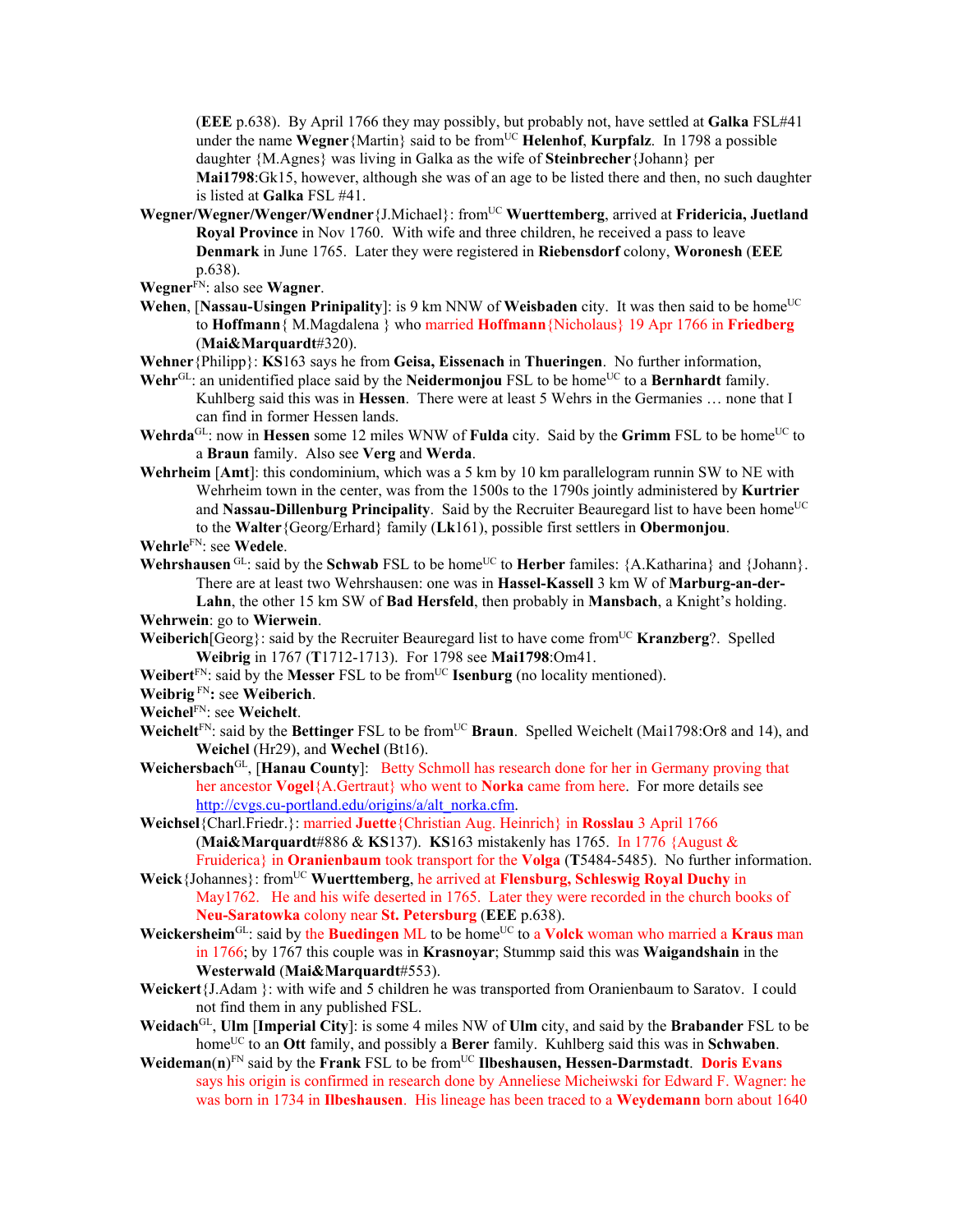in **Audra, Eichsfeld**.

- Weidemann<sup>FN</sup>: said by the **Kano** FSL to be from<sup>UC</sup> **Hetzbach**?. I could not find this family in the 1798 Volga censuses.
- **Weiden**?GL: said by the **Kano** FSL to be home<sup>UC</sup> to a **Windemuth** family and possibly to their

**Schaefer**{J.Valentin} step-children. Kuhlberg said this place was in **Hessen**. This probably was in **Hessen-Kassel Landgraviate** some 22 miles ESE of **Kassel** city.

- **Weidenbach**FN: this family name was found recorded in **Herborn** marriage records 1762-1767; see **Flegel** trip.
- **Weidenbach**: also see **Wattenbach**.
- **Weidenhahn**: go to **Weydenhahn**.
- **Weidenkeller** FN: see **Wietenkeller**.
- **Weidenthal**, [**Kurpfalz**]: is 16 km ESE of **Kaiserslautern** city centre, and on 27 Jan 1737 **Loos**{Franciscus} was baptized in the Catholic church here.
- **Weiderhold/Wiederholt**{J.Heinrich}: from **Niedergruendau** married **Heil**{Elisabetha} 22 June 1766 in **Buedingen** (**Mai&Marquardt**#707 & **KS**133). On 14 Sept 1766 **Wiederholt**{Johann & Elisabeth} without children arrived in **Russia**, he said to be from **Hessen** (**Kulberg**6540). Not found in **T**. By 14 Sept 1767 this couple had settled at **Messer** FSL #90, he said to be from **Isenburg**.
- **Weiderspahn**FN: see **Wiederspahn**.
- **Weidhardt**FN: see **Weithardt**.
- **Weidener**FN: the **GCRA** using FHL1,346,109 proved their origin in **Scheppach**, **Walbach parish**, **Weinsberg** [**Amt**], **Wuerttemberg**, and found records of them leaving for South Russia, but could not find record of them in a Glueckstal colony; see their book for detail.
- **Weidner**<sup>FN</sup>: **KS**:478 said he came to<sup>UC</sup> **Neudorf** from<sup>UC</sup> **Ohringen** [Amt], **Wuerttemberg**; no locality mentioned. No other information available at this time.
- **Weidnitz**, **Schlesien**: said by the **Schaefer** FSL to be home<sup>UC</sup> to the **Kammer** family. This place was important but I have been unable to find its new Polish name: it was in the district covered by **Frankenstein**.
- **Weid-Runkel County**GS: see **Runkel**.
- Weier<sup>GL</sup>: an unidentified place said by the **Boaro** FSL to be home<sup>UC</sup> to a **Lohr** family, and possibly to a **Heilmann** family.
- **Weier**GL: also see **Weiher**.
- **Weig**{Adam}: said by the Recruiter Beauregard list to have been from<sup>UC</sup> Westerburg? (Lk103): he is a possible but unlikely **Grimm** first settler. In 1798 a possible daughter {A.Katharina} was in **Mueller** which census said she had come there from **Grimm** (**Mai1798**:Ml9).
- **Weigan, Weigand, and Weigandt,** also these names spelled with a y instead of an I, interfiled here:
- **Weigand/Weygand/Weygend**FN{J.Christian}: married **Huhn**{Susanna M.}: in **Rosslau** 10 April 1766 (**Mai&Marquardt**#946). **KS**136 & 164 have the wrong year: 1765. **KS**164 had **Weygend**. On 4 July 1766 {Christian & Dorothy} with 2 children arrived in **Russia**, he said to be from **Koethen**  (**Kulberg**1417). Later in 1766 he with no wife and 1 child took transport in **Oranienbaum** for the **Volga** (**T**843-844). By 3 Aug 1767 he and wife {Susanna} had settled at **Boaro** FSL #18, he said to be fromUC **Schleusingen**, **Gekenburg**(?). I did not identifiy this family in **Mai1798**.
- **Weigand**FN{A.Maria}: the maiden name of the wife of **Boehmer**{Sebastian} from **Mettenheim, Wartenberg**, who settled in **Dietel** (**Mai&Marquardt**#1236 & **Dietel** FSL #32). When they first set out for **Russia** they were accompanied by **Weigand**{Catharina}, {Sebastian}'s illegitimate sister-in-law (Mai&Marquardt#1252). **KS**122 and the **Dietel** FSL #32 to be from<sup>UC</sup> **Mettenheim, Wuertemberg**[sic]. A contemporary pastor of the Lutheran Church in **Mettenheim, Wartenberg** [**County**], said that this Boehmer family was from his parish and that the wife's maiden name was **Weigand**{A.Maria} (**Mai&Marquardt**#1236). **Dona Reeves-Marquardt** has seen the church records. Spelled **Boehm** in 1798 (**Mai1798**:Dt18).
- **Weigand**{Cath.}: sister-in-law of **Boehmer**, she died in **Dietel** in 1784 (**Mai&Marquardt**#1252). **KS**163 says she was from **Mettenheim** near **Worms.**

**Weigand**FN: the 1798 **Galka** census said this was the maiden name of frau **Wunsch** (**Mai1798**:Gk34). **Weigand**<sup>FN</sup>{Heinrich}: said by the **Huck** FSL #5 to be from<sup>UC</sup> **Isenburg** (no locality mentioned).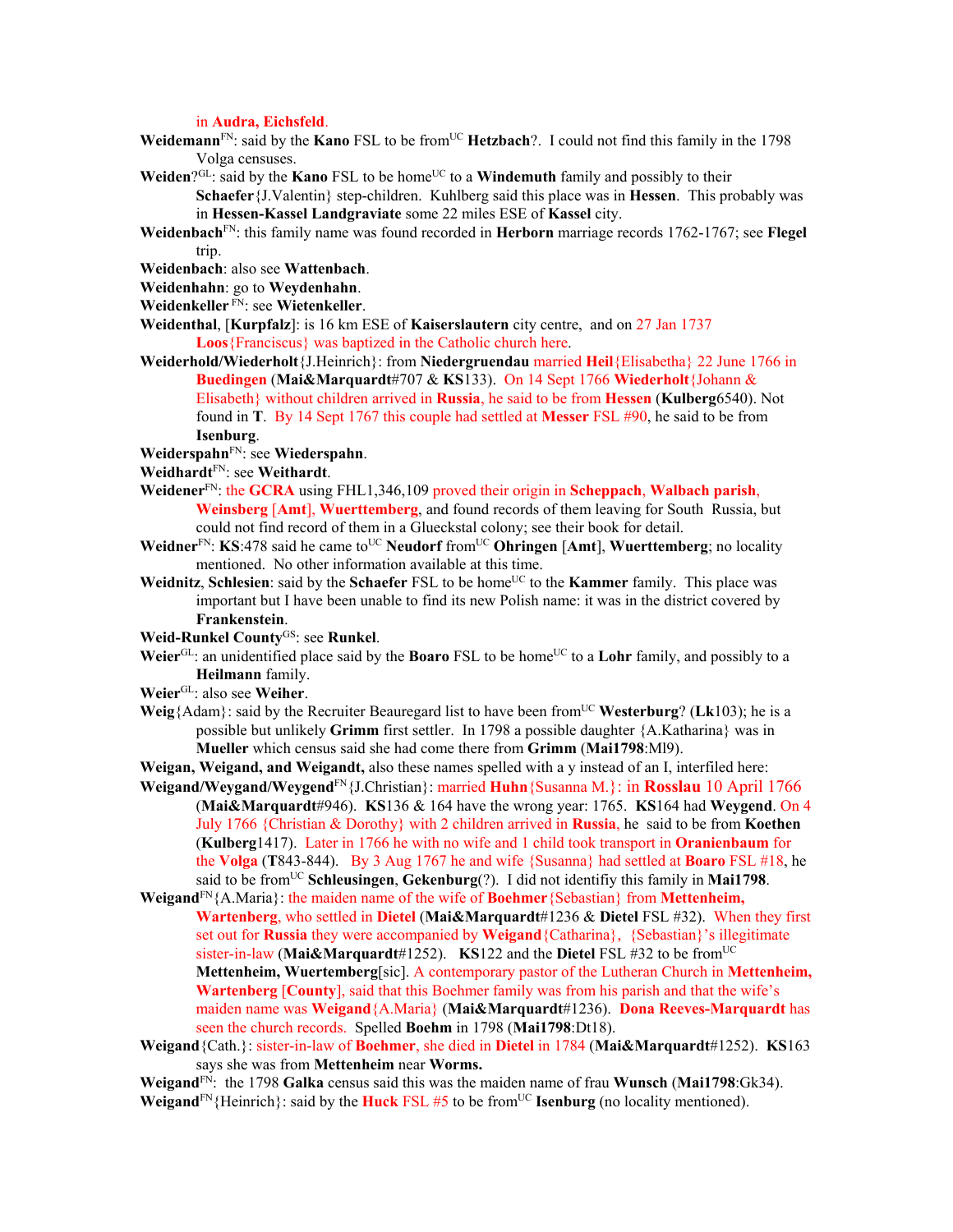**Weigand/Weingard/Weingandt/Weigandt**FN{Johannes/Johann}: **Weigandt** married 11 March 1766 in **Buedingen Steiner**{Apollonia} (**Mai&Marquardt**#412). On 31 May 1766 with wife {Apollonia} and son {Peter} he arrived in **Russia** said to be from **Fulda** (**Kulberg**547). Said by the **Husaren** FSL #31 to be from<sup>UC</sup> **Hammelburg**. Spelled Weigand in 1798 (Mai1798:Rt34) as well as **Weingard** (Km67), and **Weingandt** (Mv1038 in 1792).

**Weigand**FN{Christian}: said by the **Kano** FSL #21 to be fromUC [**Anhalt**-]**Dessau** [**Principality**].

- **Weigand/Wiegand/Weigandt**FN{Gottlieb}: on 13 Sept 1766 he with wife {A.Maria} and 3 children arrived in **Russia** he said to be from **Fulda** (**Kulberg**5741). By 10 Aug 1767 he with wife and the 3 children had settled at **Koehler** FSL #2 to be from<sup>UC</sup> **Fulda** (no locality given). Jim Pickelhaupt says he found this man's origin. The FSL said his frau's maiden name was **Straubach**{A.Maria} (no origin was given specifically for her).
- **Weigand**FN{Johann}: 12 May 1766 in **Friedburg**{ J.Nicolaus} married **Mohr**{Clara Christina} (**Mai&Marquardt**#341). By 26 June 1767 these two had settled at **Kukkus** FSL #43 said to be fromUC **Niederweiler, Baden-Durlach**. In 1798 a son of {Johannes} with his **Scheibel** wife, his 3 young children, a brother and their widowed mother {A.Christina} (**Mai1798**:Kk33).
- **Weigand/Weigandt**<sup>FN</sup>{Caspar}: said by the **Kutter** FSL to be from<sup>UC</sup> **Isenburg** (no locality or country indicated). Later spelled **Weigandt**. There is a high probability that the records for this family are in **Wolferborn** parish books – Dick Kraus. Is this really {Conrad}??
- **Weigandt/Weigand**{Conrad/Konrad}: On 14 Sept 1766 {Conrad}, wife {Elisabeth} and 3 children he arrived in **Russia**, he said to be from **Isenburg** (**Kulberg**6459). By 29 July 1766 with wife {A.Elisabeth} and the 3 children he had settled at **Kutter** FSL #51, he said to be from **Isenburg.**
- **Weigand**{Johannes}: by 8 July 1767 this single male had settled at **Kutter** FSL #44, he said to be from **Isenburg**.
- **Weigand**{Philipp}: this orphaned son of {Heinrich} deceased, was living in the household of **Gutmann**{Christoph} at **Kutter** FSL #82a.
- **Weigandt**FN{Jacob}: is a single man living in the household of a family from **Nordeck** at **Mueller** FSL #25a but no origin is given for him.
- **Weigand/Wiegand**FN{Peter}: said by the **Neidermonjou** FSL to be fromUC **Friedberg**. Spelled **Wiegand** in 1798 (**Mai1798**:Nm54).
- **Weygand/Weygandt/Weigand/Wigand**{Daniel}: **Dr. Ruth Schultz** proved he was baptized as a **Wigand** in **Boenstadt**, [**Isenburg-Waechtersbach County**]. He married **Hildebrand**{A.Maria} [a widow?] in **Buedingen** 23 April 1766 (**Mai&Marquardt**#576). **KS**135 has **Weygandt**. **KS**164 has **Weygand**. On 9 Aug 1766 {A.Margaretha}, **Weigandt**, and a daughter {Julianna} arrived in **Russia**, he said to be from **Isenberg** (**Kulberg**4091). Not found in **T**. By 15 Aug 1767 {Daniel}, wife {A.Maria} and step-daughter **Kaiser**{Julianna} age 7 daughter of the deceased {Johannes}, had settled at **Norka** FSL #78 & 78a, {Daniel} said to be from **Isenberg**. In 1798 **Lefe\_d/Lefeld**(??){A.Maria} is still in **Norka** living in the household of a married **Weigand** son (**Mai1798**:Nr92).
- **Weigandt/Weigand**<sup>FN</sup>{Konrad}: said by **Kuhlberg**6459 and the **Norka** FSL #6 to be from<sup>UC</sup> Isenburg (no locality or country identified). Spelled **Weigand** in 1798 (**Mai1798**:Nr24,39,93).
- **Weigand/Weigandt**<sup>FN</sup>{Kaspar}: said by the **Norka** FSL #72 to be from<sup>UC</sup> **Isenburg** (no locality mentioned). Spelled **Weigandt** in 1775. His widow is recorded at **Mai1798**:Pb18 under an earlier married name **Haas**.
- **Weigand**?FN{Katharina}: in the1798 **Norka** census the maiden name of frau **Pan** was given as **Waidain** which may have been a misstransliteration of Weigand (**Mai1798**:Nr120).
- **Weigan/Weigand**<sup>FN</sup>{Christoph}: said by the **Pfeiffer** FSL #68 to be from<sup>UC</sup> **Gross Steinum**?. Later spelled **Weigand** (**Mai1798**:Pf14).
- **Weigant**{Peter}FN: was too young to be listed in the 1772 **Pobochnaya** first settlers' list but moved from there to **Yagodnaya Polynaya** in 1792 (**Mai1798**:Mv2327(92),Jp27).
- **Weigand**<sup>FN</sup>{A.Maria}: a widow said by the **Rothammel** FSL #10 to be from<sup>UC</sup> **Dirmstein, Worms**.
- **Weigant/Weigand**FN: stepchildren in the **Fei**{Jacob} household, all possible early settlers in **Zuerich**. Spelled **Weigand** in 1797 and 1798 (**Mai1798**:Mv3085 Zr21 and 22, and Bb38).

**Weigand**{no name}: **KS**163 says he came from **Streitberg** near **Gelnhausen**.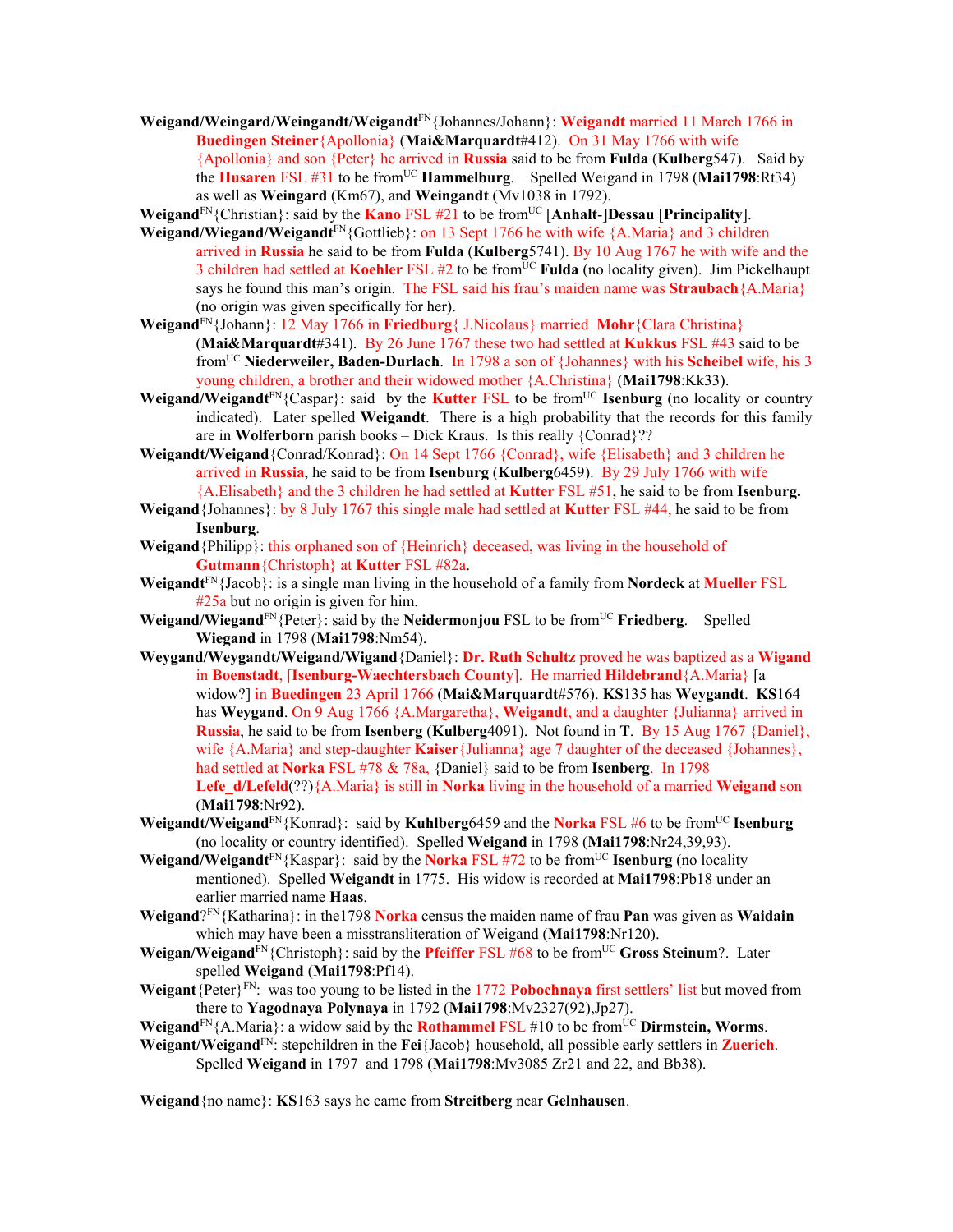**Weygand**{Friedrich}: **KS**164 says he was from **Buedingen** city.

**Wiegand**{Johannes}: **KS**164 says he came from **Eisenach**, **Thuer.**. No further informatio.

- **Weigand**FN: this family name was found recorded in **Schotten** parish records for many generations prior to 1767; see **Flegel** trip.
- **Weigand**FN: also see **Waidain**, **Weigan**, and **Weisheim**.

**Weigand**VV: an alternate name for **Norka**VV.

**Weigandt**FN: also see **Weginer** and **Weigand.** 

**Weingard**FN: see **Weigand**.

- **Weigel/Weigele/Weigle**{Thomas}: married **Bergel**{Barbara} in **Luebeck** 12 Oct. 1765
	- (**Mai&Marquardt**#29}. **KS**163 said he was a Dr. and was fromUC **Rockenhausen, Becherbach** Not found in **Kulberg** or **T**. By July 1766 they had settled in **Herzog** FSL #27 which said he was fromUC **Passau, Ansbach**.
- **Weigel**<sup>FN</sup>{Frau Thomas}: this wife is said by the **Herzog** FSL to be from<sup>UC</sup> **Erlangen, Bayreuth**. A **Luebeck** ML says her maiden name was **Bergel**{Barbara} marrying Weigel in 1765 (**Mai&Marquardt**#29).
- **Weigel**FN: said by the **Jost** FSL to be fromUC **Dinkelsbuehl**?, **Schwaben** (no locality mentioned). I could not find this family in the 1798 Vogel censuses.
- **Weigel**<sup>FN</sup>: said by the **Katharinenstadt** FSL to be from<sup>UC</sup> Leipzig with a Pastern wife from<sup>UC</sup> **Gruenberg**.
- **Weigel**<sup>FN</sup>: said by the **Pfeiffer** FSL to be from<sup>UC</sup> **Aschaffenburg. Malyavski**<sup>FN</sup>: see **Maljawski.**
- **Weigel/Weigl**{Marg.}: daughter of {Mich.} of **Lohnersstadt** married **Majer**{ Christoph.} in **Woerhd** 5 May 1766 (**Mai&Marquardt**#793). **KS**144 has **Weigl**, **Lonnertadt bei Neustadt on Aisch**. They may have been the **Meier**{Christoph & Margaretha} who arrived in **Russia** 14 Sept 1766. Not identified in any later record.
- **Wiegel**{Caspar}: **KS**164 says he came from **Lauterbach** with his step-father **Jaeger**{Andr.}.No further information. **Weigel**FN: see **Feidel** and **Gitte**.
- **Weigele**FN: see **Weigel**.
- **Weigle** FN: see **Weigel**.
- **Weihenzell**?, [**Ansbach Margraviate**]: is 7 km NE of **Ansbach** city, and said said by the **Schwab** FSL to be home<sup>UC</sup> to the **Feil** family.
- Weiher/Weier<sup>GL</sup>: an unidentified place said by the **Belowescher Kolonien** FSL to be home<sup>UC</sup> to a **Grapowsky** family. There are many places with these names in Germany.
- **Weiher**GL: also see **Weier** or **Weyher.**
- **Weikauf<sup>FN</sup>:** said by the **Volmer** FSL to be from<sup>UC</sup> **Starenkburg**(?), **Heppenheim**.
- **Weikersheim**, [**Hapsburgian lands**]: see **Weckesheim**.
- **Weikersheim**<sup>GL</sup>, Nassau(?): Said by the **Boaro** FSL to be home<sup>UC</sup> to a **Strifler**? family. There was a Weikersheim some 21 miles S of **Wuerzburg, Baden-Wuerttemberg**.
- **Weikert**{J.Adam}: **T**21-27 records him, his wife and 5 children transported from **Oranienbaum** to Saratov on which trip 2 of his children died. I did not find them in any recorded FSL.
- **Weikert**FN: this family name was found recorded in **Winterhausen** marriage records 1760-1769; see **Flegel** trip.
- **Weil**<sup>FN</sup>: said by the **Paulskaya** FSL to be from<sup>UC</sup> **Usingen**. I could not find this family in the 1798 Volga censuses.
- **Weil**<sup>FN</sup>: said by the **Warenburg** FSL to be from<sup>UC</sup> **Springen**?, [**Katzenelnbogen County**], **Hessen-Kassel** [**Landgraviate**]. He surely died prior to the 1798 Volga censuses.
- Weil<sup>GL</sup>: an unidentified place said by the **Boregard** FSL to be home<sup>UC</sup> to a **Steigel** family. There were at least at least six Weils in Germany, one of which, **Weil-der-Stadt**, 14 miles WSW of **Stuttgart** city, was an Imperial City with a relatively small territory.
- **Weil**FN: listed by both the 1816 **Kassel** census (#44) and **KS**:479 without origin. The **GCRA** found reason to believe the family came from<sup>UC</sup> somewhere in **Prussia**. See their book for more.

**Weiland**FN: see **Weilander**.

- **Weilander**FN: said by the **Warenburg** FSL to be fromUC **Serschsdorf**?, **Nassau**. Spelled **Weiland** in 1791 and 1798 (**Mai1798**:Mv2989,Wr121 and Dn45).
- **Weilbach**<sup>GL</sup>, **Hessen**: said by the **Katharinenstadt** FSL to be home<sup>UC</sup> to a **Schander** family. This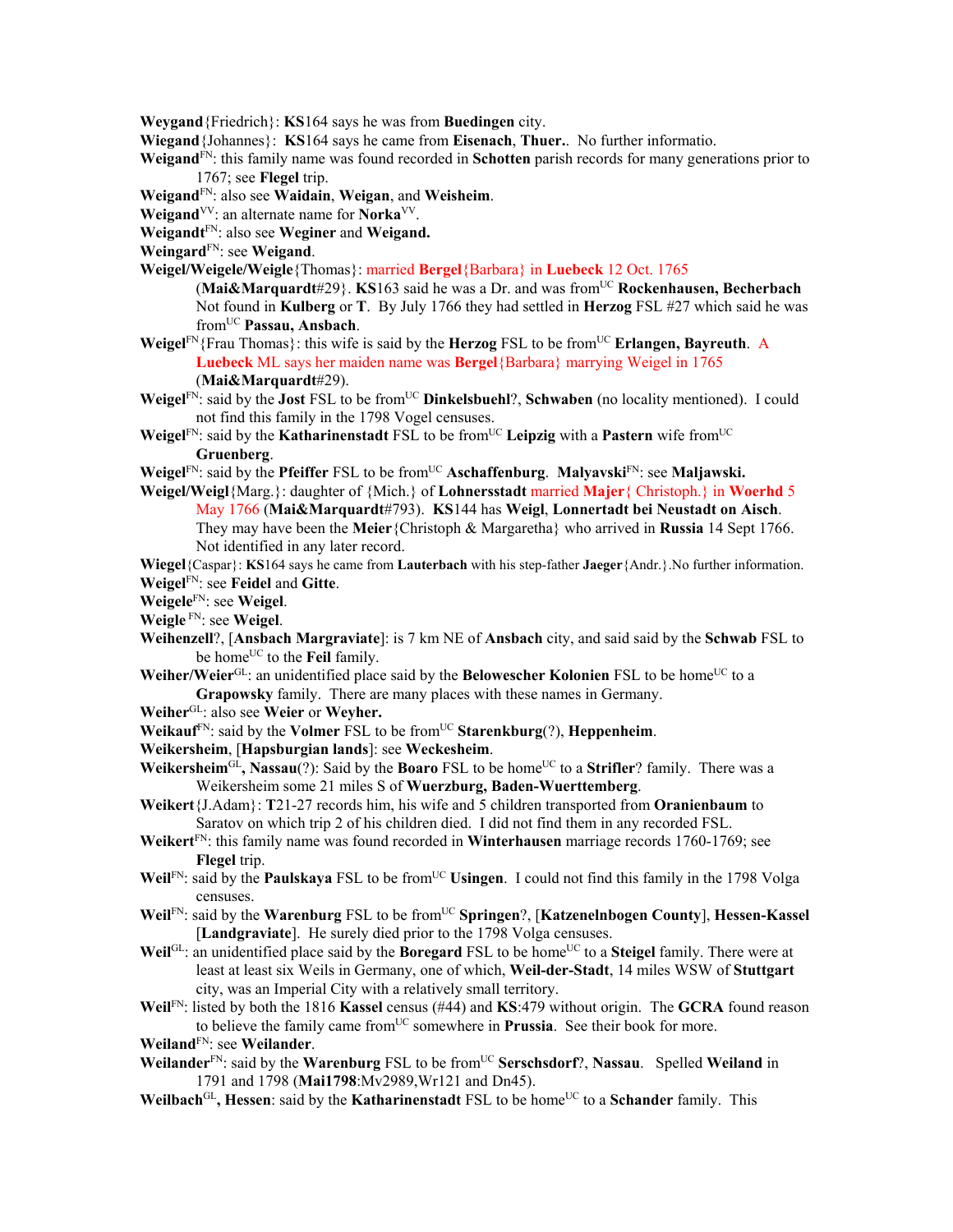probably was in **Mainz**, not **Hessen**, and was the same as the next entry.

- Weilbach<sup>GL</sup>, Mainz: is some 7 miles ENE of Mainz city and said by the Goebel FSL to be home<sup>UC</sup> to a **Breining** family.
- **Weilburg**GS: usually refers to the County of **Nassau-Weilburg** which was seated in the town of the same name some 11 miles WSW of Giessen city. Said by the **Herzog** FSL to be home<sup>UC</sup> to the wife of **Schell**. Said by **Kulberg**117 to be home<sup>UC</sup> to **Schmidt**{Caspar+w+3c}.
- **Weilburg, Nassau**: said by the **Mariental** FSL to be home<sup>UC</sup> to a **Mueller** family. See the previous entry.
- **Weil-der-Stadt Imperial City**GL: was 14 miles WSW of **Stuttgart** city and held only a relatively small territory.
- **Weiler**FN: two families said by the **Blumenort** FSL to be fromUC **Halbstadt**GL, **Marienburg**.
- **Weiler**<sup>FN</sup>: said by the **Mariental** FSL to be from<sup>UC</sup> **Freiburg**.
- **Weiler**{A.Sophia}: this widow married **Koenschner**{Johann} 2 Sept 1766 in **Luebeck**
	- (**Mai&Marquardt#**219 & **KS**140). Not found in any later source.
- **Weiler**{Johanna Sophia}: married **Wagner**{Christian Andreas} on **Rosslau** 18 Aug 1766 (**Mai&Marquardt**#1045). **KS**162 & 163 have the wrong year: 1765. **KS**163 has {Sopphia}. Not found in **Kulberg**. Later in 1766 {Christian & Johanna} and 1 child took transport in
	- **Oranienbaum** for the **Volga** (**T**5682-5684). Not found in any later source.
- **Weiler**FN: also see **Weiwer**.
- Weiler<sup>GL</sup>, **Isenburg**: said by the **Kraft** FSL to be home<sup>UC</sup> to a Wolf family. This seems to be Weiler, **Rhineland-Palatinate**, some 18 miles WSW of **Mainz** city, in which case **Isenburg** probably is a mistake and it should have been **Pfalz**.
- **Weiler**<sup>GL</sup>, **Nuernberg**: is some 9 miles SW of **Nuernberg** city and said by the **Jost** FSL to be home<sup>UC</sup> to a **Lemmernmann**? family.
- **Weiler**<sup>GL</sup>, Pfalz: said by the **Kraft** FSL to be home<sup>UC</sup> to a **Balzer** family. There were at least Weiler in the **Pfalz**, but it seems likely that this is same one as the home<sup>UC</sup> of the **Wolf** family.
- **Weiler-an-der-Noh**GL: an unidentified place that the Kromm version of the **Jagodnaja Poljana** FSL says may have been home to the **Fuchs** family (p.34).
- **Weiler-an-der-Zaber**GL**, Brackenheim, Neckar, Wuerttemberg**: is some 14 miles SW of **Heilbronn**, **Baden Wuerttemberg**, and proven by Jerry Amen as the home of the **Doenhof Legler** families in the 1600s and 1700s. Proven by **Curt Wenz** to be home to the **Stegmeier** family that settled in **Gueldendorf**.
- **Weiler-zum**-**Stein**GL**, Marbach Oberamt, Wuerttemberg**: is some 5 miles SE of **Marbach-am-Neckar, Baden-Wuerttemberg**, and was home to a **Koch** family that settled in **Gueldendorf, Odessa**.
- **Weilinger**FN: said by the **Koehler** FSL to be the maiden name of frau **Leonhard**.
- **Weiltiz**{Elekzius/Elektius}: married **Biller**{Kunigunde} in **Rosslau** on 22 May 1766
	- (**Mai&Marquardt**#984). K**S**122 & 165 mistakenly gave the year as 1765. Not found in **Kulberg**, **T** or in any published FSL.
- **Weilmeister**FN: see **Weilmuenster**.
- **Weilmuenster**FN{Jakob}: said by the **Grimm** FSL to be fromUC **Isenburg** (no locality or country indicated). Later spelled **Weilmeister**.
- **Weilmuenster**GL, **Hesse** [sic?]: an unidentified place said by the **Preuss** FSL to be home to a **Schmidt** family. This may bea mistake for the next entry.
- **Weilmuenster**GL, **Nassau-Weilburg** [**Principality**]: is some 6 miles SE of **Weilburg** town, and said by the **Bangert** FSL to home<sup>UC</sup> to a **Erber** family. Said by the **Kolb** FSL to be home<sup>UC</sup> to a **Paul** family. Said by the **Warenburg** FSL to be home<sup>UC</sup> to a **Seil** family and perhaps to their **Schuetz**{Heinrich}nephew.
- **Weilrod**(?)<sup>GL</sup>, **Braunfels**: an unidentified place said by the **Kukkus** FSL to be home<sup>UC</sup> to a Feil family. **Weimann**FN: said by the **Koehler** FSL to be fromUC **Posen**, **Polen**.
- **Weimann** {Joseph}: said by the Recruiter Beauregard's list to have been from<sup>UC</sup> **Notzing**?, [**Kurbayern**] (**Lk**55). and to have gone to **Luzern** in 1768(**Lk**63); they are probable **Luzern** first settlers. In 1798 the wife's maiden name was given as **Bizar** (**Mai1708**:Lz19). 55
- **Weimann**FN: see also **Weinmann**.
- **Weimar**FN: said by the **Dobrinka** FSL to be fromUC **Riede, Hessen**. Later spelled **Weimer** (**Mai1798**:Db29) and **Weiner** (Db62).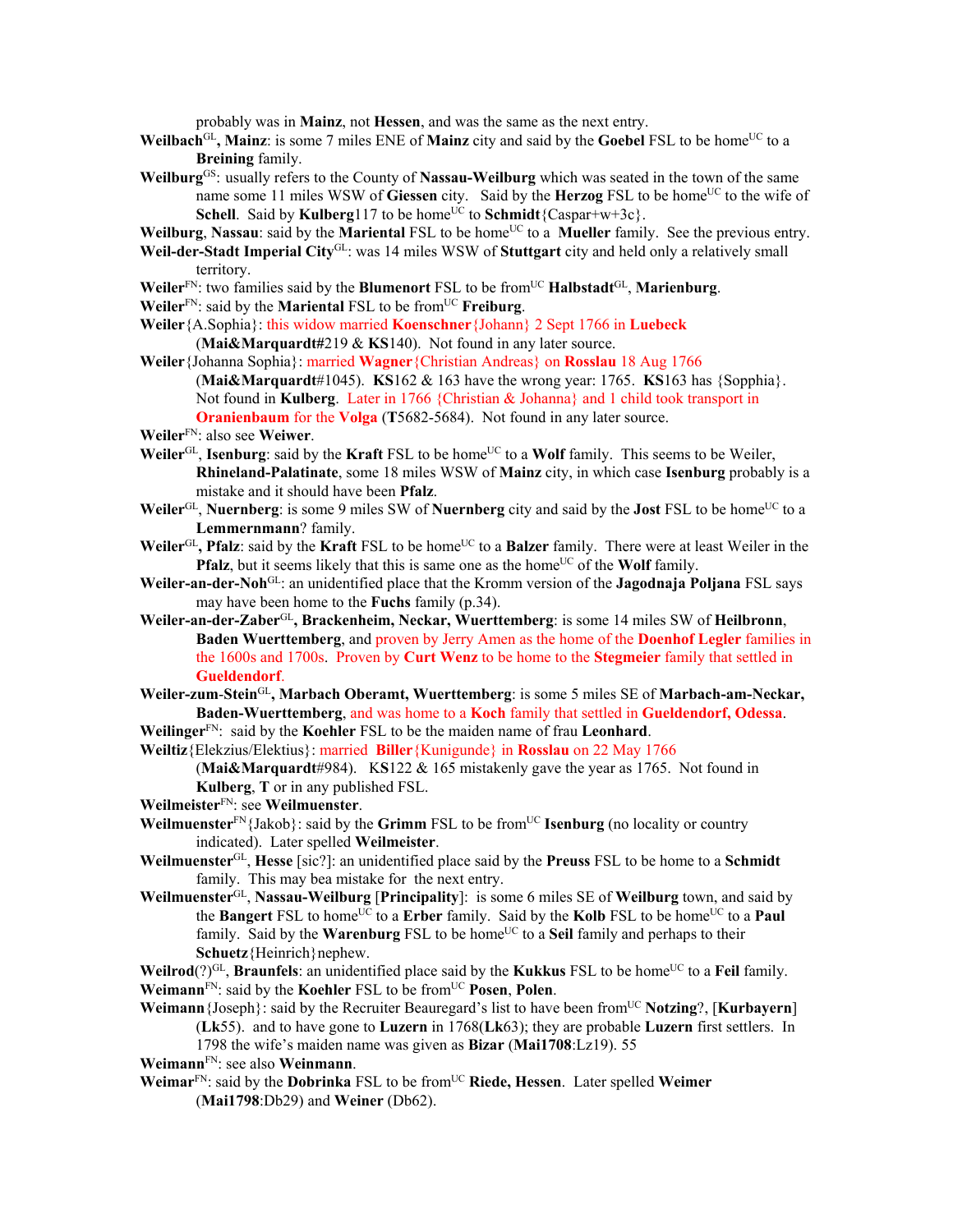**Weimar**FN: said by the **Katharinenstadt** FSL to be fromUC **Katzennelnbogen**, **Hessen**.

- **Weimar/Weimer**FN: said by the **Kraft** FSL to be fromUC **Breitenbrunn**, **Friedberg**.
- **Weimar**<sup>FN</sup>: said by the **Ober-Monjou** FSL to be from<sup>UC</sup> **Limburg**. Spelled **Weimer** in 1777 (**Mai1798**:Mv2944).
- **Weimar**GL, **KurSachsen**: 11 miles NW of **Jena**, is said by the **Stahl-am-Karaman** FSL (#23) to be home<sup>UC</sup> of **Migne/Mitne**(?){J.Adam}.
- **Weimar**GL: the seat of the duchy of **Sachsen-Weimar**.
- **Weimar** [Duchy?]: Said by **Kulberg**54 to be home<sup>UC</sup> to **Hettich**{Johann} single.
- **Weimar**? [Duchy?]: Said by the **Schaefer** FSL to be home<sup>UC</sup> to frau **Knaup** who apparently had been widowed by **Ertel**.
- **Weimar Duchy**GS: formally the **Sachsen-Weimar Duchy** this small duchy seated in the town of the same name held lands with extremely irregular borders with isolated exclaves beyond them … in all directions from the town. Founded in 1572. From 1741-1809 controlled by the same ruler who had the **Sachsen-Eisenach Duchy**. Absorbed into **Sachsen-Weimar-Eisenach Duchy** in 1809.
- **Weimer**FN: listed by the 1816 **Glueckstal** census (**KS**:674, 479) with no origin. The **GCRA** thinks he may have come fromUC **Untergroeningen**, **Jagstkries** [**Amt**], **Wuerttemberg**. See their book for details.
- **Weimer**FN: also see **Weimar**.
- **Weinbach**FN**:** according to **Dona Reeves-Marquardt** the **Mettenheim, Wartenberg**, church records say that this was the maiden name of Johann Jacob **Rein**'s wife; the couple went to **Dietel**.
- **Weinbach**<sup>GL</sup>, **Darmstadt**[sic?]: said by the **Goebel** FSL to be home<sup>UC</sup> to a **Schaefer** family. There is such a place some 3 miles S of **Weilburg** town, but it would have been in **Nassau-Weilburg**, not **Darmstadt**.
- **Weinbach, Isenburg**[sic?]: said by the **Warenburg** FSL to be home<sup>UC</sup> to a **Burgardt** widow. The only Weinbach which I can find is 9.5 km NE of **Runkel** town and was then not in any **Isenburg** country but was in **Nassau-Weilburg Principality**.
- **Weinbaer**FN: said by the **Koehler** FSL to be the maiden name of frau **Weinzettel**.
- **Weinbender**: the Mueller FSL says was from **Karb**. This information from **Paul Simon** who believes Karb may be **Korb**.
- **Weinbender**FN: said by the **Mueller** FSL to be fromUC **Karbach?**. Might this be **Calbach**? **Paul Simon** says the source gives **Karb** as the place of origin and that he believes **Karb** may be **Korb**. In 1798 the wife's maiden name (no origin given for her) is given as **Schmidt** (**Mai1798**:Ml29).
- **Weinberg**FN: a **Luebeck** ML says she married in 1766 a **Friederichsen** man; later that year they were in **Dingel** (**Mai&Marquardt**#71).
- **Weinberg**<sup>FN</sup>: said by the **Graf** FSL to be from<sup>UC</sup> **Wuerzburg** (no locality mentioned).
- **Weinberg**<sup>FN</sup>: his wife is said by the **Graf** FSL to be from<sup>UC</sup> **Frisack, Brandenburg**.
- **Weinberg**FN: the **Katharinenstadt** FSL says this orphan was living with a **Friedrichsen** family fromUC **Oberwittighausen**.
- **Weinberger/Weisgerber**FN{J.Heinrich}: said by the **Norka** FSL #171a to be the orphaned son of {Christopher} now a step-son in the **Mueller**{Johannes} household. Later spelled **Weisgerber**? (**Mai1798**:Nr42?).
- **Weinberger**<sup>FN</sup>{Catharina/Katharina}: the **Buedingen** ML says this woman from<sup>UC</sup> **Kirchbracht** married **Kayser**{.Peter} in 1766 (**Mai&Marquardt**#604). On 29 Aug 1766 **Kaiser** and wife arrived in **Russia**, he said to be from **Isenburg** (**Kulberg**3712). By 26 Aug 1767 {Peter} and new wife {A.Maria} with stepson **Schaefer**{J.Heinrich} son of {Heinrich}, all said to be from **Isenburg**, this wife's maiden name given as **Kuhl**{A.Maria} (**Mai1798**:198).
- **Weinberger**FN{Johannes}: on 4 July 1766 {Johann}, wife {Anna} and 3 children arrived in **Russia,** he said to be from **Stolberg** (**Kulberg**1658). By 24 June 1767 this couple with 3 children had settled at **Reinwald** FSL #52, which said they moved to **Schulz**, {Johannes} said to be from<sup>UC</sup> Stolberg-**Gedern** [**County**]. For 1798 see **Mai1798**:Sz20.
- **Weinborn**, **Bassingheim Barony**: near **Schmitten**, **Hesse**.
- **Weinbrenner**FN: this family name was found recorded in **Kirburg** marriage records 1762-1767; see **Flegel** trip.
- **Weinels**{Peter}: of **Orelshausen** and wife {Johanne Magdalena} had a daughter baptized 12 March 1766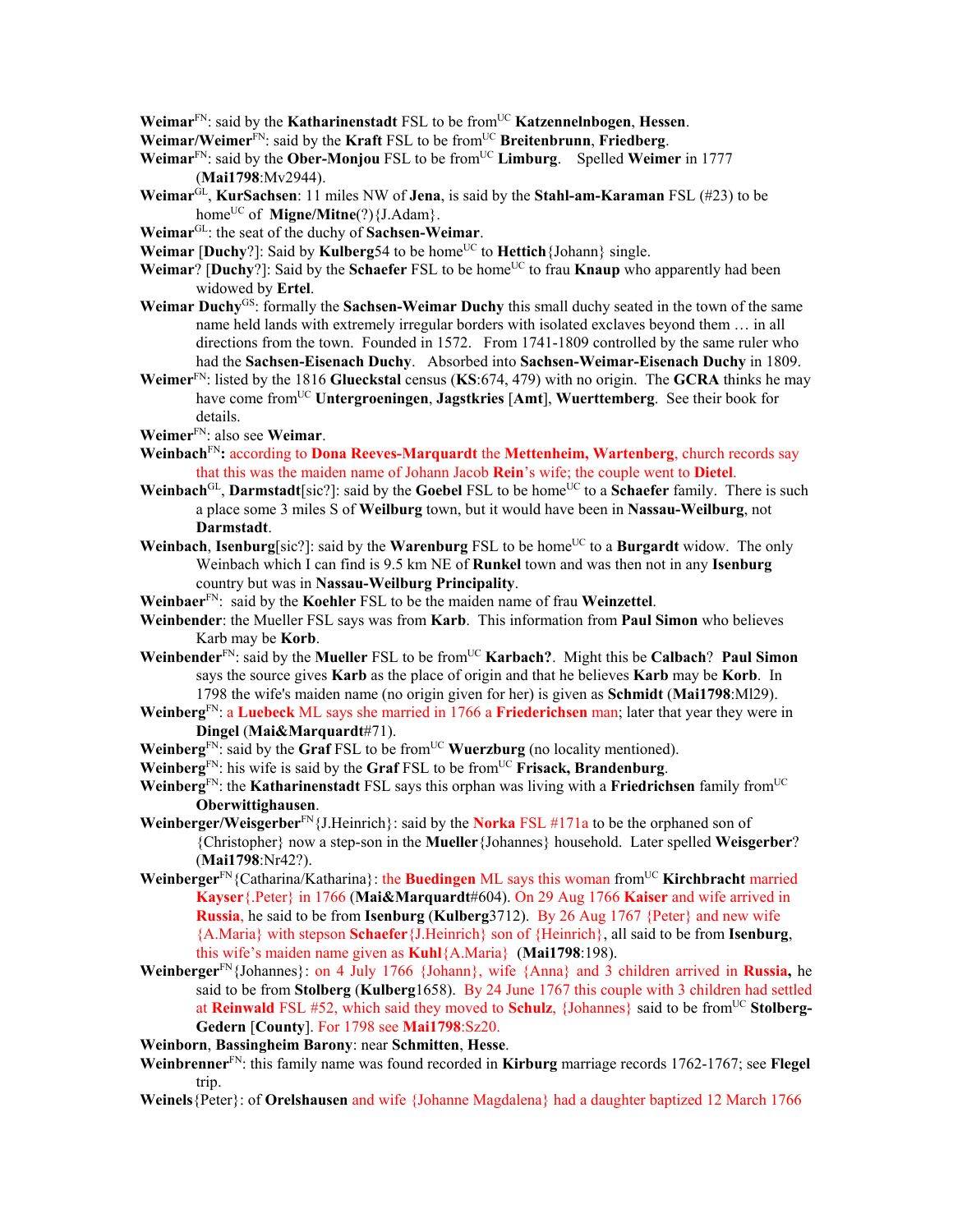in **Buedingen** (**Mai&Marquardt**#1200a). No further information.

**Weinem**(?)GL, **Kurpfalz**: see **Weinheim**.

**Weiner**FN: said by the **Paulskaya** FSL to be an orphan boy in the **Bischoff** household.

**Weiner**FN: also see **Weimar**.

- **Weinering**{M.Magdalena}: from<sup>UC</sup> Gotha [Duchy] married Gesell{Anthon} in Luebeck 2
	- September1766 (**Mai&Marquardt**#217). **KS**130 had name as {Anton} and his origin as **Steinmetz**, **Elsass**. I did not find them in any published FSL or in **Mai1798**.

**Weinert**?FN: said by the **Fischer** FSL to be fromUC **Koterschbleim**?, **Kurpfalz**.

- **Weinert** FN: said (no locality mentioned) by the **Urbach** FSL to be from<sup>UC</sup> [Anhalt-]Zerbst [Principality] with a **Pfllaum** stepson and a **Markert** orphan girl in the household. For 1798 see **Mai1798**:Ur27.
- **Weinert** FN: his wife, who had been the widow **Pflaum**, was said by the **Urbach** FSL to be fromUC **Baerstadt**.
- **Weingaertner** {A.Maria}  $F_N$ : listed in the 1772 **Pobochnaya** first settlers' list as the wife of **Winsel** {Peter} (pb19).
- **Weingaertner** {H.Wilhelm}: said by the Recruiter Beauregard list to have come from<sup>UC</sup> **Baumen**? going to **Kind** in 1768 (**Lk**134); which would likely make them among the **Kind** first settlers. Spelled **Weingarten** in 1767 (**T**1644-1645). I could not find them or any likely descendants in **Mai1798**. **Weingard**FN: see **Wangar**.
- **Weingarten/Gaertner**FN{J.Philip}: Lutheran, from **Hessen-Darmstadt Landgraviate**, arrived at **Fridericia, Juetland Royal Province** in Nov 1760. With wife and son, in April 1763 he requested permission to leave **Denmark**. Before 1775 they had settled in **Schilling** per the 1775 census #55 (**EEE** p.639).
- **Weingarten**FN: also see **Weingaertner**{H.Wilhelm} of **Kind**.
- **Weingarten**GL, **Landau** [**Amt**], **Pfalz**: is 1.5 miles N of **Niederhochstadt** town and using **FHL**#247,646, was proven by the **GCRA** to be the birthplace of two of the **Bressler** sons who went to **Kassel**. See their book for more.
- **Weingarten Imperial Abbey**GS: this country held substantial scattered lands to the N of **Ravensburg** city, some in the immediate vicinity of **Weingarten** town itself which is 2.5 km NE of **Ravensburg**  city..
- **Weingartner**{A.Margaretha}: married **Schott**{Caspar} 17 May 1766 in **Luebeck**  (**Mai&Marquardt**#222). On 4 July 1766 they arrived in **Russia**, he said to be from **Isenburg**  (**Kulberg**1814). Not found in any later source.
- **Weinheim**: said by the **Warenburg** FSL to be home<sup>UC</sup> to **Schmidt** $\{Niholaus\}$  and said by Kuhlberg to be in **Franken**. Said by the **Friedberg** ML to be home to **Himmel**{A.Margaretha}who married **Wachs**{Matheus} in **Friedberg** 12 May 1766 (**Mai&Marquardt**#340). This most likely was 17 km NE of **Mainheim** city centre, in **Kurpfalz**. But see also **Windheim**.
- **Weinheim** [**Amt**], [**Heppenheim Kreis**], **Hesse**: the same place as **Weinheim**GL, **Mannheim** [**Amt**], **Baden**.
- **Weinheim**GL, **Kurpfalz**: is 4 km W of **Alzey** and was said by the **Preuss** FSL to be home to **Bender** and **Wimmer** families. Said by the **Schaefer** FSL to be home<sup>UC</sup> to the **Kunzmann** and **Lappert**/**Lannert** families. See the previous entry.
- **Weinheim**GL, **Mannheim** [**Amt**], **Baden**: is some 10 miles NE of **Mannheim** city, and proven by **GCRA** to be home to the **Heilmann** family that went to **Glueckstal**. See the **GCRA** book for more details. This is the same place, 50 years later, as the previous three entries.

**Weinheim** GL, **Rhineland-Palatinate**: also see **Weinem**.

**Weinheimer**FN{E.Margaretha}: married **Wassenheimer**{J.Peter} in **Buedingen** 19 April 1766 (**Mai&Marquardt**#556). By 7 Aug 1767 {J.Peter} & {E.Margarethe} had settled at **Shcherbakovka** FSL #56. Said by the 1798 **Shcherbakovka** census to be the maiden name of frau **Wassenmueller** (**Mai1798**:Sv56).

**Weinichweler**?GL: an unidentified place said by the **Kano** FSL to be home<sup>UC</sup> to a **Michael** family. This might have been **Wirschweiler** in **Pfalz-Zweibruecken** some 23 miles E of **Trier** city.

**Weinman**FN: see also **Weinmann**.

**Weinmann**FN: the **GCRA** using FHL1,884,557 proved their origin in **Duerrweiller**, **Freudenstadt** [**Amt**],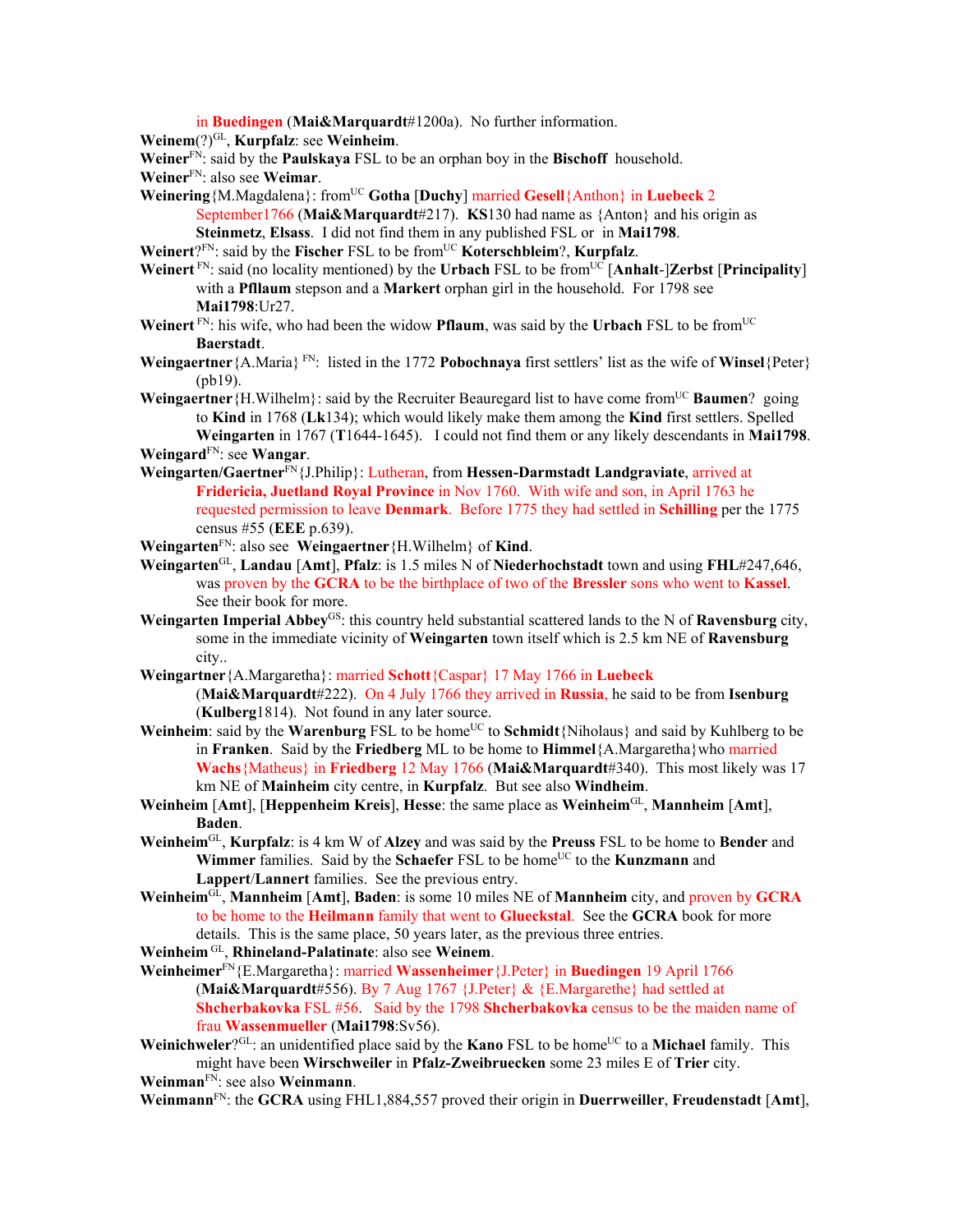**Wuerttemberg**; records there said the family left for South Russia, but the **GCRA** was unable to locate them there; see their book for a bit more detail..

**Weinmann**<sup>FN</sup>: said by the **Schaefer** FSL to be from<sup>UC</sup> **Reitling**. In 1795 and 1798 spelled **Weinman** (**Mai1798**:Sf9) and **Weimann** (Mv2528,Ka122).

**Weinmeier**FN: said by the **Preuss** FSL to be fromUC **Gundelfingen, Kurpfalz**.

- Weinmeister<sup>FN</sup>: said by the Stumpp supplement to the Dietel FSL to be from<sup>UC</sup> the principality of **Anhalt**. For 1794 and 1798 see **Mai1798**:Mv419, Dt84.
- **Weinrich/Wenrich**FN: said by the **Belowescher Kolonien** FSL to be fromUC **Erbach** and to have married a **Krenter** man in **Oranienbaum**.
- **Weinsberg**GL, **Heilbronn** [**Amt**], **Wuerttemberg**: is 2.5 miles E of **Heilbronn** city, and proven by the **GCRA** to be home to the **Wolf**{Elias} family that went to **Bergdorf**; see their book for more details.
- **Weinsberg** [**Amt**] GL, **Wuerttemberg**: is some 2.5 miles E of **Heilbronn** city, and was a District administrative center.
- **Weinsheim**<sup>GL</sup>: an unidentified place said by the **Kano** FSL to be home<sup>UC</sup> to a **Leopold** family. Said by the **Pfeiffer** FSL to be home<sup>UC</sup> to a **Wagner** family. There were at least 4 Weinsheims in the Germanies.
- **Weinheim city, Heidelberg Oberamt, Kurpfalz**: said by **Schaefer** FSL #35 to be home<sup>UC</sup> to **Kunzmann** {Philipp} and by **Anton**  $FSL$  #35 to be home<sup>UC</sup> to **Kunzmann** {Johannes}.
- **Weinsheim**GL, **Bad Kreuznach** [**Amt**], **Rheinpfalz**: is 4 miles W of Bad Kreuznach city, and the GCRA believes it may have been home to the **Kirner** family that went to **Glueckstal**.
- **Weinz**{Johannes}<sup>FN</sup>: said by both the 1816 **Neudorf** census (#44) and **KS**:479 to have come from<sup>UC</sup> **Hennweiler**, **Kirn** [**Amt**], **Rheinpfalz**. However, the **GCRA** thinks it more likely he came fromUC **Otzweiler**, **Kirn** [**Amt**], **Rheinpfalz**. See their book for more.
- **Weinz**{Martin}FN: listed by the 1816 **Neudorf** census (#66) with no origin and by **KS**:479 as being from the German Empire (aus dem Reich). The **GCRA** believes this family arrived in **Hilsbach, South Prussia** in 1801, its children having been born in<sup>UC</sup> Otzweiler, **Kirn** [Amt], **Rheinpfalz**. See their book for more.

## **Weinzert** FN: see **Wenzerich**.

**Weinzetel**FN: see **Weinzettel**.

- **Weinzettel**<sup>FN</sup>: Herr **Weinzettel** was said by the **Koehler** FSL to be from<sup>UC</sup> Mondsee, and his frau's maiden name was given as **Weinbaer** (no origin given). The family name was spelled **Weinzetel**  in 1798 (**Mai1798**:Kl79).
- **Weirauch** FN listed in the **Schwab** FSL but with nor origin; Kulhberg said they came from<sup>UC</sup> Erbach [**County**], no locality mentioned. For 1790 and 1798 see **Mai1798**:Mv2675, Db83, Sb2 and 19.
- **Weirich**<sup>FN</sup>: said by the **Bangert** FSL to be from<sup>UC</sup> **Anspach**, **Trier**. I could not find these women in **Mai1798**es.
- **Weirich/Weyrich**FN{Hans Jacob}: married **Blaesius**{Hannata}on 28 May 1765 in **Rosslau** (**Mai&Marquardt**#841,. **KS**122 & 164). Not found in **Kulberg** or **T**. By August 1766 this Catholic couple had settled in **Cheisol** FSL #19 which said he was fromUC **Bernkastel**, **Trier**. Spelled **Weirich** in 1798 (**Mai1798**:Gf22,27).
- **Weirich/Wietrich**(?){Nicolaus}: fromUC **Nassau-Dillenburg Principality** married **Weyer**{A.Elisabeth} in **Luebeck** 17 July 1766 (**Mai&Marquardt**#260). On 8 Aug 1766 he, wife and one servant arrived in **Russia**, he said to be from **Nassau** (**Kulberg**3419). Later in **Wietrich**{Nicolaus} alone took transport in **Oranienbaum** for the **Volga (T**2967). Not found in any published FSL. **Weirich**FN: also see **Weinrich**.
- **Weis**{Shannon}RN: an AHSGR member who in 2010 verified the origins of two early **Shcherbakovka**  settlers: **Steinert**{A.Marg.Agnes}and Weiss{J.Jacob}.

**Weisbaden**GL: was the capital of **Nassau-Usingen Principality** and is some 19 miles WSW of **Frankfurt-am-Main**. Said by the **Boregard** FSL to be home<sup>UC</sup> to a **Mattern**{Wilhelm} family. **Weisbach** {Christian}: married **Trefal**{A.Catharina} in **Luebeck** 16 June 1766 (**Mai&Marquardt**#86).

**Weisberg/Weissberg**{Christian}: on 15 Sept 1766 he and wife {A.Catharina} arrived in **Russia**, he said to be from **Danzig**. In 1766 **Weisberg**{Christian & A.Cathrina} in **Oranienbaum** took transport for the **Volga (T**3296-3297). By 5 Sept 1767 **Weissberg** and wife {A.Katharina} had settled at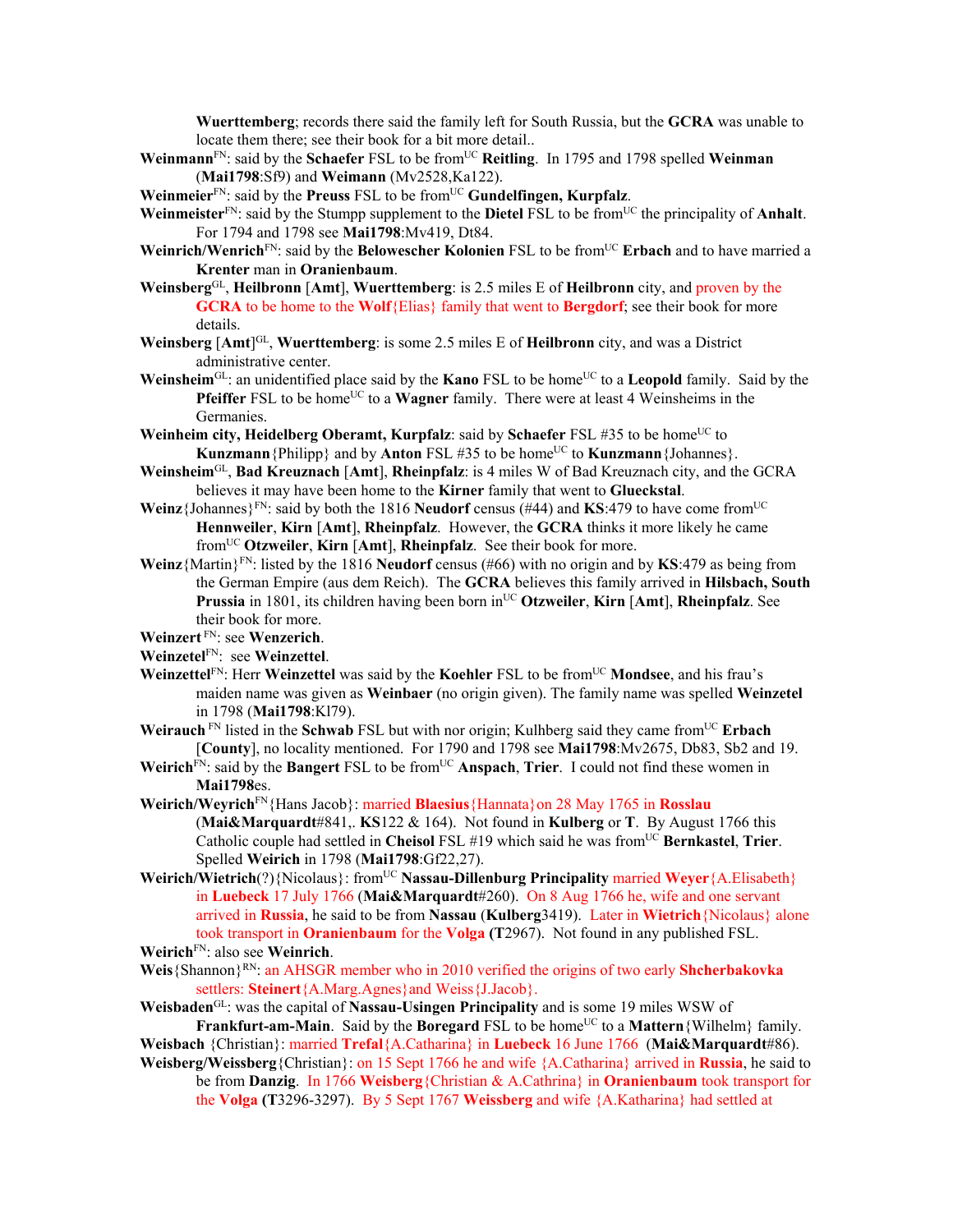**Lauwe** FSL #30, he said to be from **Burmintz**(?), **Daenemark**.

**Weisbeck**FN: this family name was found recorded in **Schlitz** marriage records 1762-1767; see **Flegel** trip. **Weisbecker**{J.Jakob}: he and his **Kreispies** wife were in **Zug** in 1797 and 1798 (**Mai1798**:Mv3075 and

Zg31), but were listed in no FSL nor in **T**, nor is there any indication they moved to **Zug** from another colony, so they and their children are possible **Zug** first settlers.

**Weisbinder**FN: see **Weissbinder**.

**Weisbrod**: go to **Weissbrod**.

- **Weise/Weiss**FN{Gottlieb}: **Anhalt-Dessau** archive records report that he left **Anhalt-Dessau** in 1766 with wife and 3 children (**Mai&Marquardt**#1171 & **KS**163). On 4 July 1766 {Gottlieb & Magdalena} with 3 children arrived in **Russia**, he said to be from **Dessau** (**Kulberg**1287). Not found in **T**. By 7 June 1767 this couple with 1 infant son had settled at **Orlovskaya** FSL #59, he said to be from<sup>UC</sup> Querfurt. The family name was spelled **Weiss** in 1798 (**Mai1798**:Kn29).
- **Weise/Weiss**<sup>FN</sup>{Christian}: said by the **Orlovskaya** FSL #84 to be from<sup>UC</sup> **Ronneburg**, which **Kulberg** said was in **Sachsen**. The family name was spelled **Weiss** in 1798 (**Mai1798**:Mv2136).

**Weise**FN: also see **Weiss**.

**Weisebach**FN: see **Weitzebach**.

**Weiseck**/**Stadtteil**: today Weiseck is that portion of **Giessen** N of the Weiseck river. In 1765-67 it may have been a jurisdiction separate from **Giessen** city?

- **Weiseise**?FN: said by the **Paulskaya** FSL to be from<sup>UC</sup> Geldersheim?. I could not find this family in the 1798 Volga censuses.
- **Weisel**<sup>GL</sup>, **Pfalz**: is some 21 miles NW of **Mainz** city, and said by the **Katharinenstadt** FSL to be home<sup>UC</sup> to a **Nulhas** family.
- **Weisel**( $?$ )<sup>GL</sup>, **Sachsen**: an unidentified place said by the **Dinkel** FSL to be home<sup>UC</sup> to a **Walter** family.

**Weisenau**(?)<sup>GL</sup>: was a village about 1 mile SE of **Mainz** city (now part of the city), and said by the **Katharinenstadt** FSL to be home<sup>UC</sup> to a Gilge? family.

**Weisenau**(?)<sup>GL</sup>, **Kurmainz**: said by the **Goebel** FSL to be home<sup>UC</sup> to a **Beratz** and perhaps a **Wender** family. Same place as the previous entry.

**Weisenbueller**FN: this family name was found recorded in **Schotten** parish records for many generations prior to 1767; see **Flegel** trip.

**Weisendorf** GL: is some 9 miles ENE of **Neustadt-an-der-Aisch** and said by the **Boregard** FSL (as **Walzendorf**) and by a **Woehrd** ML (as **Weiszendorf**) to be home<sup>UC</sup> to a **Fras/Frasz** family.

**Weisenfeldt/Weisenfeld**{A.Elizabeth}: married **Schaefer**{J.Leonhardt} in **Rosslau** 20 July 1766 (**Mai&Marquardt**#1042). **KS**163 has **Weisenfeld**.

**Weisenheimer**FN: listed by both the 1816 **Kassel** census (#63, 103) and **KS**:258 without origin. Also spelled **Weissenheimer**. See the **GCRA** book for more.

**Weisensee**: go to **Wetssebstein**..

**Weisensulz**GL, see **Weissensulz**(?).

**Weiser**FN: said by the **Kano** FSL to be themaiden name of the wife and the family name of a step-daughter in the **Fischer**{Heinrich} household. I could not find the step-daughter in the 1798 Volga censues.

**Weiser**FN: said by the **Krasnoyar** FSL to be fromUC **Friedberg, Darmstadt**. According to the **Buedingen** ML this **Wiesner** man married a **Diehl** woman in 1766 (**Mai&Marquardt**#457).

**Weisert**FN: said by the **Bergdorf** 1816 census (**KS**:659) to have been from **Kaelberbronn**, **Freudenstadt** [**Amt**], **Wuerttemberg**. This origin was verified by the **GCRA** using **FHL**(1,884,557); the family came to Russia via **Suedpreussen** in at least 3 villages: **Groembach**, **Bergfelde**  (**Hochberg**), and **Thiergarten**(**Tielmannshoff**). See the **GCRA** book for more detail. Also spelled **Weissert** (**KS**:481, 661) and **Weisser**.

**Weisgerber**FN{Christoph}: said by **Kuhlberg3145** and the **Huck** FSL to be fromUC **Isenburg** (no locality mentioned). His wife was a **Hemple** (**Kuhlberg**3134).

**Weisgerber**FN: also see **Weinberger**.

**Weishard/Weisshard**{Friedrich/Franz}: from **Wuerttemberg Duchy** married **Hildenbrandt**{Eleonore} in **Luebeck** 3 June 1766 (**Mai&Marquardt**#236). On 18 Sept 1766 **Weisshard**{Franz}, wife {Maria} and 1 child arrived in **Russia**, he said to be fromUC **Strassburg** (**Kulberg**5513). Not found in any later source.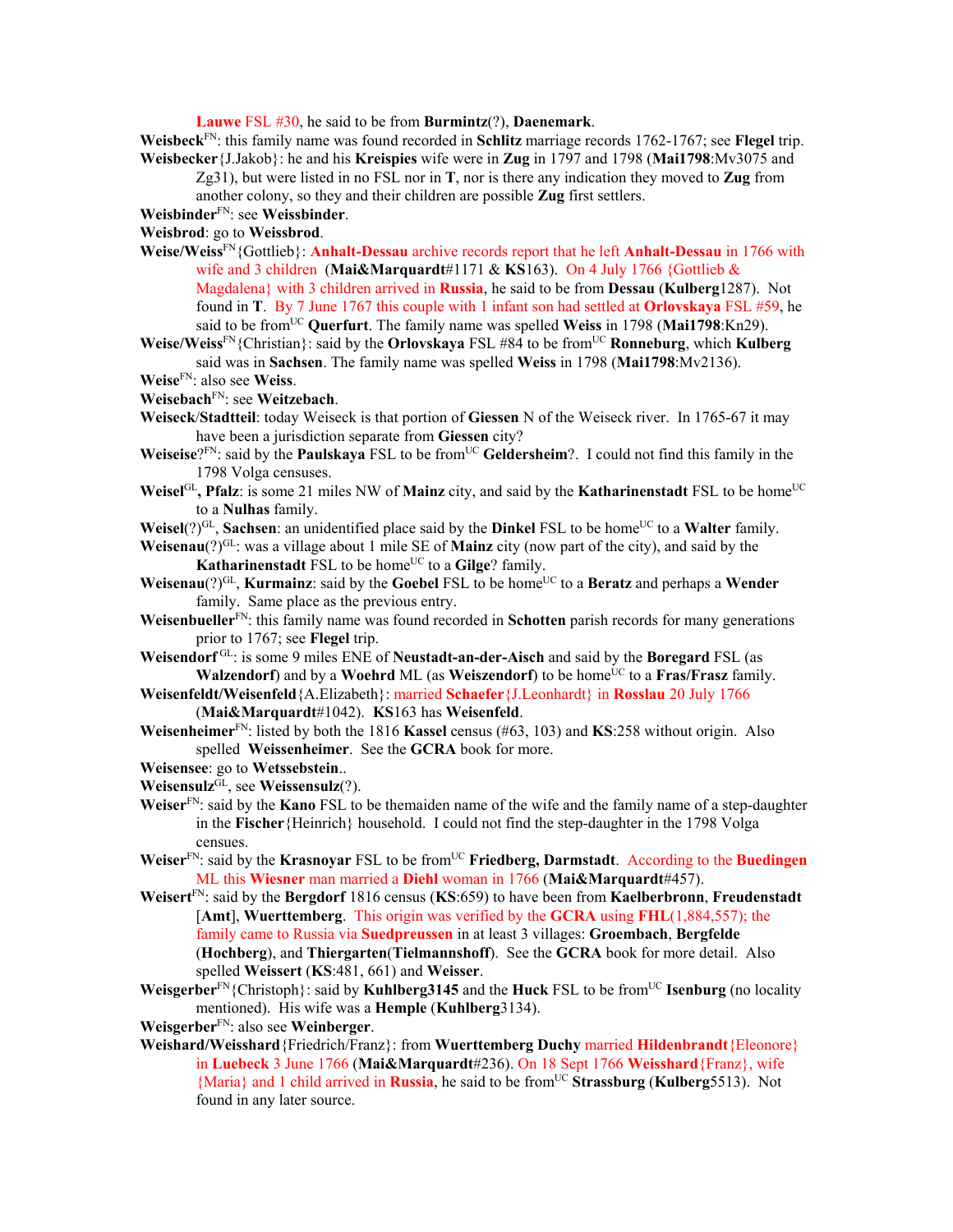**Weisheim**: filed among the **Weissheim** folk.

- **Weisner**FN: said by the **Belowescher Kolonien** FSL to be fromUC **Dingen,** who married a **Horn** fromUC **Freiberg**.
- **Weisner**FN: also see **Wiesner**.
- **Weiss**<sup>FN</sup>: said by the **Belowescher Kolonien** FSL to be from<sup>UC</sup> Mainz (no locality mentioned).
- **Weiss**FN: listed in the **Bergdorf** 1858 census (**KS**:667) without origin, however, **KS**:480 says they were from **Entringen**, **Tuebingen** [**Amt**], **Werttemberg**. This origin was verified by the **GCRA** using **FHL**(1,475,170-1). See their book for more detail. See the **GCRA** book for more details. **Weiss**FN: said by the **Brabander** FSL to be fromUC **Fuchsstadt**, **Wuerzburg**.
- **Weiss**<sup>FN</sup> said by the **Frank** FSL to be from<sup>UC</sup> Ditmolt(?), **Hannover.**
- 
- **Weiss** FN {Franz}: listed by the 1816 **Glueckstal** census (**KS**:671) with no origin.
- **Weiss** FN {Friedrich}: listed by the 1816 **Glueckstal** census (**KS**:671,480) with no origin. See the **GCRA** book for a bit more detail.
- **Weiss**FN{Stephan}: said incorrectly by the 1816 **Glueckstal** census (**KS**:673, 481) to be fromUC **Schwieberdingen**, **Ludwigsburg** [**Amt**], **Wuerttemberg**. Using **FHL**(1,355,991) the **GCRA** proved origin in **Wangen**, **Stuttgart** [**Amt**], **Wuerttemberg**, and that frau Weiss had been a Baumann. See their book for more detail.
- **Weiss**<sup>FN</sup>: according to the **Goebel** FSL this was the maiden name of **Neumann** (from<sup>UC</sup> **Friedenberg, Schlesien**)'s wife.
- **Weiss**<sup>FN</sup>: said by the **Graf** FSL to be from<sup>UC</sup> **Siersk, Frankreich**.
- **Weiss**FN: said by the **Hildman** FSL to be fromUC **Finstreng**?, **Frankreich**, with a **Wolf** wife in the household. For 1798 see **Mai1798**:Hd11, Km74, and for 1796 see **Mai1798**:Mv855.
- **Weiss/Weise**{Benedict/Benedictus/Benedictus}: using LDS Film #585965 Corina **Hirt** found that he was a son baptized 24 Jun 1742 to {J.Wilbrordus} and wife **Wiolett**{Lucia} in the Catholic church of **Bernkastel**; he later married **Fuchs**{Angelina}born about 1743. He married **Vizum/Vixum**FN{Engula/Angelina/Angela/Angelika}in **Rosslau** 1 June 1766 (**Mai&Marquardt**#998). On 15 Sept 1766 {Benedict & Angelina} with no child arrived in **Russia**, said to be from **Trier** (**Kulberg**#6779). **KS**:161 & 163 both mistakenly give the year as 1765; both have **Vizum**. **T**3540-3541 has {Benedictus & Angela} leaving **Oranienbaum** later in 1766 heading for the **Volga**. By 11 Sept 1767 this couple had settled at **Hoelzel** FSL #7, he said to be from **Bernkastel, Trier**. In 1798 although he was then schoolmaster in **Seelmann** they were still recorded in **Hoelzel** along with a married son and his family; {Benedict}'s wife's maiden name was then given as **Fuchs**{Angelika} (**Mai1798**:Hz7). In 1790 a daughter had moved to **Seelmann** where she still resided in 1798 (**Mai1798**:Mv0941, Sm11).
- **Weiss**<sup>FN</sup>: said by the **Koehler** FSL to be from<sup>UC</sup> **Fulda** (no locality given).
- **Weiss**FN: said by the **Lauwe** FSL to be fromUC **Langenstadt**?, **Nuernberg**.
- **Weiss**FN: said by the **Mariental** FSL to be fromUC **Manderscheid, Kurtrier**.
- **Weiss**FN: said by the **Moor** 1798 census to be the maiden name of frau **Galufa** (**Mai1798**:Mo53). The **Buedingen** ML gives her maiden name as Wester both from<sup>UC</sup> Neu-Ysenburg; Stumpp spells it **Neu-Isenburg** (**Mai&Marquardt**#489).
- **Weiss**<sup>FN</sup>{Johann}: said by the **Neidermonjou** FSL to be from<sup>UC</sup> **Altenfeld**; Pleve noted that this might be **Weise** fromUC **Vellinghausen**.
- **Weiss**FN{Kaspar} FN: said by the **Neidermonjou** FSL to be fromUC [**Hessen**-]**Darmstadt**
- **Weiss**FN: said by the 1798 **Orlovskaya** census to be the maiden name of frau **Goetz** (**Mai1798**:Or62).
- **Weiss**<sup>FN</sup>: said by the **Orlovskaya** FSL to be from<sup>UC</sup> **Immenrode**.
- **Weiss**{Peter}FN: is not listed in the 1772 **Pobochnaya** first settlers' list but left there to go to Saratov in 1790 (**Mai1798**:Mv2326(90).
- **Weiss**{Peter}: listed in the 1798 census (Ps53) as having come from **Seelmann** he was too young to have been listed in a FSL with his parental family who could have first settlers in such colonies as: **Brabander**, **Goebel**, **Graf**, **Hildmann**, **Hoelzel**, **Koehler**, or **Mariental**.
- **Weiss**FN: said by the **Seewald** FSL to be fromUC **Roth, Speyer**.
- **Weiss**{J.Jacob}FN: fromUC the **Hohenlohe principality**, arrived at **Flensburg, Schleswig Royal Duchy** in June 1762. With wife and her mother **Stein**{A.Barbara}, he requested permission to leave **Denmark** in June 1763 (**EEE** p.l640). By June 1765 they had settled in **Shcherbakovka** FSL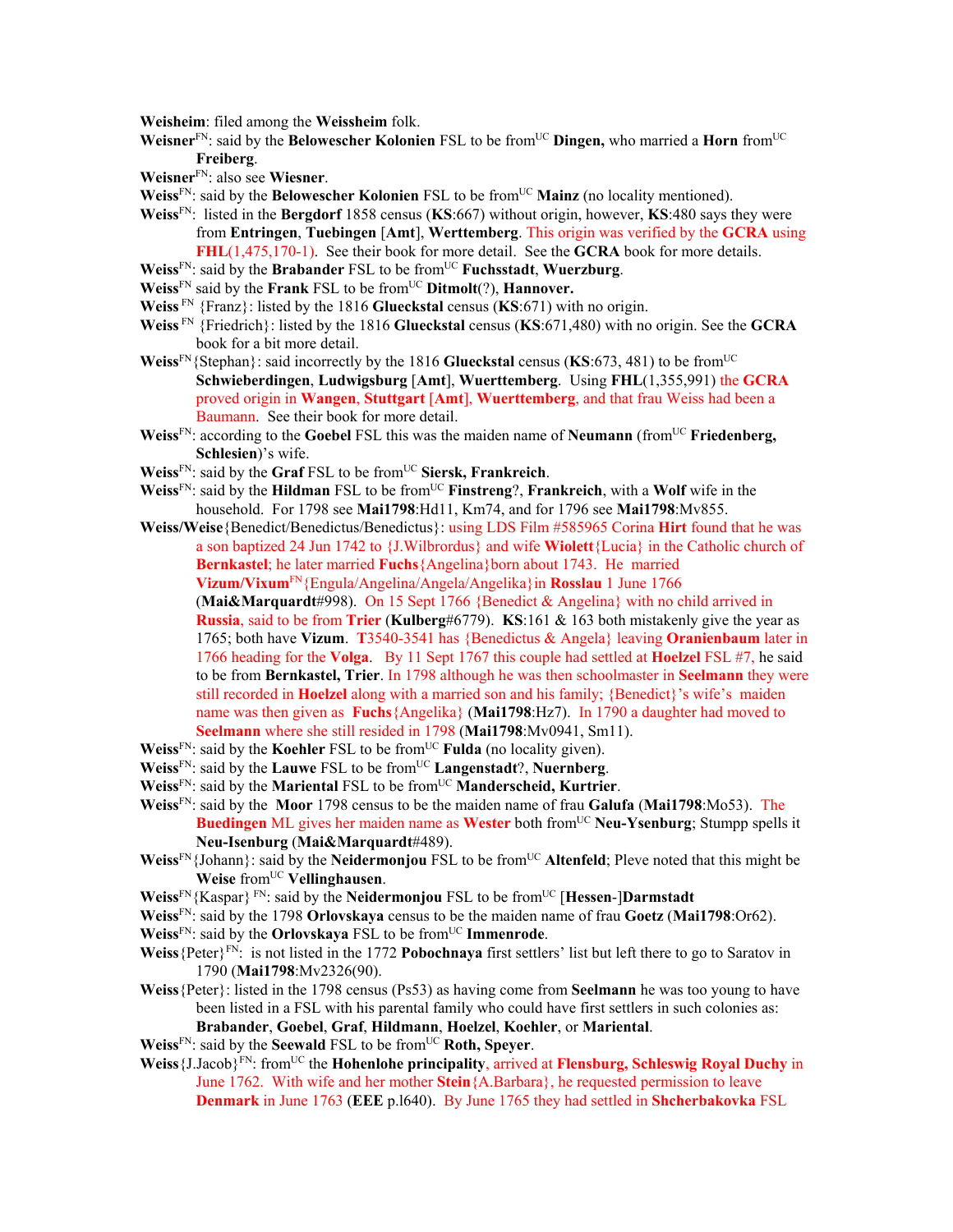#22 which said he was from **Glashofen**. Shannon **Weis** verified this origin in Church records finding him baptized in **Glashofen** on 13 January 1773 born to J.Adam and Eva Weiss. For 1798 see **Mai1798**:Sv26.

**Weiss**FN: this family name was found recorded in **Kroppach** marriage records 1762-1767; see **Flegel** trip. **Weiss**FN: also see **Baumann** and **Weise**.

**Weissach**<sup>GL</sup>: an unidentified place said by the **Shcherbakovka** FSL to be home<sup>UC</sup> to the **Meier**{Adam}family. There are at least five Weissachs in the Germanies.

- **Weissach**GL, **Vaihingen parish, Wuerttemberg**: is some 6 miles SSW of **Vaihingen-an-der-Enz, Baden Wuerttemberg**, and was home to a **Trostel** family that settled in **Gueldendorf, Odessa**
- **Weissbach**<sup>GL</sup>: an unidentified place said by the **Boregard** FSL to be home<sup>UC</sup> to a **Mennike** family. There were at least 10 Weissbachs in the Germanies.
- **Weissbaecker**{J.Jacob}: said by Recruiter Beauregard's list to have been from<sup>UC</sup> Orb (Lk53). Not found in any FSL and I could not find them or any likely descendant associated with any **Volga** colony.
- **Weissbeck**<sup>FN</sup>: said by the **Dietel** FSL to be from<sup>UC</sup> **Mater**(?), **Kurpfalz**. I was unable to locate this family in **Mai1798**.
- **Weissbeck**FN: said by the **Hildman** FSL to be fromUC **Fulda** [**Bishopric**]. The maiden name of Frau **Weissbeck** was given as **Stock** (**Mai1798**:Hd33, 37)
- **Weissbender**FN: see **Weissbinder**.

**Weissberg**FN: said by the **Katharinenstadt** FSL to be fromUC **Jum-Vorwerken**.

- **Weissberg**FN: said by the **Lauwe** FSL to be fromUC **Burmintz**?, **Daenmark**. I could not find this family in the 1798 censuses.
- **Weissbinder/Weissbender/Weisbinder/**FN{Konrad}: fromUC **Dreieicherhayn** married in **Buedingen** 20 May 1766 **Herman** {Eva M.} (**Mai&Marquardt**#657). On 29 Aug 1766 with his mother {Ursula} and wife {Maria}, he arrived in **Russia**, he said to be from **Isenburg** (**Kulberg**5028). By May 1767 **Weissbinder**{Konrad} with his mother and his wife had settled at **Grimm** FSL # 59, he said to be from **Isenburg**. In 1788 this **Weissbender** family moved to **Mueller**  (**Mai1798**:Mv761). In 1798 they were still in **Mueller**, {J.Konrad} with a new younger wife **Schmidt**{A.Barbara} the widow of **Schneider**{J.Georg} (**Mai1798**:Ml34).

**Weissbrod/Weissbrog/Weisbrod/Weisbrot**: all filed here:

- **Weissbrot**FN: said by the **Dinkel** FSL to be fromUC **Kiel**, **Holstein**. In 1798 spelled **Weisbrod** (**Mai1798**: Dn18 and Sr17).
- **Weisbrod** FN: eldest son of the **Weissbrot** family of **Dinkel** (FSL dn23) listed in the 1798 **Straub** census (**Mai1798**:Sr17).
- **Weisbrod**{Johannes}: is married to **Buss**{Elisabeth} the widow of **Zahn**{Heinrich} (**Mai1798**:Sr17).
- **Weisbrod**FN: also see **Weissbrot**.
- **Weissebach**FN: see **Weitzebach**.
- **Weissenau** near **Mainz**: is an unidentified place which  $KS124$  says this was home<sup>UC</sup> to **Menger**{A.Maria} who with her husband, **Conradi**{Valentin }, left **Randesacker** heading for **Boaro**.
- **Weissenbach**GL, a village in the Barony of **Thuengen**, northern **Bavaria**, 2.5 miles E of **Zeitlos**, and where at least one **Stahl-am-Karaman** couple (**Schneider** and **Kraus**) was married in 1766.
- **Weissenbach**GL**,** is an unidentified locality which, according to the **Frank** FSL, was in the **Freie Adelprovinz der alten Ritter**(?) and was home<sup>UC</sup> to a **Luesemann** family. There are several Weissenbach in Germany and many in Austria.
- **Weissenbach**<sup>GL</sup>, Hessen-Kassel: is 16 miles ESE of Kassel city, and said by the Kolb FSL to be home<sup>UC</sup> to a **Rupp** family.
- **Weissenburg**GL**, Elsass**: is now called Wissembourg, **France** and is some 20 miles W of **Karlsruhe, Baden-Wuerttemberg**.
- **Weissenburg** [**Amt**] GL, **Elsass**: now called **Wissembourg**. It was a District administrative center.
- **Weissenburg**GL**, Frankreich**: said by the **Mariental** FSL to be homeUC to **Enselinger** and **Gassmann** families. This surely is the place in **Elsass**.
- Weissenfeld: an unidentified place said by the **Katharinenstadt** FSL to be home<sup>UC</sup> to a Gretsch family. This might be 8 miles E of **Munich** center, but there are many similar placenames in Germany.

**Weissenfels**GL, **[Kur-]Sachsen**: is some 19 miles S of **Halle, Sachsen-Anhalt**, and said by the **Krasnoyar**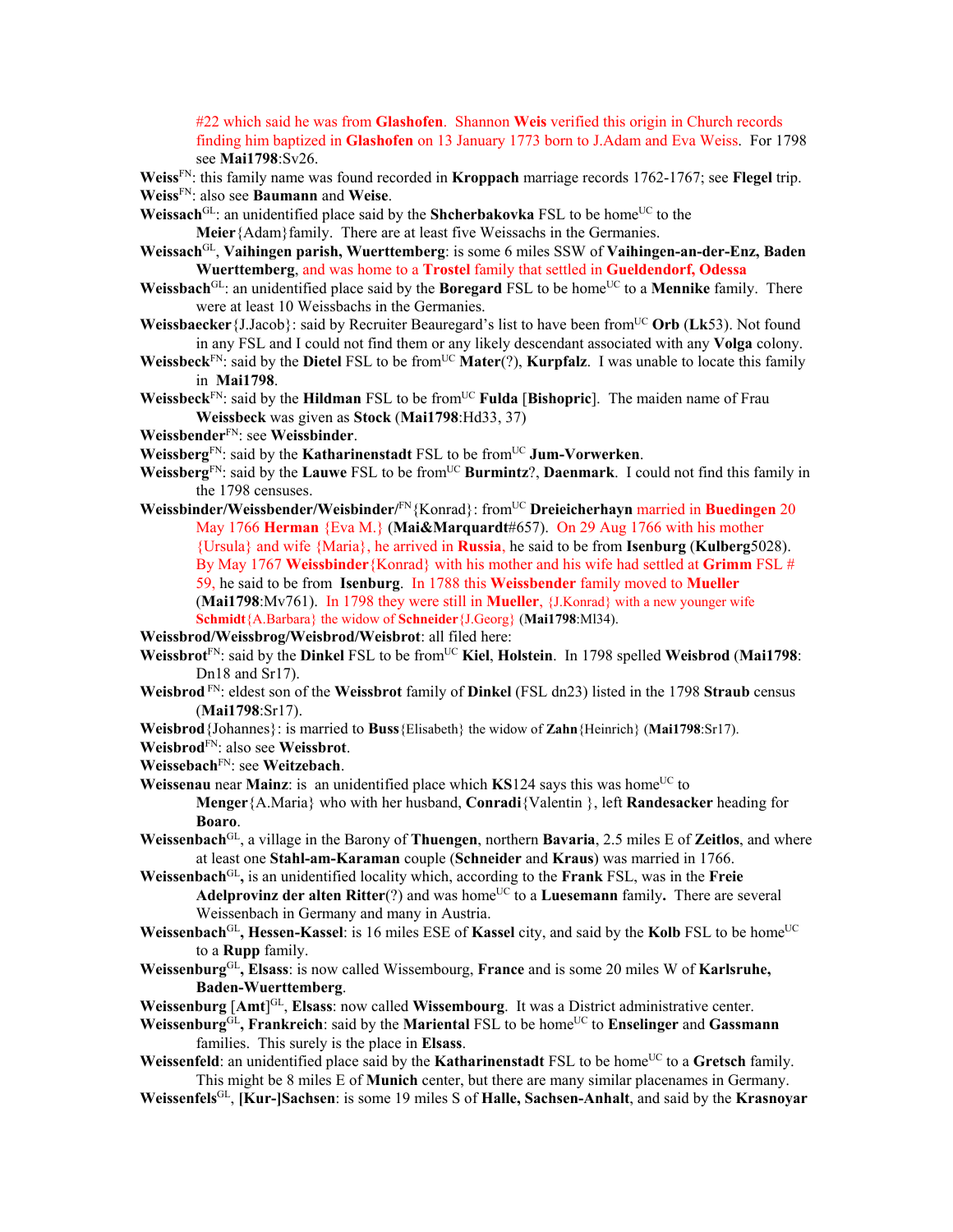FSL to be home<sup>UC</sup> to a **Kopp/Kopf** family.

**Weissenhasel**, [**Hessen**-**Kassel Landgraviate**]: is 14 miles NE of Bad **Hersfeld**, and was said by the **Phillipsfeld** FSL to home<sup>UC</sup> to **Hopp/Kopp** and **Windemuth** families. Kuhlberg said this was in **Hessen**. Said to have been home<sup>UC</sup> to the Fei{PhilippPeter}family and possibly to a **Schlarf** orphan family (**Lk**12 and 12a), possible early settlers in **Zuerich**.

**Weissenheimer**FN: see **Weisenheimer**.

**Weissenstein**: go to **Weyssenstein**.

- **Weissenstein**GL**, Baden**: an unidentified place.
- **Weissensulz**(?)/**Weisensulz**<sup>GL</sup>: an unidentified place said by the **Kamenka** FSL to be home<sup>UC</sup> to a **Vogel** family. It probably is now Bela-nad-Radbuzou, Czech Republic, some 47 miles NE of **Regensburg**.
- **Weissenzehn**FN: said by **KS**:163 to be the maiden name of frau **Wunsch** [later of **Galka**].

**Weissenzehn**{Margaretha}: married **Born**{Gottfried} in **Rosslau** on 2 June 1766

- (**Mai&Marquardt**#1001, **KS**122, 163). Not found in **T**, in any published FSL or in **Mai1798**. **Weisser**{Benedikt, Christian, Johannes, Jacob} FN: listed by both the 1816 **Neudorf** census (#39) and **KS**:481 with no origin, although **KS**:481 also mentions a **Herzogsweiller**, **Freudenstadt** [**Amt**],
	- **Wuerttemberg** origin. . Using **FHL**#1,994,557, the **GCRA** proved this origin, although one or more of the children apparently were born next door in **Kaelberbronn**, and some in South Prussia. See the **GCRA** book for more. Also spelled **Weissert**.

**Weisser**FN: also see **Weisert**.

- **Weissert**FN: see **Weisert** and **Weisser**..
- **Weisshaar**FN: **Curt Renz** has found the church records for this **Hoffnungstal, Bessarabia**, family in **Hohenacker, Waiblingen Oberamt, Wuerttemberg**. Stumpp, p.524, says they arrived in Russia in 1800 and that the home village was **Korb** [some 2 miles NE of **Waiblingen**].

**Weisshard**: go to **Weishard**.

**Weisshart**FN: said by the **Katharinenstadt** FSL to be fromUC **Strassburg**, **Elsass**.

**Weisheim/Weissheim/Weigand** FN: {Conrad/Konrad} (bz57), {Heinrich}, {J.Heinrich} (bz87), {Johannes} (bz58), {M.Sophia} (bz88) said by one or both versions of the **Balzer** FSL to be from [**Duedelsheim**,] **Isenburg[-Buedingen County**]. This origin was proven by **Bonner** who also proved {Conrad} married a **Schwartz** woman also from **Duedelsheim**. He also proved the maiden name of the widowed mother {M.Sophia} to be **Preuser**. **Wagner1** found **Dudelesheim** records for: {J.Conrad}'s 1738 baptism, his parents, and his 1764 **Schwarz** marriage; and {Johannes}' 1744 baptism and his parents, but not his marriage; and {J.Henrich}'s 1741 baptism and his parents, but not his marriage; and {M.Sophia/Sophie M}'s parents and her 1736 marriage to Adam **Weissheim** who died in 1762. {J.Heinrich} in the company of his widowed mother {Maria} and his 2 brothers {Johann & Adam} arrived in **Russia** 4 July 1766 (**Kulberg**1225). {Conrad}, wife{Anna} and infant son {Johann} arrived in **Russia** 4 July 1766

(**Kulberg**1224).The line of {Conrad} used a **Weigand** spelling in 1798 (**Mai1798**:Ms36); otherwise for 1798, for {Conrad} when the maiden name of his wife {Margaretha} was given as **Schwartz** see (Bz93); for {Maria Sophia} see (Bz51); for {Johannes} see (Bz22) where the maiden name of his wife {A.Maria} is given as **Mueller**.

- **Weisheim/Weissheim/Weissenzehn**{A.Barbara}FN: the **Buedingen** ML said this woman married in 1766 a **Wunsch** man; by 1768 they were in **Galka** (**Mai&Marquardt**#402). The 1798 **Galka** census gave her maiden name as **Weigand** (**Mai1798**:Gk34). **KS**:163 said her maiden name was **Weissenzehn**.
- **Weisheim/Weistheim**{Christian/J.Christian}FN: **Weistheim** was said to be fromUC **Lindheim** and married in Luebeck 27 July 1766 Reich {Catharina Dorothea} from<sup>UC</sup> Tannerheim (**Mai&Marquardt**#138). He with wife {A.Margaretha} arrived in **Russia** 4 July 1766 said to be from **Linden** (**Kulberg**2263). Said by the **Galka** FSL #53 to be fromUC **Linden**, **Isenburg** [?]. For 1798 see **Mai1798**:Gk22 and Sb40. **Bonner** proved that this man was baptized in **Lindheim**, [**Staden Ganerbschaft**].
- **Weisheim/Westingheim/**{Peter}FN: said by the **Galka** FSL #54 to be fromUC **Linden**, **Isenburg** [?]. For 1798 see **Mai1798**:Gk29. A **Luebeck** ML said this **Westingsheim** man married in 1766 a **Koehler** woman; other sources say he was a **Westingshausen** (**Mai&Marquardt**#211). In 1798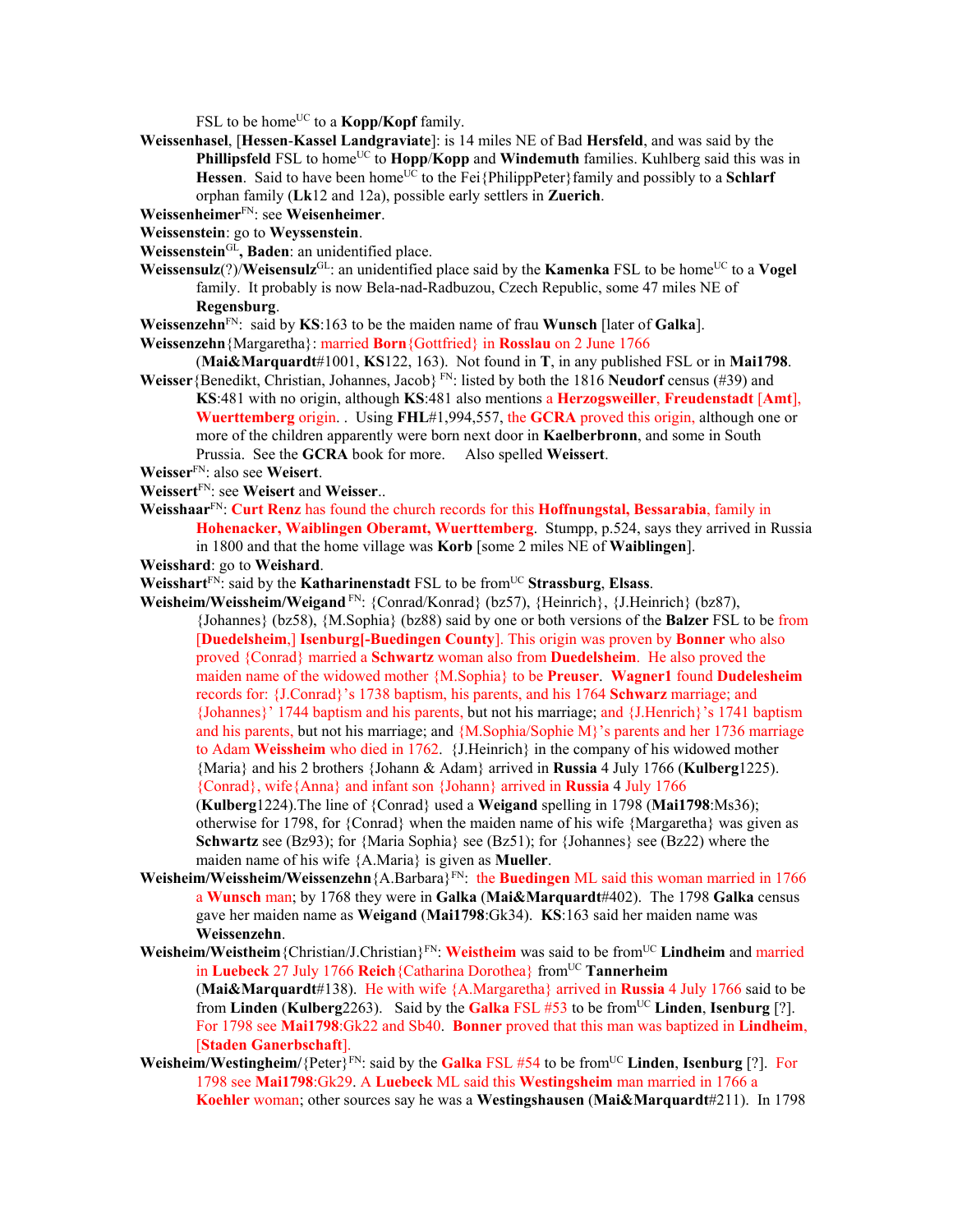the maiden name of frau **Weisheim**{Peter} was given as **Hartwig** (**Mai1798**:Gk29). **Bonner** proved that this man was baptized in **Lindheim**, [**Staden Ganerbschaft**].

- **Weissheim**{widow of Adam}: **KS**163 says she was from **Duedelsheim** near **Buedingen**. No further information.
- **Weisheim**{Hieronymus} fromUC **Rimbach,[Kur-]Coelln** married in **Buedingen** 26 May 1766 **Goetz**{A.Margaretha} (Mai&Marquardt#667). **KS**163 has him from<sup>UC</sup> **Himbach** bei **Buedingen**. I did not find them in any published FSL.
- **Weissheim**FN{Eremeas}: by 21 Aug 1766 he and wife {A.Margaretha} had settled in **Koehler** FSL #90 he said to be from<sup>UC</sup> **Bonn**.
- **Weissheim**{J.Paul}: a widower with son {J.Peter} arrived in **Russia** 4 July 1766 he said to be from **Lindheim**. **Weissheim**FN: also see **Weisheim.**
- **Weissing**{J.Hinrich}: was godfather at the 25 May 1766 **Luebeck** baptism of **Schroedter**{A.Veronica} daughter of the widow **Schroedter** (**Mai&Marquardt**#1292).
- **Weissinsel**FN: said by the 1798 **Schwed** census (Sw4) to have been from **Reinhard**, but I could not find her in any FSL.
- **Weistheim**FN: see **Weisheim**.
- **Weisweil**GL, **Emmendingen** [**Amt**], **Baden**: is 9 miles NW of **Emmendingen** city, and **GCRA** thinks it may have been home<sup>UC</sup> to the **Klipfel** who went to **Berdorf**. See their book for more detail.
- **Weiszendorf**GL: see **Weisendorf**.
- **Weitebach**FN: see **Wendebach**.

.

- **Weitenkeller**?FN: said by the **Jost** FSL to be fromUC **Magulze**?, **Schwaben**. Spelled **Weidenkeller** in 1798 (Mai1798:Nr175).
- **Weitersburg, Kurpfalz**: an unidentified place said by the **Dehler** FSL to be home<sup>UC</sup> to a **Hermann**, and possibly to a **Schaefer**? family. Then only Weitersburg I can find was in **Kurtrier**, not in Kurpfalz, just N of **Coblenz**.
- **Weiterstadt**GL, **Darmstadt**: is some 2 miles NW of **Darmstadt** city, and said by the **Bauer** FSL to be home<sup>UC</sup> to a **Klingerstein** family.
- **Weitersweiler**GL, **Luetzelstein** [**Amt**], **Elsass**: now Weiterswiller, Alsace, some 4 miles E of **Luetzelstein** town, and said by **KS**:410 to have been home<sup>UC</sup> to a **Rostischer** family.
- Weithardt/Weidhardt<sup>FN</sup>{J.Georg}: from<sup>UC</sup> Obern-Ohm married in Buedingen on 28 April 1766 **Schwing**{A.Elisabetha} (**Mai&Marquardt**#597). **KS**157 says **Obern-Ohm** was near **Alsfeld**. **KS**163 has **Weidhardt** and **Schwinning**, and says he was from **Oberrohmen**. I did not find them in **Kulberg** or **T**. By July 1767 they had settled in **Krasnoyar** FSL #76 which said he was fromUC **Lauterbach**. **Jim Pickelhaupt** says he has found this man's origin.
- **Weitlingen**, **Wilburgstetten** [**Oberamt**, **Wuerttemberg Duchy**]: is 6 miles SE of **Dinkelsbuehl** city centre, and was said by the **Reinwald** FSL to be home<sup>UC</sup> to frau **Neuwirth** {Johannes}. These places seem to have been in a small island of the **Wuerttemberg Duchy** (its easternmost holding?) just SE of the lands of **Dinkelsbuehl Imperial City**.
- **Weitmach**?{Nicolaus}: said by Recruiter Beauregard's list to have been a step-son in the **Jung**{Philipp} household (**Lk**78a). Not found in any FSL and I could not find them or any likely descendant associated with any **Volga** colony.
- **Weitz**FN{Johannes/Johann}: This couple may have arrived in **Russia** 8 Sept 1766 as {Johann & Eva Catharina} with 2 sons: {J.Heinrich 3 & Johann 1) (**Kulberg**6390). Said by the Pleve and Kromm versions of the **Jagodnaja Poljana** FSL #19 to be fromUC **Nidda**, but the Kromm version also gives **Eichelsdorf** and **Schotten** as optional origins (pp.28, 34). **KS**163 says he came from **Eichelsdorf** near **Nidda.** No further information.

**Weitz**FN: said by the **Preuss** FSL to be fromUC **Messelgruebe**, **Kurmainz**.

- **Weitz**FN: said by a **Luebeck** 1766 baptism record to be the maiden name of **Mueller**{A.Margaretha} [a first settler of **Schwed**] (**Mai&Marquardt**#1316).
- **Weitz**{Hermann+w}: **Kulberg**85 said they were from<sup>UC</sup> Oldenberg. Not in **T** or in any published FSL **Weitz**{Joh.}: **KS**163 says he came from **Hattenhof** near **Fulda**. No further information.
- **Weitz**FN: this family name was found recorded in **Herborn** marriage records 1762-1767, and in **Schotten** parish records for many generations prior to 1767; see **Flegel** trip.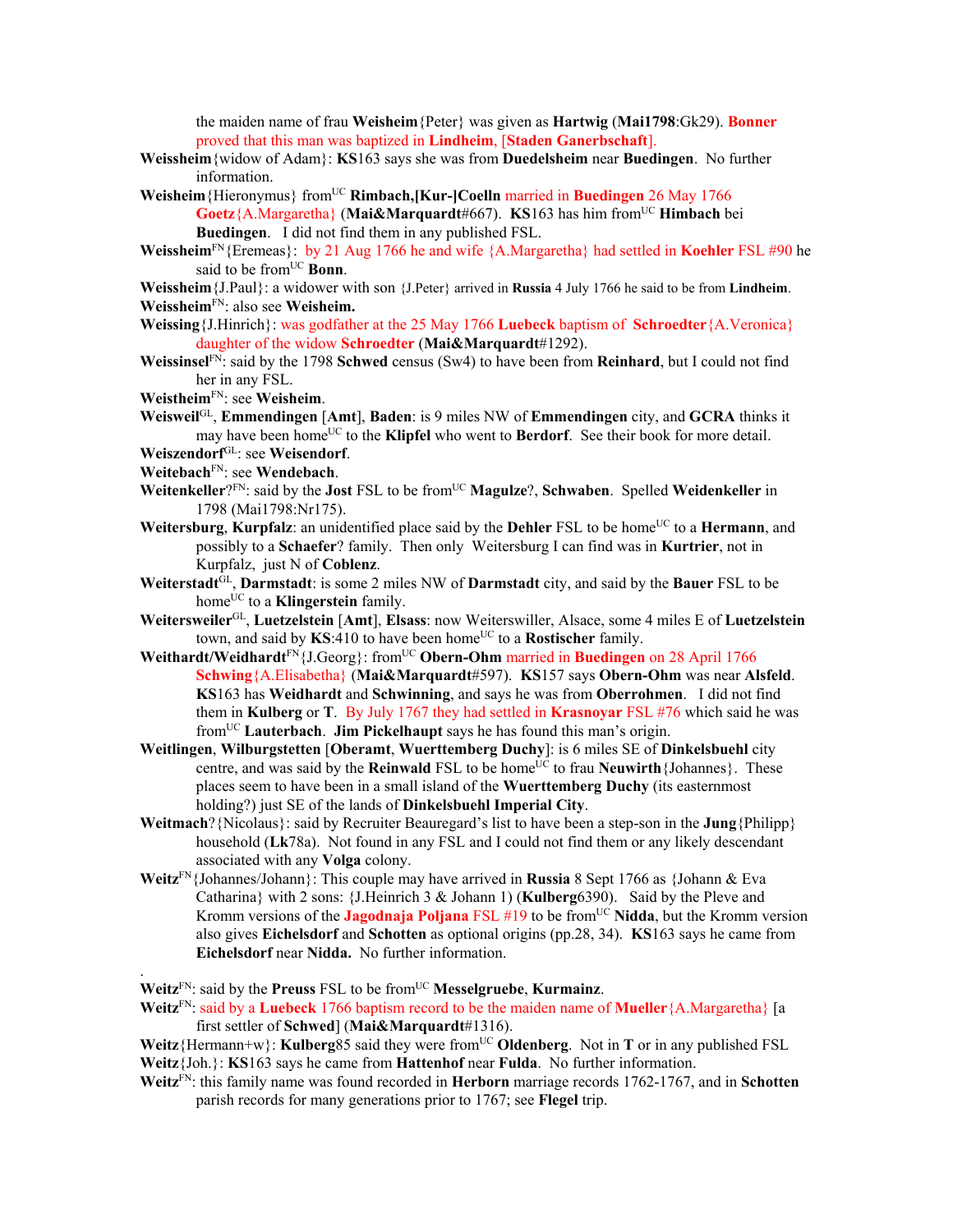- **Weitzebach**<sup>FN</sup>: according to the **Buedingen** ML this woman from<sup>UC</sup> Mainz territory married a Simon man; Stumpp gives her name as **Weissebach** and **Weisebach** (**Mai&Marquardt**#355). By 1767 this couple was in **Kamenka**.
- **Weitzel**FN{Eleonore}: married **Opper**{J.Wilhelm} in **Buedingen** 14 March 1766
	- (**Mai&Marquardt**#430). On 4 July 1766 Opfer{Wilhelm & wife Rosina} along with his mother {Anna} arrived in **Russia**, he said to be from **Darmstadt** (**Kulberg**1844). Not found in **T**. By 20 June 1766, he, wife {A.Rosine} their daughter {Catharina} and his mother {A.Maria} had settled at **Dobrinka** FSL #71, he said to be fromUC **Belterstein**(?), **Darmstadt**. In 1798 he and wife {Eleonora} were living in **Dobrinka** (**Mai1798**:Db04).
- **Weitzel**{J.Georg}: married **Muehl**{A.Eliesabeth} in **Buedingen** 14 March 1766 (**Mai&Marquardt**#429). Not found in **Kulberg** or in **T**. By 1767 with wife {Elisabeth} he had settled at **Frank** #11, he said to be from **Stengerat**(?), **Hessen-Darmstadt**. In 1798 he, his **Will** wife {Elisabeth}, and offspring were still in **Frank** (**Mai1798**:Fk34).
- **Weitzel**<sup>FN</sup>{Christian}: said by the **Norka** FSL #172 to be from<sup>UC</sup> **Isenburg** (no locality mentioned). For 1798 see **Mai1798**:Nr41 and 188.
- **Weitzel/Wenzel**{Christoph}: from **Boehnstadt** married **Kessel**{Gerdrauth} 24 May 1766 in **Buedingen** (**Mai & Marquardt** #662 & **KS**138). On 28 Aug 1766 **Wenzel**{Christoph & Gertruda} with no children arrived in **Russia**, he said to be from **Isenburg** (**Kulberg**5169). Later in 1766 {Christoph & Gerdruta} took transport from **Oranienbaum** to **Saratov**, during which trip he died (**T**17-18). **Ruth Schultz** found this widow listed in the **Norka** FSL #178 as the then wife of **Kuch**{Lorenz}, in the 1775 **Norka** census #194 as wife of **Kunz**{Lorenz}, and in the 1798 census #204 as the wife of **Kuhn**{Lorenz} (**Mai1798**:Nr204).
- **Weitzel**{Jacob}FN: **T**15-16 records his transport with wife from **Oranienbaum** to **Saratov**. Said by the **Norka** FSL (#162) to be from<sup>UC</sup> **Isenburg** (no locality mentioned). For 1798 see **Mai1798**:Nr38 and 201. Dr. Ruth Schultz using **Boenstadt** church records proved he was born and baptized in **Boenstadt**, [**Isenburg-Waechtersbach County**], returning to **Calbach** after marriage and before going to Russia.
- **Weitzel**{J.Georg}: married **Muehl**{A.Eliesabeth} in **Buedingen** 14 March 1766 (**Mai&Marquardt**#429). No further information.
- **Weitzel**{J.Henrich}: married **Lufft**{J.Catharina} 8 July 1766 in **Buedingen**, he said to be fromUC **Oberlais** (**Mai&Marquardt**#254). On 29 Aug 1766 {Henrich & Catharina} arrived in **Russia**, he said to be from **Isenburg** (**Kulberg**5164). Not found in any later source.
- **Weitzel**FN: also see **Wenzel**.
- **Weiwer/Wekwer/Weiler<sup>FN</sup>: said by the <b>Belowescher Kolonien** FSL to be from<sup>UC</sup> **Runau**(?).
- **Weiz**<sup>FN</sup>: according to the **Goebel** FSL this orphan lived with a **Reiss** family from<sup>UC</sup> **Seligenstadt, Kurmainz**.
- **Weiz**<sup>FN</sup>: said by the **Leitsinger** FSL to be from<sup>UC</sup> Stickersrusen?, **Kurtrier**.

**Weizel**FN: see **Wenzel**.

- **Weizern**, **Freiberg Barony**: see **Freiberg Barony** and **Weizersen**.
- **Weizersen?, Grindlanos?:** an unidentified place said by the **Stahl-am-Tarlyk** FSL to be home<sup>UC</sup> to the **Sereisbar**? family. A long shot … was this **Weizern**, **Freiberg Barony**??
- Weizwanal?<sup>GL</sup>, **Isenburg**: an unidentified place said by the **Dreispitz** FSL to be home<sup>UC</sup> to a **Diel** family. **Wekeser**FN: see **Wasserer**.

**Wekesser**FN: see **Wasserer**.

**Wekwer**FN: said **Weiwer**.

**Welde** FN: see **Weldi**.

- **Weldenbach**{Gottlieb}FN: may have been the offspring of an early **Zurich** settler family. In 1798 he was said to be from **Zurich** (**Mai1798**:Kd15) –but the family name does not appear in the **Kind** FSL and he himself is too young to be in a FSL.
- **Weldi**FN{Christian}: said by the **Dietel** FSL (#1) to be from<sup>UC</sup> **Holzhausen**, **Darmstadt**. In 1797 and 1798 spelled **Welde** (**Mai1798**:Mv429, Dt39, 25, 82). In 1798 the wife's maiden name was given as **Fuchs** (Dt39).

**Weldi**{Valentin}: **Kulberg**5 said he was single fromUC **Nassau-Saarbruecken** and went to **Lavonia**. **Welferode**<sup>GL</sup>: said by the **Mueller** FSL to be home<sup>UC</sup> to a **Kiserling**? family. There is a Welferode some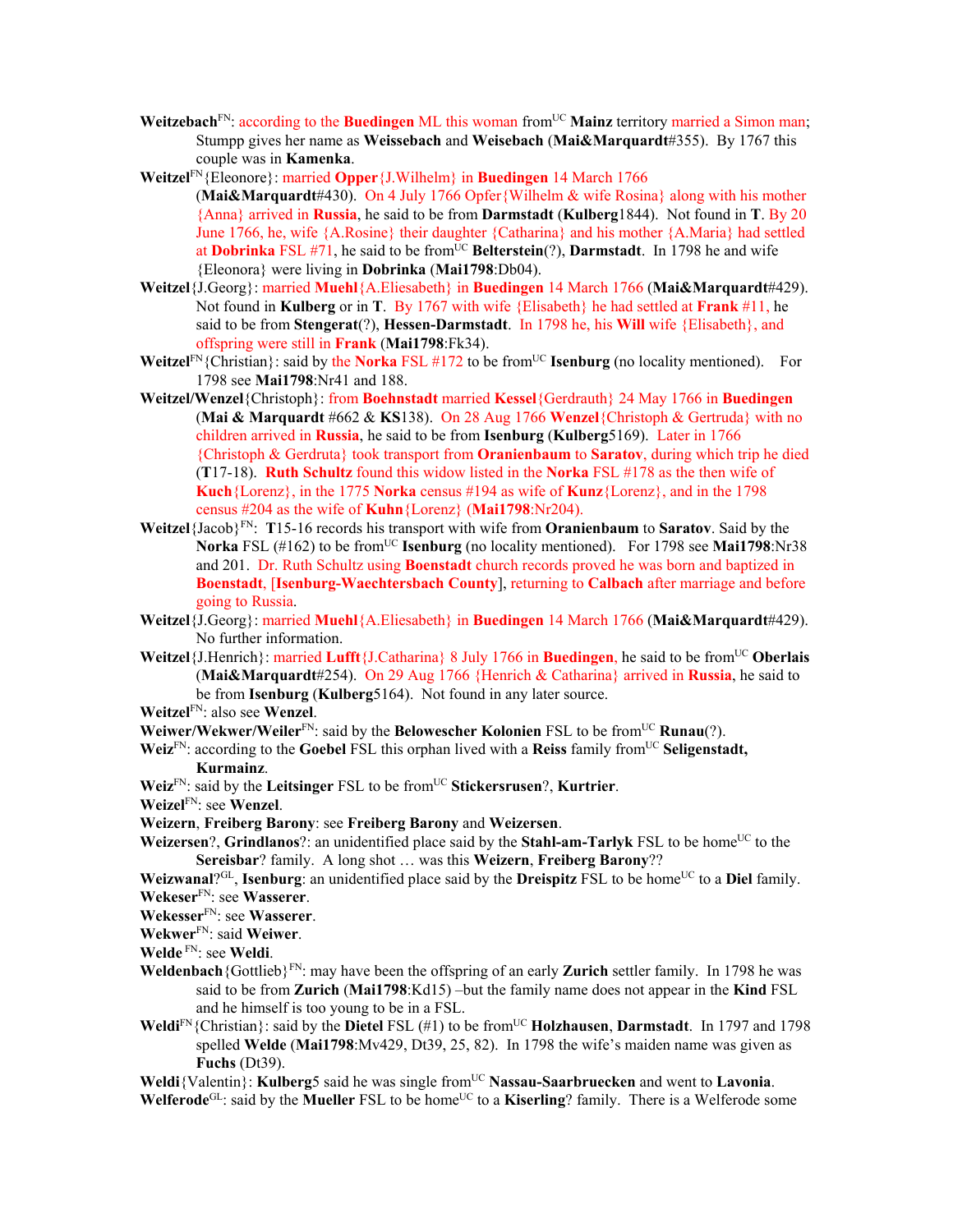19 miles S of **Kassell** city.

- **Welge**?FN{Katharina}: the 1798 **Norka** census gives this as the maiden name of the wife of **Isenburg**enisch **Breitenstein**{J.Heinrich} (**Mai1798**:Nr175).
- **Welgesheim**?<sup>GL</sup>: an unidentified place said by the **Kano** FSL to be home<sup>UC</sup> to a **Gerling** family. This place probably was in **Kurpfalz** some 15 miles SW of **Mainz** city.
- **Welkenbach**<sup>GL</sup>, **Kurpfalz**: said by the **Bauer** FSL to be home<sup>UC</sup> to a **Burg** family. This may be the Welkenbach, **Rhineland-Palatinate**, that is some 19 miles NNE of **Koblenz** city.
- **Welker**<sup>FN</sup>: said by the **Norka** FSL to be from<sup>UC</sup> **Hessen** (no locality mentioned).
- **Welker**FN: also see **Wilke**.
- **Welkers**GL**, Hessen**: see **Verg**.
- **Welksch**{Peter}: listed in the 1798 **Seelmann** census (Sm19) but I could not find him in any FSL.

**Welle**{Johanna} FN: listed in the 1772 **Pobochnaya** first settlers' list as the wife of **Rutti**{Samuel} (pb11). **Weller**<sup>FN</sup>: said by the **Dinkel** FSL to be from<sup>UC</sup> **Schoenberg**(?), **Mecklenburg**.

**Weller** FN: said by the 1798 **Laub** census to be the maiden name of frau **Schumann** (**Mai1798**:Lb13).

**Weller**FN: said by the **Straub** FSL to be an orphan in the **Straub**{J.Heinrich} household.

**Weller**FN: this family name was found recorded in **Herborn** marriage records 1762-1767; see **Flegel** trip. **Weller**FN: also see**Voeller** and **Webler**.

- **Wellerode**GL: see **Wallerode**.
- Wellinger {J.Adam}: the Recruiter Beauregard list (Lk69) said he was from<sup>UC</sup> Bassenheim and went to **Wittmann** in 1768. They may have been **Wittmann** first settlers, but I did not find them in **Mai1798**.
- **Wellstein**? GL: an unidentified place said by the **Neidermonjou** FSL to be home<sup>UC</sup> to a **Schultheis** family. Kuhlberg said this was in **Hessen**.
- **Wels**FN: said by the **Kano** FSL to be fromUC **Thalhausen**.

**Wels**FN: also see **Welz**.

**Welsch**FN: said by **KS**:482 to have gone to **Glueckstal**; but the **GCRA** could not find him there.

- **Welsch**FN{Johannes}: Corina **Hirt** proved he was born in 1722 in **Maulbronn**, the son of {J.Jacob}, and on 3 Feb 1750 married {M.Margaretha} the daughter of **Kluge**{G.Balthasar} in **Oelbronn** where their 4 sons were born and baptised (**CVGS**, Schaefer, Welsch). Lutheran, from **Wuerttemberg**, he arrived at **Flensburg, Schleswig Royal Duchy** in July 1761; later with wife {Margaretha} and 4 sons he left for **Russia** (**EEE** p.642). By 6 August 1766 he, wife {M.Katharina sic} and 3 children had settled at **Schaefer** FSL #21 which said he was from<sup>UC</sup> **Maulbronn**, **Wuerttemberg** [**Duchy**]. For 1798 see **Mai1798**:Sf23 (his son {Johannes}, 25 and 22.
- **Welsch**{A.Sophia FN: see **Hauck**{A.Sophia}.
- **Welsch**{M.Magdalena}FN: a possible early settler of **Zuerich** this widow left in 1786 (**Mai1798**:Mv3086). In 1798 she is listed in **Mai1798**:Or64.
- **Welschdorff** GL: is some 1 mile SE of **Schiltach, Baden Wuerttemberg**, and said by the **Buedingen** ML to be home<sup>UC</sup> to a **Scharmann** woman who married a **Scharmann** in 1766; they later went to **Huck** (**Mai & Marquart** #522).
- Welscherketz?FN: said by the **Herzog** FSL to be from<sup>UC</sup> **Kronach, Bamberg**. Darrell Brungardt says this name was somehow confused or mistranslated. He believes it should be **Goetz** and thinks the wife's maiden name was **Frank**.
- **Welschneudorf**GL: see **Welzigdorf**.
- **Welshofen?, Kurpfalz**: said by the **Keller** FSL to be home<sup>UC</sup> to **Scherer**{Antonette} and a **Schwarz** family. This surely is a misrendering of **Westhofen**, **Kurpfalz**.
- **Welt**FN: listed by the 1816 **Glueckstal** census (**KS**:670, 482) with no origin. Using **FHL**(1,457,485-6), the **GCRA** proved origin in **Pfaeffingen**, **Herrenberg** [**Amt**], **Wuerttemberg**. See the **GCRA** book for more detail. Also spelled **Velde**.
- **Welt**<sup>FN</sup>: said by the Leitsinger FSL to be from<sup>UC</sup> **Demmelsdorf**, **Bamberg** [Bishopric]. I could not find this family in the 1798 Volga censuses.
- Welt<sup>GL</sup>, [Schleswig-]Holstein [Royal Duchy]: is 26 km SW of Husum city, and was said by the Stahl**am-Tarlyk** FSL to be home<sup>UC</sup> to the **Jensen**{Matthias} family.
- **Welter/Walter**<sup>FN</sup>{Maria}: a widow said by the **Cheisol** FSL #12 to be from<sup>UC</sup> **Trier**, no locality given. Spelled **Walter** in 1798 (**Mai1798**:Gf21).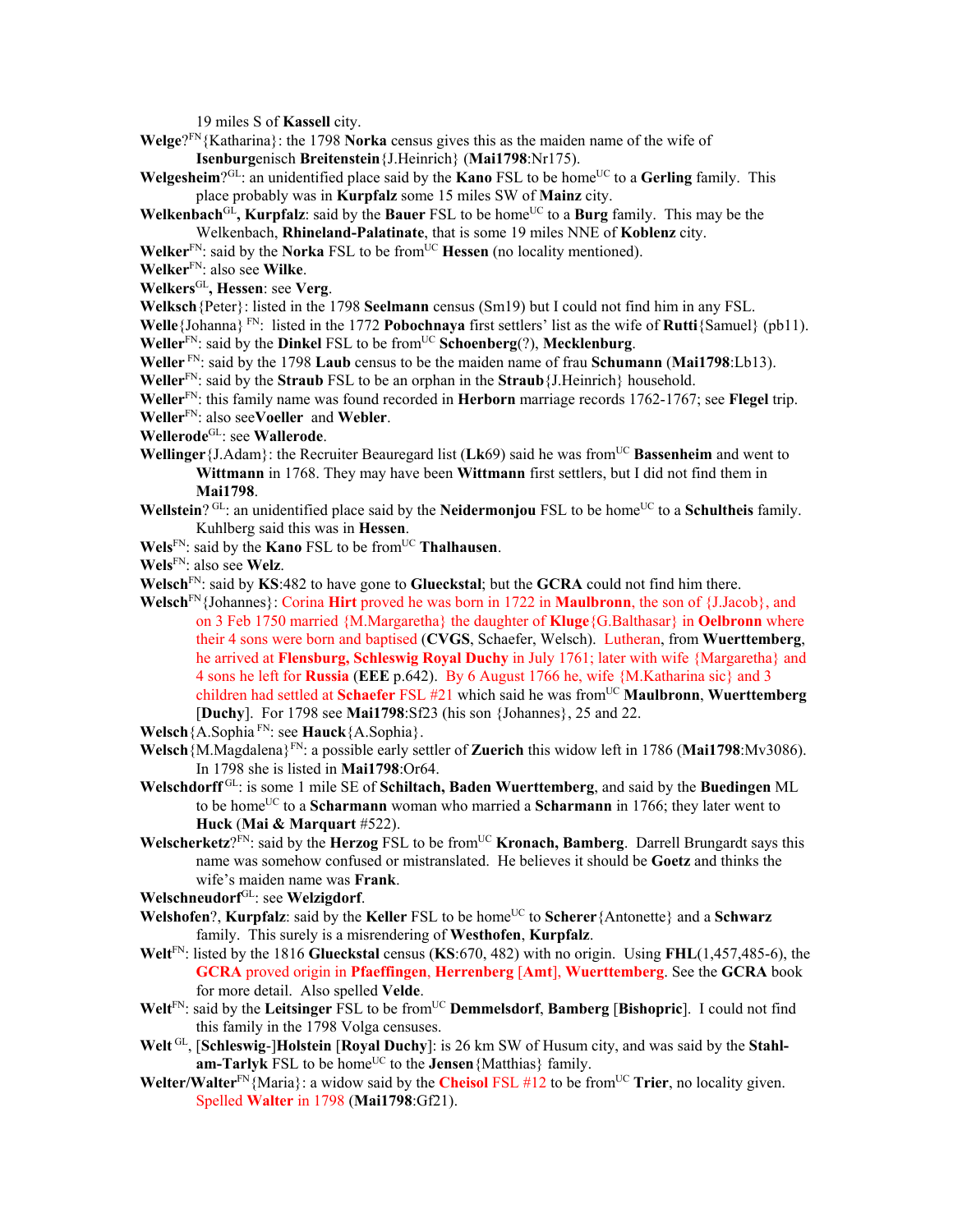- **Welter**{Peter Anton }: **KS**163 says with 6 children he left **Kraftsolms** near **Wetzlar**. **KS**163 No further information.
- **Weltersburg**<sup>GL</sup>, **Isenburg**: said by the **Kraft** FSL to be home<sup>UC</sup> to a **Hahn** family. This probably is Weltersburg, **Rhineland-Palatinate**, some 19 miles NE of **Koblenz**, in which case **Isenburg** surely is wrong.
- **Weltz** FN: they were recorded as having come from **Schaefer** in 1793 (**Mai1798**:Mv2525,Ur14), but I could not find them in any published FSL.
- **Welz**FN{Konrad}: said by the **Katharinenstadt** FSL #65 to be fromUC **Leeswig**, **Anhalt-Zerbst** with a **Korn** wife {Sophia}. No later record found.
- **Welz/Wels**<sup>FN</sup>{J.Jacob}: said by the **Katharinenstadt** FSL #22 to be from<sup>UC</sup> **Trugermuende**(?), **Brandenburg**. A **Rosslau** ML says this **Wels** man married **Leo**{Johanna Sophia} in 1765 (**Mai&Marquardt**#878).

**Welz**: go to **Wels**.

- Welzheim [Amt]<sup>GL</sup>, Schwabisch Gmuend: ws 8.5 miles NW of Schwabisch Gmuend city.
- **Welzigdorf**?<sup>GL</sup>: an unidentified place said by the **Boregard** FSL to be home<sup>UC</sup> to a **Korn** family. Kuhlberg said this was in **Hessen**. There was a **Welschneudorf** some 4.5 miles S of **Montabaur** town.
- **Wembach, Lichtenberg Amt**, **Hessen-Darmstadt Landgraviate**: is 12 km SE of **Damstardt** city centre. Danish records say this was home<sup>UC</sup> to **Daniel**{J.Wendel/Wetzel} who settled first in **Denmark** and then in **Schilling**, as well as home<sup>UC</sup> to **Dreher**{Johannes} whose son {Nicolaus} was listed in Beideck in 1775. Also listed as home<sup>UC</sup> to Weber {Martin} and Hess {M.Christina} when they married in **Friedberg** 5 April 1766 (**Mai&Marquardt**#302).
- **Wemelik**?<sup>GL</sup>: an unidentified place said by the **Paulskaya** FSL to be home<sup>UC</sup> to a **Hogen**? family. Kuhlberg said this was in **Perlburg**?.
- **Wendebach**FN: a stepsdaughter listed by the **Boregard** FSL in the **Rausch** household.
- **Wendebach**GL**, Hessen**: is some 19 miles ENE of **Alsfeld** city, and said by the **Katharinenstadt** FSL to be home<sup>UC</sup> to a **Schander** family.
- **Wendeburg**?<sup>GL</sup>: an unidentified place said by the **Paulskaya** FSL to be home<sup>UC</sup> to a **Schlamberg** family. There were several places with this or a similar name in the Germanies.
- **Wendehahn**<sup>FN</sup>: said by the **Orlovskaya** FSL to be from<sup>UC</sup> **Erfurt** (no locality mentioned). I could not find this family in the 1798 censuses.
- **Wendel**<sup>FN</sup>: said by the **Katharinenstadt** FSL to be from<sup>UC</sup> **Karlsburg**.
- **Wendel**FN**{**Johann**}:** said by the **Seewald** FSL to be a 17-year-old orphan living in the household of his step-father **Reser**{Conrad} who was said to have bee fromUC **Lorch**, [**Kur**-]**Mainz**.
- **Wendel**FN**{**Johann**}:** said by the **Seewald** FSL to be a 7-year-old brother-in-law living in the **Hiltenberger** {Philipp} household a man who was said to be from<sup>UC</sup> **Kuzsel**, **Zweibruecken**...
- **Wendel**{Benedicta Catharina}: married **Colberg/Colbert**{Daniel} in **Luebeck** 30 April 1765; they were in **Die Luebecker Traulisten** but have not been found resident in **Russia** (**Mai&Marquardt**#10). **KS**124 & 137 spell the names **Colbert** and {Benedikta Kathar.}. **KS**137 mistakenly lists her married to **Juergens**{J.Jacob}. I have been unable to find them in any published FSL or in **Mai1798**.
- **Wendelberger**FN: see **Berger**.
- **Wendeler**FN: see **Wendler**.
- **Wendelfeld** GL: an unidentified place said by the **Kano** FSL to be home<sup>UC</sup> to a **Diel** family. Kuhlberg said this place was in **Nassau**.
- **Wendelsheim**: said by a **Friedberg** ML to be home <sup>UC</sup> to **Becker**{Philipp} who married **Beuhler**{Johannetta E.} on 19 April 1766 (**Mai&Marquardt**#319).
- **Wendelsheim, Greweiler County**: said by a **Friedberg** ML to be home<sup>UC</sup> to **Becker** {M.Barbara} who married **Blum**{J.Philipp} in **Friedberg** on 11 May 1766 (**Mai&Marquardt**#339). this may have been 5 miles WNW of **Rottenburg**, but at this point **Greweiler** is completely unknown.
- **Wendelsheim**GL, **Kurpfalz**: is some 20 miles SW of **Mainz** and is said by the **Kautz** FSL to be the home<sup>UC</sup> of a **Miltenberger** family.
- **Wendemann**<sup>FN</sup>: said by the **Ober-Monjou** FSL to be from<sup>UC</sup> **Bermel**, [**Kurmainz**] with **Dreher** stepchildren in the household. Spelled **Wiedemann** in 1798 and the maiden name of frau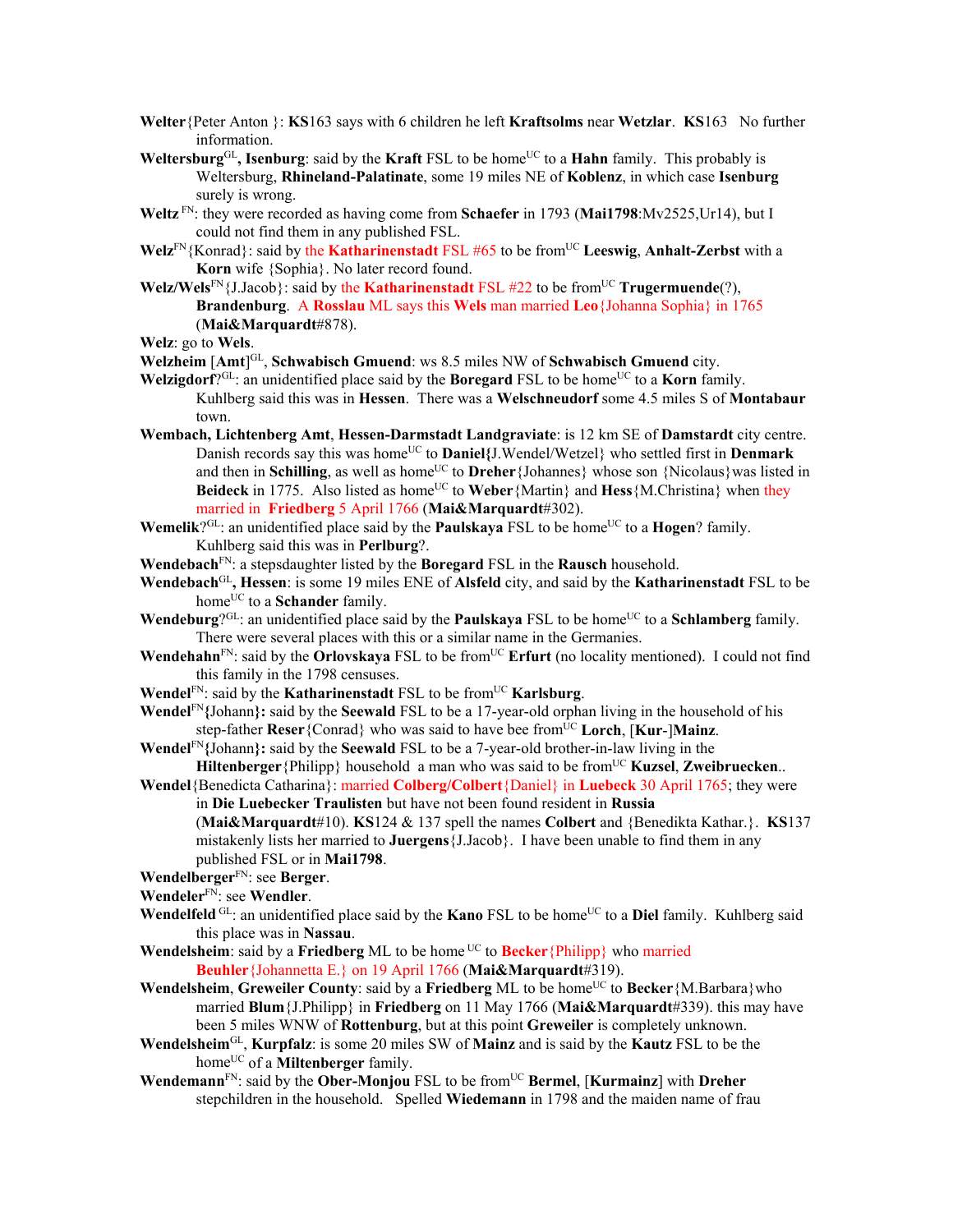Wiedemann, now frau Junck, was given as **Grau** (**Mai1798**:Wm9).

**Wendemuth**{?}: **KS**163 says he came from **Hornel** near **Rotenburg**. No further information.

- **Wenden**GL: an unidentified place said by the **Preuss** FSL to be home to a **Fischer** family. There are several Wenden in Germany.
- **Wendenburg**(?), **Nassau**<sup>GL</sup>: an unidentified place said by the **Boaro** FSL to be home<sup>UC</sup> to a **Schmidt** family.
- **Wendenhammer**<sup>FN</sup>: said by the **Paulskaya** FSL to be from<sup>UC</sup> Leipzig with a Werner mother-in-law in the household. I could not find this family in the 1798 Volga censuses.
- **Wender**<sup>FN</sup>: according to the **Goebel** FSL this was the maiden name of **Beratz** (from<sup>UC</sup> **Weisenau**(?), **Kurmainz**)'s wife.
- **Wenderberg**FN: this family name was found recorded in **Schotten** parish records for many generations prior to 1767; see **Flegel** trip.
- **Wendler**FN: said by the **Ober-Monjou** FSL to be step-children in the **Thueringer** household. Spelled **Wendeler** in 1780 and 1798 (**Mai1798**:Mv2053, Om5, 6, Dl3).
- **Wendler**{Christina}: daughter of {Gg.} of **Erlang** married in **Woehrd** 16 May 1766 **Schmid**{Johann} (**Mai&Marquardt**#810). **KS**155 has **Neuhaus-Aischgrund** and {Georg} & **Erlangen**.
- **Wendtorf**(?)<sup>GL</sup>, **Holstein**: is some 9 miles NE of Kiel, and said by the **Holstein** FSL to be home<sup>UC</sup> to a **Stamor**? family.
- **Wenenburg**GS: an unidentified country; might this have been a mistake for **Wuerttemburg**? See **Eding**.
- **Wengenroth**{Albertina}: Corina **Hirt** using **LDS Film** #1340476 found she had been baptized 4 Oct 1711 a daughter of {J.Georg} in **Westerburg** where she married **Keskel**{J.Matthias} and bore at least 9 children before she died there in 1766.
- **Wenger**<sup>FN</sup>: said by the **Ober-Monjou** FSL to be from<sup>UC</sup> **Bamberg** [Bishopric]. I could not find this man in the 1798 Volga censuses.
- **Wenger**: she married a **Schmidt** man in **Luebeck** in 1765; they were in the Transport List but have not been found resident in Russia (**Mai&Marquardt**#14).
- **Wenig**FN: said by the **Jost** FSL to be fromUC **Graefenhain**, **Sachsen**.
- **Wenings**<sup>GL</sup>, [Isenburg-Birstein County]: said by the **Buedingen** ML to be home<sup>UC</sup> to one Weber woman who married a **Mueller** man and another who married an **Eberling** man, both in 1766; by 1767 these couples were in **Norka**; Stumpp says it was one of these **Mueller** men who was from **Wenings** (Mai&Marquardt#635 and 678). Said by the **Stephan** FSL to be home<sup>UC</sup> to a **Just** family.
- **Wenings**GL, **Isenburg**[-**Birstein County**]: is some 6.6 miles NE of **Buedingen**, and said by the **Kukkus** FSL to be home to a **Krumm** family, and by the **Walter** FSL to be home to the **Roth** family. Eleanor Sissell (2005) has verified this report by finding the family in early microfilmed Wenings church records and by visiting this village. See **Vening**. **Bonner** proved this home to the **Diehl** wife in the **Gerlach** couple who married in **Aulendiebach** and later went to **Moor**. Jean Roth used parish records to confirm this origin for the **Roth** family of **Walter**. Betty Schmoll may have proved this home to the **Koehler** family of **Norka** as well.
- **Wengerot**(?)GL, **Darmstadt**: an unidentified place said by the **Preuss** FSL to be home to a **Hartmann** family.
- Wenger<sup>GL</sup>, Prussia: an unidentified place said by the Merkel FSL to be home<sup>UC</sup> to a Wegelin family. There used to be the towns of Wengern, Wengerz, and Wangerin which are now in **Poland** and have very different Polish names.
- **Wengert**{Jacob}: his widow, who later was frau **Schaff**, was said by the **Urbach** FSL to may have been fromUC **Alzey**, **Kurpfalz**. So he and surely his **Wengert**/**Wingert** daughter must have been too.
- **Wenimherr**<sup>FN</sup>: said by the **Ober-Monjou** FSL to be from<sup>UC</sup> **Beckum**?. I could not find this man in the 1798 Volga censuses.
- **Wenkheim**, [**Wuerzburg Bishopric** (now **Baden**-**Wuerttemberg**)]: is 15 km N of **Lauda** and 8.5 km NNE of **Tauberbischofsheim**.
- **Wenner**{A.Elis.}: from UC **Zeiland, Darmstadt** married in **Friedberg** 22 April 1766 **Creutzer**{Henrich} (**Mai&Marquardt**#329). Nor later source found for them.
- **Wenrich**<sup>FN</sup>: said by the **Belowescher Kolonien** FSL to be from<sup>UC</sup> **Erbach** (no locality mentioned), and a daughter married **Krenter**.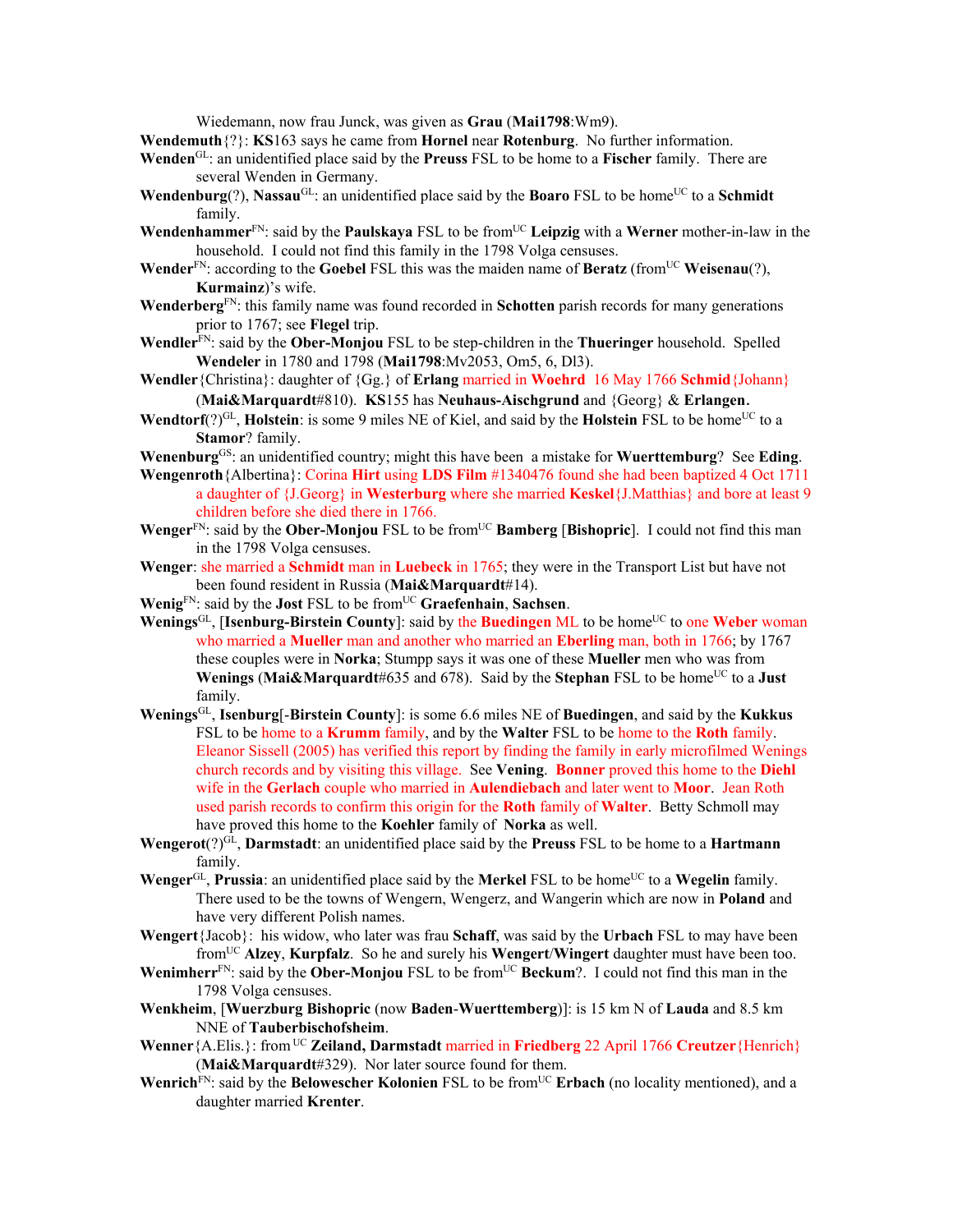**Wenrich**FN: see also **Weinrich**.

- Wens? {Franz}: said by Recruiter Beauregard's list to have been from<sup>UC</sup> Oberelbert, Darmstadt? (**Lk**109). Not found in any FSL and I could not find them or any likely descendant associated with any **Volga** colony.
- **Wensen**<sup>FN</sup>: the **Katharinenstadt** FSL says this stepson was living in a **Meier** family from<sup>UC</sup>
	- **Manzenburg**(?).
- **Wentserich** FN: see **Wenzerich**.

**Wentz**{A.Maria}: this widow was listed in 1788 in **Seelmann** but I could not find her in any FSL.

Wentz/Wendtz/Wenz {J.Peter}: Corina **Hirt** proved that in 1716 he was born to {Christoph} and his **Kleen** wife {A.Katharina} in **Graben** and married there in 1729 to

**Kaerger/Karcher**{Margaretha}, and that their first five children were born there (**CGVS**, Dobrinka, Wenz/Wentz). Catholic, from<sup>UC</sup> Graben, Baden-Durlach Margraviate, arrived in **Schleswig** city, **Schleswig Royal Duchy** in July 1761. His first wife {Margaretha} nee **Kaercher** died in 1762. His 2<sup>nd</sup> wife was {Christina}. With 3 children, this couple in June 1763 requested permission to leave **Denmark** and in 1764 left (**EEE** pp.342-343). In a party of 6 families fromUC [**Baden**-]**Durlach** in 1764 they were sent on to the **Saratov** area as part of the group of colonists transported under the command of Captain Paykul and Cornet Rehbinder (**KS**:82 & 136). By April 1765 they had settled in **Dobrinka** FSL  $#5$ , which said he was from<sup>UC</sup> Grab, **Dnelaschni**(?) Their son {Georg} and wife were then living at FSL #35 which said he was fromUC **Graben, Durlach**. **EEE** p. 653 said {Peter} was the brother of {M.Elisabeth} who had arrived in **Denmark** as the wife of **Ziegler**{J.Georg} and later, as a widow, married **Keller**{Georg Michel} in **Denmark** in Dec 1762. For 1798 see his son {G.Heinrich} at **Mai1798**:Db32).

- **Wentz**FN: also see **Wenz**.
- **Wentzer**FN: see **Wetzel**.
- **Wentserich**FN: see **Wenzerich**.
- **Wentzel**: filed with the **Wenzel** folk.
- **Wentzelmann**FN: this family name was found recorded in **Kirburg** marriage records 1762-1767; see **Flegel** trip.
- **Wentzerich** FN: see **Wenzerich**.
- **Wentzert** FN: see **Wenzerich**.
- **Wenz**FN: settled in 1817 in **Gueldendorf, Odessa**; family records found by **Curt Renz** in **Muhlhausen, Vaihingen parish, Wuerttemberg**.
- **Wenz**FN: said by the **Kolb** FSL to be fromUC **Kronberg, Zweibruecken**.
- **Wenz**FN: see also **Wentz**.

**Wenzel**<sup>FN</sup>: said by the **Belowescher Kolonien** FSL to be from<sup>UC</sup> **Darmstadt** (no locality mentioned). **Wenzel/Weizel** $F_N$ : said by the **Belowescher Kolonien** FSL to be from<sup>UC</sup> **Isenburg** (no locality mentioned).

**Wenzel**FN: said by the **Belowescher Kolonien** FSL to be from<sup>UC</sup> Mainz (no locality mentioned).

**Wenzel**{Christian}: said by the Recruiter Beauregard list to have come fromUC **Rheinweiler** and to have gone to **Bettinger** in 1768 (**Lk**162); so he may have been among the **Bettinger** first settlers. I could not identify him or any descendant in **Mai1798**.

**Wenzel**FN: said by the **Boaro** FSL to be from<sup>UC</sup> **Nordhausen**. I did not identify his 1798 whereabouts. **Wenzel**<sup>FN</sup>: said by the **Caesarsfeld** FSL to be from<sup>UC</sup> **Breckenheim**.

- **Wenzel/Weitzel**<sup>FN</sup>{Johann}: On 4 July 1766 {he & Catharina] with 1 young and 1 infant daughter arrived in **Russia**, arrived in **Russia** (**Kulberg**1835). By 20 June 1767 he & {Catharina} with one young daughter, he settled at **Dobrinka** FSL #77, said to be from<sup>UC</sup> Stanewo(?), Vierstammstadt(?). This family name may later have been spelled **Weitzel** (**Mai1798**:Db73)? If {Johann} was a **Weitzel** then he and his **Michaels** wife {A.Catharina} had a daughter baptisted in **Luebeck** in 1766 (**Mai&Marquardt**#1297).
- **Wenzel**FN: said by the **Galka** FSL to be an orphaned brother of frau **Ladner**{Konrad} whose maiden name is also given as **Wenzel**. Spelled **Wentzel** in 1766 (**Marquardt**#407).
- **Wenzel**{Michael}: this single brother-in-law of **Ladner**{Conrad} arrived with him in **Russia** 4 July 1766 (**Kuhlberg**2290). Not found in **T**. He was still single in {Conrad}'s household 27 July 1767 (**Galka** FSL #44a).
- **Wenzel**{Elisabeth}: mother-in-law of **Ladmer**{Conrad}, she arrived with him in **Russia** 4 July 1766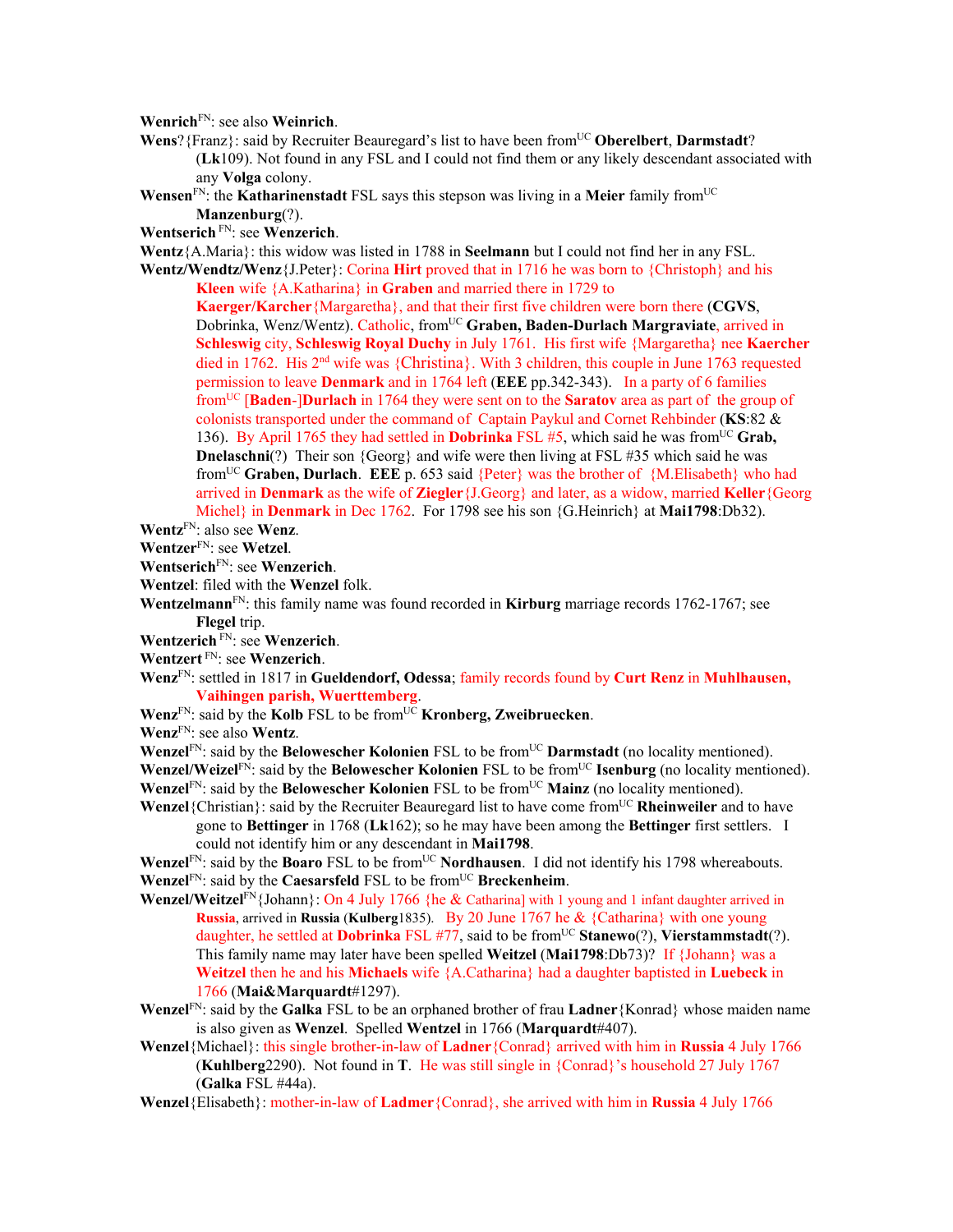(**Kulberg**2290). She apparently died or remarried prior to 27 July 1767.

- **Wenzel**{E./Magdalena}: arrived in **Russia** 4 July 1766 as the wife of **Ladner**{Conrad} along with her mother {Elisabeth} (**Kulberg**2290).
- **Wenzel**FN: **Curt Renz** has found the church records for this **Hoffnungstal, Bessarabia**, family in **Neulautern, Weinsberg Oberamt, Wuerttemberg**. **KS**524, says they arrived in Russia in 1807.
- **Wenzel** FN {Christian}: said by the **Keller** FSL to be from<sup>UC</sup> **Scheer**?, **Oesterreich**. . For 1798 see (**Mai1798**:Nk49).
- **Wenzel**FN{Kaspar}: was listed by the **Keller** FSL without origin.
- **Wenzel**<sup>FN</sup>: said by the **Kraft** FSL to be from<sup>UC</sup> **Amt Breitenbach, Darmstadt**.
- **Wenzel**FN{Georg}: said (no locality mentioned) by the **Neidermonjou** FSL to be fromUC **Coburg**?.
- **Wenzel**<sup>FN</sup>{Peter}: said by the **Neidermonjou** FSL to be from<sup>UC</sup> **Berstadt**. For 1798 see **Mai1798**: Nb17 which gives the wife's maiden name as **Renz**.
- **Wenzel**{Konard}: listed in the 1798 **Seelmann** census (Sm26, 24 and 15) but I could not find him in any FSL.
- **Wenzel**{J.Gottfried}: the Pleve transcription of the **Stahl-am-Karaman** FSK (#18) says he was from<sup>UC</sup> **Langensalza, [Kur-]Sachsen**. The first transcription of that FSL said he was Vitsel from<sup>UC</sup> **Sachsen**.
- **Wentzel/Wenzel**<sup>FN</sup>{Burkhard}: said by the **Volmer** FSL #26 to be from<sup>UC</sup> **Alzey, Kurpfalz.** Also spelled **Wenzel**.
- **Webtzel**{Adam}: born in **Darmstadt Landgraviate** married **Koehler**{A.Catharina} in **Luebeck** 17 July 1766 (**Mai&Marquardt**#261). No further information.
- **Wentzel**{Catharina}: daughter of {Adam} from<sup>UC</sup> **Ober Breitenbach** married **Neeb**{Wilhelm} in **Buedingen** 13 May 1766 (**Mai&Marquardt**#642). On 29 Aug 1766 this **Neff** couple arrived in **Russia** (**Kulberg**3618). Not found in any later source.
- **Wentzel**{Charlotte}: married **Elsasser**{Jakob} 15 March 1766 in **Buedingen** (**Mai&Marquardt**#435 & **KS**163). I did not find them in any published FSL or in **Mai1798**.
- **Wessel/Wetzel**{Johannes}: was a godparent at the **Luebeck** baptism of a son of **Klein**{Jacob} 15 May 1765 (**Mai&Marquardt**#1340). Not identified in any later source.
- **Wentzel**{Nicolaus}: fromUC **Heinstadt**, **Maynz** married **Traumann**{A.Margaretha} in **Buedingen** 7 May 1766 (**Mai&Marquardt**#621 & **KS**161). **KS**163 has **Wentzel** and **Hainstadt** near **Erbach** On 15 Sept 1766 this couple without children arrived in **Russia**, he said to be from<sup>UC</sup> Mainz (**Kulberg**3618). Not found in any later source.
- **Wenzel**FN: this family name was found recorded in **Schlitz** marriage records 1762-1767; see **Flegel** trip.
- **Wentzel**FN: this family name was found recorded in **Schotten** parish records for many generations prior to 1767; see **Flegel** trip.
- **Wenzele**<sup>FN</sup>: said by the **Mariental** FSL to be from<sup>UC</sup> **Poduch**?, **Kurmainz**.

**Wenzenbach**<sup>GL</sup>: an unidentified place said by the **Hildmann** FSL to be home<sup>UC</sup> to a **Burgund** family. The only place I can find with this exact name is 6 miles NE of **Regensburg** city and probably was part of the lands of **Regensburg Imperial Abbey**, although it could have been in **Kurbayern**.

- **Wenzenburg**<sup>GL</sup>: an unidentified place said by the **Neidermonjou** FSL to be home<sup>UC</sup> to a **Fei** family. **Wenzerich(t)/ Wentserich /Wentzerich/Wentzert/Weinzert** FN {J.Adam}: Reformed, fromUC
- **Schriesheim, Heidelberg Oberamt, Kurpfalz**, arrived at **Fridericia, Juetland Royal Province** in May 1760. With wife and son, he was last recorded in **Denmar**k in April 1763 (**EEE** p.6d43- 644). By Sept 1764 they were settled in **Anton** FSL #17 which said he was fromUC **Heidelberg Oberamt**, **Kurpfalz**.Spelled **Wentserich** in 1798 (**Mai1798**:An16 and 17).
- Wenzlow<sup>GL</sup>: said by the **Boaro** FSL to be home<sup>UC</sup> to a **Schmidt** family, and possibly a **Schleuning** family. There are two Wenzlow in Brandenburg: one some 44 miles WSW and the other some 21 miles SE, of **Berlin** centre.
- **Wepblank**? $G<sup>L</sup>$ : an unidentified place said by the **Paulskaya** FSL to be home<sup>UC</sup> to a **Stitz**? family.
- **Werbach**FN: said by the **Hildman** FSL to be fromUC **Gmuend** (**Wuerttemberg**) [**Imperial City**]. For 1798 see {Michael} (**Mai1798**:Hd18, Kl58) and {Christian} (Hd7).
- **Werbach**{Michel}: **KS**163 says he came from **Wernaz** near **Brueckenau**. He, wife {Margaretha} and son {Johann} arrived in **Russia**, he said to have come from **Fulda** (**Kulberg**548). No further information.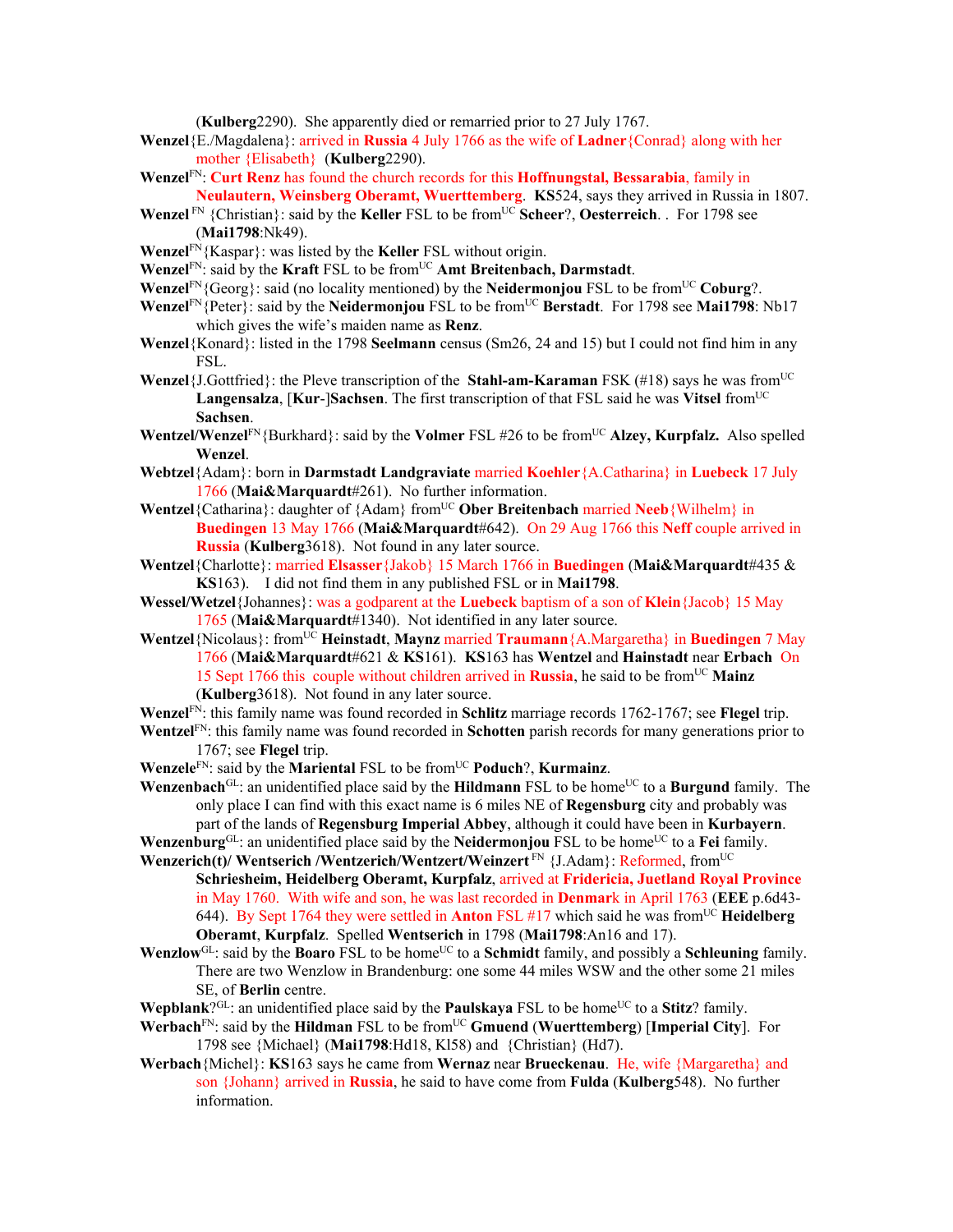- **Werbach**GL, [**Wuerzburg Bishopric**?]: is some 16 miles SE of **Wuerzburg** city, and said by the Paulskaya FSL to be home<sup>UC</sup> to a Roerich family.
- **Werbellin**GL**,** is some 22 miles NNE of Berlin, said by the **Frank** FSL to be in the state of **Brandenburg** and to be home<sup>UC</sup> to a **Blesau**? family.
- **Werbitske**{Michael}: listed as an illegitimate 19-year old in the 1798 **Seelmann** census (Sm51). Neither parent was indicated and I could not find the family name in any FSL.
- **Werchau**GL**, Kur Trier**: this surely was a misrendering of **Werschau**.
- **Werthe**? UC, **Darmstadt**: this might have been a mistake for **Werschau**.
- Werchnaja Dobrinka<sup>VV</sup>: a Russian name for Dreispitz<sup>VV</sup>.
- **Werchnaja Graesnucha**VV: a variation of the Russian name for **Kraft**VV.
- **Werchnaja Kulalinka**<sup>VV</sup>: a version of the Russian name for **Holstein**<sup>VV</sup>.
- **Werd**{Jacob+w}: **Kulberg**41 said they were Reformed from<sup>UC</sup> **Isenburg** (no locality mentioned). Not found in T. Said by the **Brabander** FSL  $(\#3)$  to be Catholic from<sup>UC</sup> **Burghausen**, **Wuerzburg**. Spelled **Wett** in 1798 (**Mai1798**:Bn25).
- **Werda**GL: this probably is **Wehrda** 26 km E of **Alsfeld.** It was said by the **Buedingen** ML to have been homeUC to a **Ruhl** man who may have gone to **Kraft** (**Mai&Marquardt**#646).
- Werda<sup>GL</sup>, Truembach: said by the Buedingen ML to be home<sup>UC</sup> to the Albrecht man and Wagner woman who married in 1766; by 1767 this couple was in **Dobrinka** (**Mai&Marquardt**#626).
- **Werda**GL: see also **Wehrda**.
- **Werden**<sup>GL</sup>, Frankreich: an unidentified place said by the **Katharinenstadt** FSL to be home<sup>UC</sup> to a Prepot family. Might this be **Verdun** some 69 miles SW of **Trier**?
- **Werdenberg**<sup>GL</sup>: an unidentified place said by the **Pfeiffer** FSL to be home<sup>UC</sup> to a **Deible** family. Kuhlburg says the state was **Wuerzburg**.
- **Werder**VV: see **Belowescher Kolonien**.
- **Werdorf**GL, [**Solms-**]**Braunfels** [**Principality**]. : is some 5 miles N of **Braunfels** city, and said by the **Kukkus** FSL to be home to a **Heinrich** family. Confirmed, with information provided by Eric Hahn who was hired by Joan Knizek, taken from **Werdorf** Reformed Lutheran Church records and from **Solms-Branunfels** Castle civil records in **Braunfels**, as home to both this **Heinrich** and his **Rupp** wife, in **Werdorf** Reformed Lutheran Church records and in **Solms-Branunfels** Castle civil records in **Braunfels**. This information Joan shared with Robert J. Heinrich who first provided it to this Project.

**Werenwag**FN: see **Werwag**.

**Werfel/Wuerffel/Wuerschel/Wuervel**FN{J.Jacob}: Reformed, fromUC **Bruchhausen, Heidelberg Oberamt, Kurpfalz**, arrived at Viborn, Juetland Royal Province in Oct 1759.l With wife {A.Barbara} and 2 daughters, he requested permission to leave the German colonies in Denmark in April 1763 (EEE p.650). By Sept 1764 they had settled in **Anton** FSL#20, which said he was fromUC **Mosbach Oberamt**, **Kurpfalz**. In 1798 the maiden name of the wife was given as **Bletekh**? (**Mai1798**:An30); further 1798 references are: An43, 26, St10, 41 and Bd57

**Wergensrech**FN: see **Rech**.

- **Wergheim/Werkheim**(?)GL, **Kur Trier**: an unidentified place said by the **Preuss** FSL to be home to a **Gaal**? family. Also spelled **Gall**.
- **Werkel**<sup>GL</sup>: said by the **Kano** FSL to be home<sup>UC</sup> to a **Wagner**{Adam} family. Said by Kuhlberg to be in **Hessen**. This place probably was in **Hessen-Kassel Landgraviate** some 13 miles SW of **Kassel** city.
- **Werkheim**GL: see **Wergheim**

**Werm**FN: see **Worms**.

- Wermen<sup>GL</sup>, **Lothringen**: an unidentified place said by the **Brabander** FSL to be home<sup>UC</sup> to a **Heckenbinder** family.
- **Wern**(?)<sup>GL</sup>, **Isenburg**: an unidentified place said by the **Kraft** FSL to be home<sup>UC</sup> to a **Reichart/Reichert** family.

**Werna**GL: see **Werne**.

- **Wernard**FN: the **Rohleader** FSL said she was a widowed mother in the **Schaefer** household.
- **Wernborn**GL: is 2 miles NE of **Usingen** town and was said by the Recruiter Beauregard list to have been home<sup>UC</sup> to the **Bender** {Philipp} family (**Lk**36), who may have been first settlers in **Obermonjou**.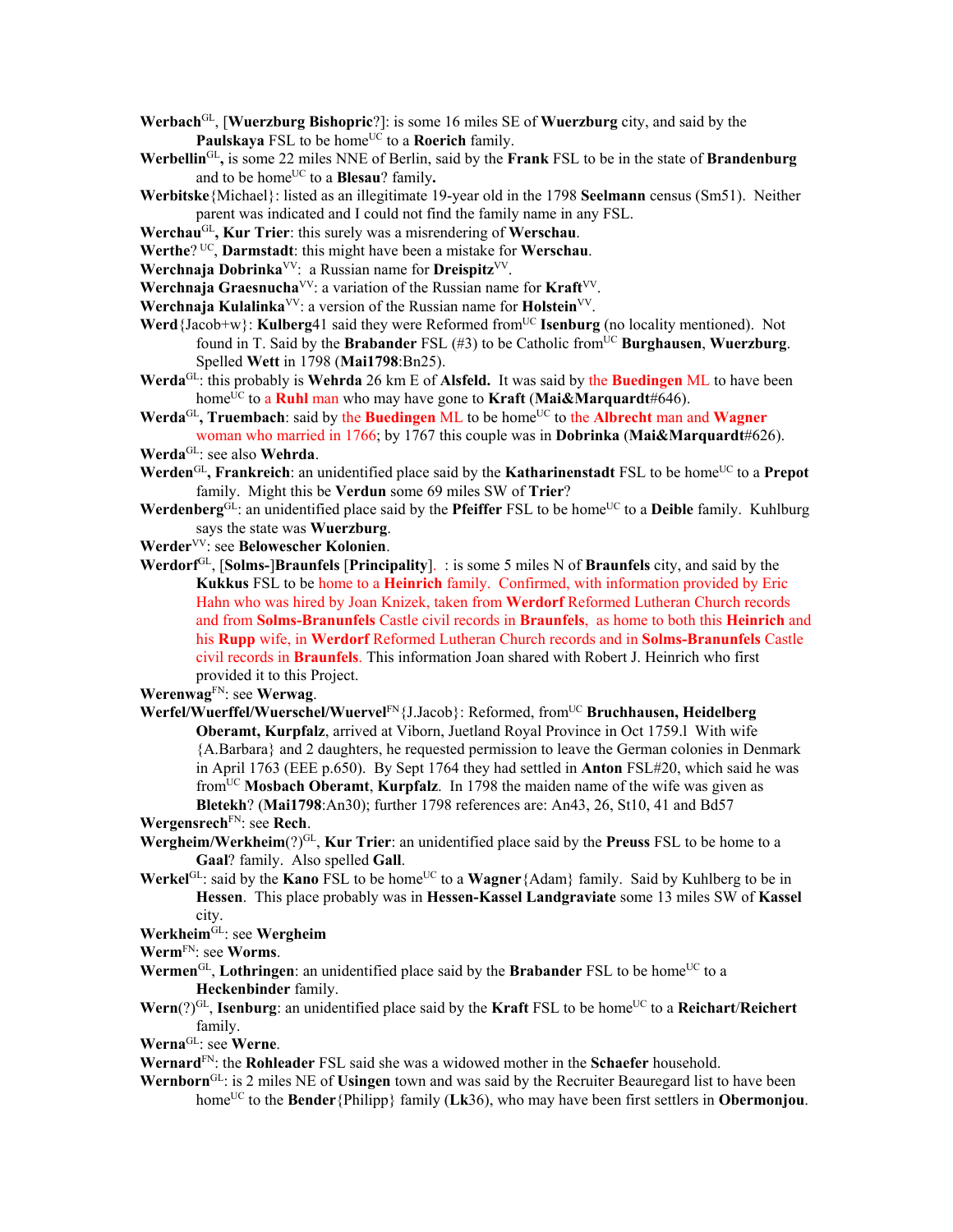Said by the Recruiter Beauregard list to have been home<sup>UC</sup> to the **Dinges** {Anton) family ( $Lk108$ ); who may have been **Wittmann** first settlers; Kuhlberg said this was in **Bassenheim** (Lk108).

- **Wernborn, Kurmainz**: said by the **Dehler** FSL to be home<sup>UC</sup> to **Becker**{Philipp}, **Dehler**, and **Wirt** families. Same place as the previous entry. At the time **Kurmainz** evidently held title to some or all of the **Walbott** von **Bassenheim** holdings.
- **Wernborn-bei-Usingen**<sup>GL</sup>: is 2 miles NE of **Usingen** town and said by the **Pfeiffer** FSL to be home<sup>UC</sup> to a **Ikes** family. Same place as the previous two entries.
- **Wernborn**, [**Waldbott Barony**]:
- **Wernborner**{Ludwig Balthasar}: **KS**163 says this pastor was from **Niederrosbach** near **Friedberg** and was heading for **Katharinenstadt**. Not listed in **T** or in any published FSL, but he did arrive and live for a time on the **Volga** and in 1774-1775 he did rally the colonists and led groups of them to try to free the many German colonists who had been taken by the Kirghiz. In this effort he was captured, tortured, and killed. In 1776.
- **Wernborner**{Philipp}: **KS**163 says he was born in **Merlau**,went through **Oberrosbach** near **Friedburg**, and then was a pastor and teacher who went to **Orenburg** and **Petersburg**.
- **Wernburg, Neustaedt[er Kreis, Kursachsen**]: said by the **Enders** FSL to be home<sup>UC</sup> to frau **Brant**. **Wernburg**, [**Neustaedter Kreis**, **Kursachsen**]: is 14 km ENE of **Saalfeld** city and was said by the
- **Urbach** FSL to be home<sup>UC</sup> to frau **Richter**. **Werne**<sup>GL</sup>: an unidentified place said by the **Kano** FSL to be home<sup>UC</sup> to a **Lappegan**/**Lategan** family. This might have been Werne-an-der-Lippe in **Muenster Bishopric** some 12 miles NE of Dortmund city, or it could have been **Werna** in **Hohnstein County** some 6 miles NE of **Nordhausen** city.
- **Werne**[sic?], **Holstein**[sic?]; an unidentified place said by the **Urbach** FSL to be home<sup>UC</sup> to frau **Goldmann**. I could not find a Werne which had been in any **Holstein** country.
- **Werner**FN{Christian}: said by the **Boaro** FSL #83 to be fromUC **Zerbst** (no locality mentioned). Spelled **Werner** in 1786 and 1798 (**Mai1798**: Mv311, Kn29).
- **Werner**FN{Andreas}: said by the **Brabander** FSL #34 to be fromUC **Biedesheim**, **Kurmainz**. For 1798 see **Mai1798**:Bn37.
- **Werner**{Johann}FN: said by the **Cheisol** FSL #40 to be fromUC **Saarburg**, [**Kur-**]**Trier**.
- **Werner**{Johannes and Christoph}FN: said by the **Cheisol** FSL #34a to be stepsons of **Stoller** and to be fromUC **Wuerzburg**, [probably the **Bishopric** not city].
- **Werner**FN: said by the 1816 **Glueckstal** census (**KS**:671, 483) to be fromUC **Wuertingen**, **Reutlingen** [**Amt**], **Wuerttemberg**. However, using **FHL**(1,457,469), the **GCRA** proved origin in **Moessingen**, **Tuebingen** [**Amt**], **Wuerttemberg**. See the **GCRA** book for more detail.
- **Werner**FN: not found in an FSL but was in the 1775 **Grimm** census #66. For 1798 see **Mai1798**:Gm26.
- **Werner/Woerner**FN: arrived in South Russia in 1819; later settled in **Gueldendorf, Odessa**; family records found by **Curt Renz** in **Bleichstetter** and in **Sirchingen,** both in **Urach Oberamt, Wuerttemberg**.
- **Werner**<sup>FN</sup>{J.Georg}: said by the **Katharinenstadt** FSL #40 to be from<sup>UC</sup> **Goenningen**(?).
- **Werner**FN{Christoph}: the **Katharinenstadt** FSL #76a says he was a stepson living in a **Pracht** household fromUC **Gruenberg, Darmstadt**.
- **Werner**<sup>FN</sup>{Wilhelm}: single, said by the **Katharinenstadt** FSL #177 to be from<sup>UC</sup> **Kunbach**(?), **Pfalz**.
- **Werner**FN{A.Margaretha}: a widow said by the **Kautz** FSL #28 to be fromUC **Bliesdalheim**, **Kurpfalz.**
- **Werner**<sup>FN</sup>{Albertus}: said by the **Keller** FSL #8 to be from<sup>UC</sup> **Hesseneck**?, **Kurmainz**.
- **Werner**<sup>FN</sup>{J.Georg}: said by the **Krasnoyar** FSL #51 to be from<sup>UC</sup> **Darmstadt** (no locality mentioned).
- **Werner** {Nicolaus+w+4c}: **Kulberg**153 said they were from<sup>UC</sup> Gruenberg. Not found in **T**. By May 1767 he had died and his widow had remarried to **Pracht**{Johann} (ka76 & 76a).
- **Werner**{Katharina}: listed in 1798 as the wife of **Grast**/**Grost**{Georg} (**Mai1798**:Lz38). In 1768 she probably was in **Lk**95.
- **Werner**{Philipp}: by the Recruiter Beauregard's list to have been from<sup>UC</sup> Niederusel?, [Frankfurt **Imperial City**] (**Lk**95). For 1767 see **T**1840-1841. The name was spelled Werner in 1775 (**Mai1798**:Mv1601), and both **Wierner** (Lz2 where the wife's maiden name is given as **Reichmesser**) and Werner in 1798 (Lz38, 43 and Om43). They are found in no FSL and no earlier colony is indicated; so were likely one of **Luzern**'s first settler families.
- **Werner**<sup>FN</sup>{Jacob}: said by the **Neidermonjou** FSL #37 to be from<sup>UC</sup> **Koffeld**.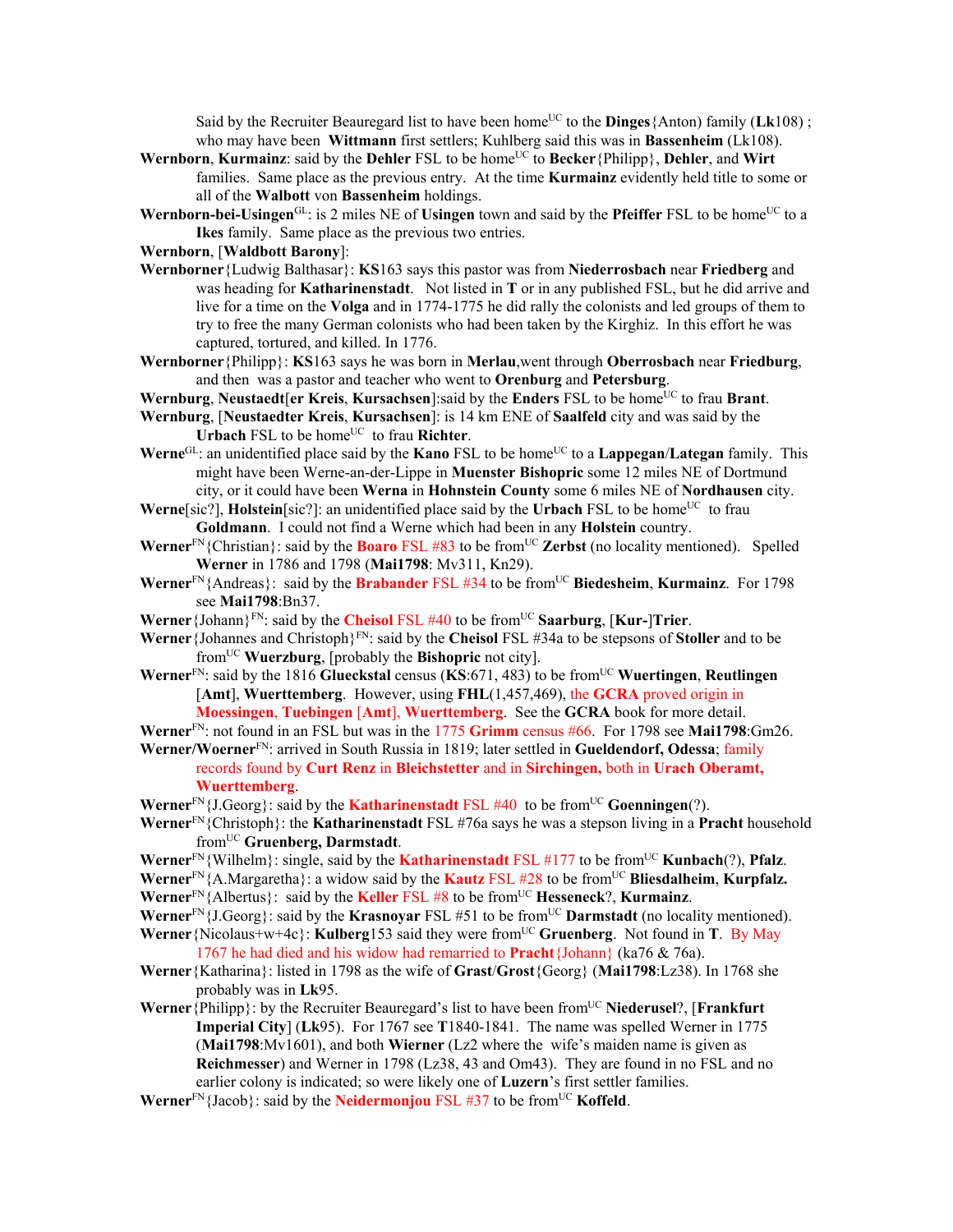- **Werner**FN{Maria}: said by the **Paulskaya** FSL #33a to be a mother-in-law in the **Wendenhammer** household.
- **Werner**<sup>FN</sup>{Konrad}: said by the **Preuss** FSL  $#81$  to be from<sup>UC</sup> **Regensberg**.
- **Werner**<sup>FN</sup>{Johann}: said by the **Warenburg** FSL #7 to be from<sup>UC</sup> **Florstadt**. For 1796 and 1798 see **Mai1798**: Mv2997,Wr21,Lw11. According to the 1798 **Warenburg** census the wife's maiden name was **Zeigman** (Wr21).
- **Werner**: **Anhalt-Dessau** archive records report that he had been born in **Dessau** city and in 1766 left there with wife and 3 children (Mai&Marquardt#1172). No further information.
- **Werner**{Eleonora}: fromUC **Lautern, Erbach County** married **Grentz**{J.Adam} 22 April 1766 in **Friedberg** (**Mai&Marquardt**#331). Not found in any later source.
- **Werner**{Gottfriedt/Gottfried}: married **Heidenrich**{Rosina Catharina} in **Rosslau** 7 April 1766 (**Mai&Marquardt**#906). **KS**133 has {Katharina}. **KS**164 has {Catharina} and the wrong year: 1765. On 4 July 1766 {Gottfried & Rosina} with no children arrived in **Russia**, he said to be from **Magdeburg** (**Kulberg**1301). Later in 1766 they took transport in **Oranienbaum** for the **Volga**, on which trip he died (**T**5465-5466).
- **Werner**{J.Christian}: married **Fressdorf**{Sofie E.} 6 April 1766 in **Rosslau** (**Mai&Marquardt**#901 and **KS**128 and 163). **KS**128 and 163 both mistakenly give the year as 1965. I did not find this couple in any published FSL.
- **Werner**FN: this family name was found recorded in **Tann** marriage records 1762-1767; see **Flegel** trip.
- **Wernerhold**<sup>FN</sup>: said by the **Neidermonjou** FSL to be from<sup>UC</sup> **Obernubel**?. For 1798 see **Mai1798**: Nm34 **Wernheim**?, [**Kur-**]**Trier**: an unidentified place said by the **Dehler** FSL to be home<sup>UC</sup> to a **Roethler** family.
- **Wernich**: go to **Werss**.
- **Wernigerode**-**im**-**Harz**: is 26 km ESE of **Goslar** city and was the seat of the county of the same name.
- **Wernigerode County**GS: this small country lay a bit to the E of the Imperial City of **Goslar**. In 1714 its Count surrendered control of his finances and military to **Prussia**, which similarly controlled the
	- **Magdeburg Duchy** which lay further east.
- **Werre**FN: said by KS:483 to be from **Entringen**, **Tuebingen** [**Amt**], **Wuerttemberg** and went to **Bergdorf**. The **GCRA** verified this origin using **FHL** 1,475,170-1; see their book for detail.
- **Wersau**GL, **Hessen-Darmstadt Landgraviate**: is some 11 miles SE of **Darmstadt** city and 3 miles N of **Fraenkisch-Crumbach** and home to two **Becker**s {J.Jakob, Johannes}; both left **Fraenkisch**-**Crumbach** for Russia in 1766 (**Gieg**l); Johannes and his **Eidemueller** wife settled in **Bauer** (FSL #34); also see **Werthe**.
- **Werschau**<sup>GL</sup>, said by the **Shcherbakovka** FSL to be home<sup>UC</sup> to the **Hanschuh**{J.Peter} and {Johannes} families. This is the same place as the next entry.
- **Werschau-bei-Limburg**, [**Kurtrier**]: now in **Hessen**: is some 7.5 km SE of **Limburg** city and 50 miles NW of **Wersau, Darmstadt**, also now **Hessen**. This is the same place as the previous entry. Said by the **Preuss** FSL to be home<sup>UC</sup> to a **Patt/Batt/Bott**? family.
- **Werschinka<sup>VV</sup>: see Vershinka<sup>VV</sup> or Kautz<sup>VV</sup>.**
- **Werse**, [Muenster Bishopric]: said by the Galka FSL to be home<sup>UC</sup> to a Beichel family. The Werse River flowed S to N through the **Muenster Bishopric** spawning a village of that name near its headwaters near Beckum town, and a suburb of the same name on the W side of **Muenster** city. **Werss/Wernich**{A.Catharina}: married **Schuller**{Christoph Wilhelm} in **Rosslau** 28 May 1765
- (**Mai&Marquardt**#847). **KS** 157 has **Wernich**. Not found in **Kulberg** or in **T**. By 2 Aug 1766 {Christoph & A.Catharina} had settled at **Cheisol/Chasselois** FSL #15, he said to be fromUC **Trier** (no locality given). By 1798 they had died and the family name was spelled **Schiller** (**Mai1798**:Mt01).
- **Wert**FN: listed by both the 1816 **Neudorf** census (#98) and **KS**:395 with no origin. Using **FHL**#245,507, the **GCRA** proved their origin in **Wirsitz**, **Posen Department**, **Prussia**. Also spelled **Wirt**. See the **GCRA** book for more.
- **Wert**FN: see **Wuertz**, **Werth**, or **Wirth**.
- **Wert**?<sup>GL</sup>, **Nuernberg**: an unidentified place said by the **Jost** FSL to be home<sup>UC</sup> to a **Meier** family.
- **Werth**FN{Jacob}: said by the **Neidermonjou** FSL to be fromUC **Spielberg**, [**Isenburg County**?].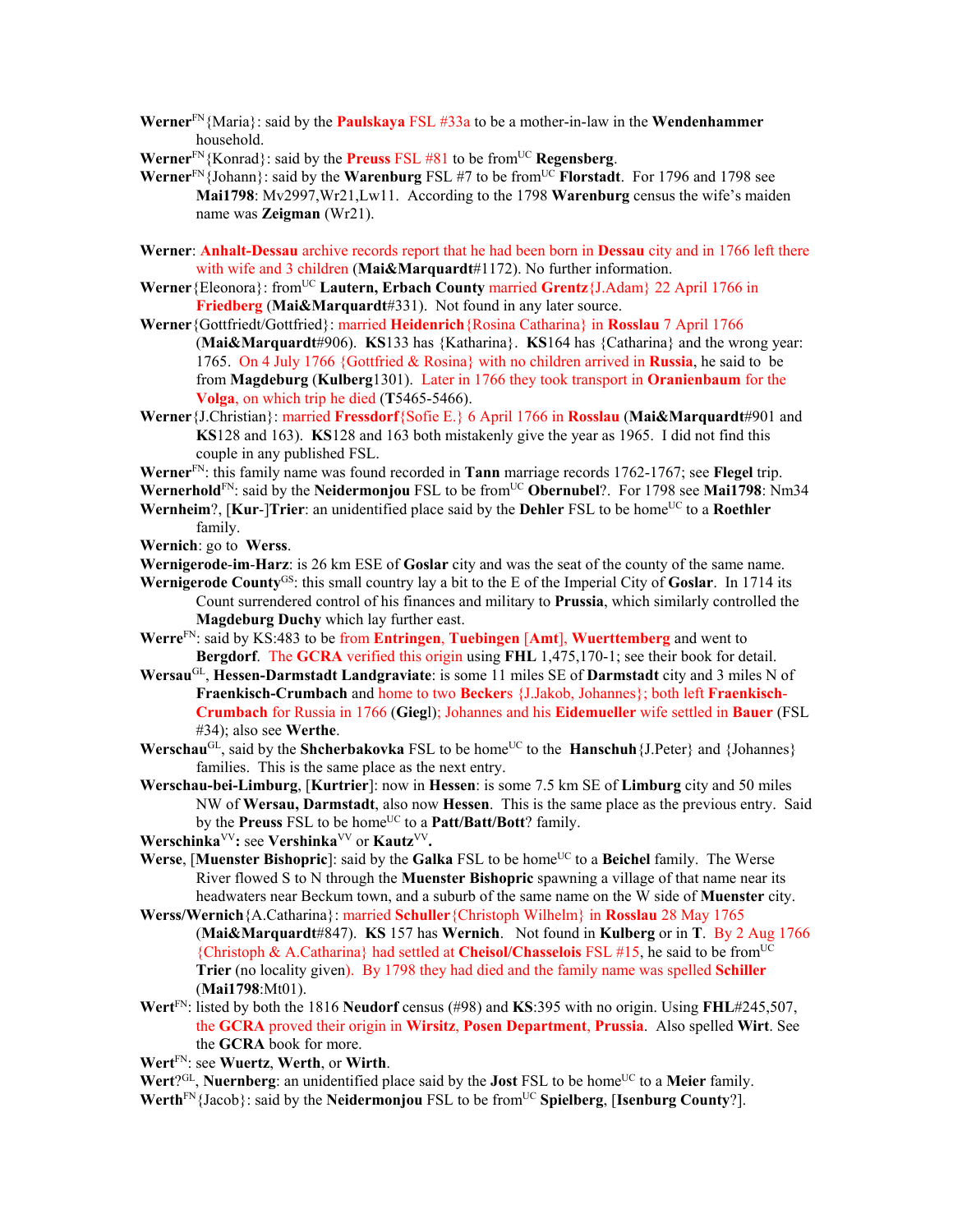**Werth**FN{Katarina}: said by the **Neidermonjou** 1798 census to be the maiden name of frau **Eckhardt**.

- **Werth**FN{Magdalena}: said (no locality mentioned) by the **Neidermonjou** FSL to be from<sup>UC</sup> **Isenburg** [**County**]. I could not find her in the 1798 censuses.
- **Werth**FN{Marg./Margaret/Catharina?/Katharina?}: married **Werth**{J.Hinrich} 22 May 1766 in **Luebeck** (**Mai&Marquardt**#1185). **Eckhardt**{Johann & Catharina} arrived in **Russia** 4 July 1766 he said to be from<sup>UC</sup> Isenburg (Kulberg1504). Not found in **T**. By 7 June 1767 {J.Heinrich & Katharina} had settled at **Neidermonjou** FSL #18, he said to be from<sup>UC</sup> **Isenburg** [County]. In 1798 **Eckhardt**{Georg Heinrich} and **Werth** wife{Katharina} are still in **Neidermonjou**  (**Mai1798**:Nm04).
- **Werth**FN{Konrad}: said by the **Norka** FSL to be a brother-in-law living in the **Preisendorf** household. For 1798 see Mai1798(Mai1798:Nr87).
- **Werth**{Eva E}FN: said by the 1798 **Norka** census to be the maiden name of frau **Preisendorf** (**Mai1798**:Nr177).
- **Werth**{Conrad}FN: mentioned without an indicated origin by the **Rosenheim** FSL in which his widow was wife of **Scheidt**{Johannes} and his daughter was a step-daughter in that household.
- **Werth**{Valentin}: said by the Recruiter Beauregard list to have come from<sup>UC</sup> **Mering**? and to have gone to **Schoenchen** in 1768 (**Lk**90), which makes them likely **Schoenchen** first settlers. A likely son remained in S**choenchen** in 1798 (**Mai1798**:Sn42).
- **Werth**{A.Elisabeth+2c}: **Kulberg**160 said this widow was from<sup>UC</sup> Gruenberg. Not found in **T**. Not identified in any published FSL … if still alive she probably had remarried and was listed under her new married name.
- **Werth**FN: also see **Wert**, **Werz**, **Wirth**, and **Wurtz**.
- Werthe(?)<sup>GL</sup>, Darmstadt: said by the Bauer FSL to be home<sup>UC</sup> to a Becker family. This proven by a contemporary **Fraenkisch-Crumbach** minister to be **Wersau, Hessen** (**Mai&Marquardt**#1278).
- **Wertheim** [County]<sup>GS</sup>: in the 1760s was a small state seated in the city of the same name which was some 19 miles W of **Wuerzburg** city in the old Franconian area. It was owned by the Counts of **Loewenstein-Wertheim-Virneberg**. None of the following entries mention any locality: Said by the **Koehler** FSL to be home<sup>UC</sup> to **Glueck**, **Hartwig**, and possibly to **Heger** and **Heindorf** families. Said by the **Krasnoyar** FSL to be home<sup>UC</sup> to a **Puhl**? family. Said by the **Pfeiffer** FSL to be homeUC to a **Deible** family; Kuhlburg said it was in **Franken**. Said by Recruiter Beauregard's list to have been home<sup>UC</sup> to **Leinert**{Conrad} and his siblings ( $Lk61$ ); not found in any FSL and I could not find them or any likely descendant associated with any **Volga** colonyThe **Buedingen** ML said this was home to a **Poehlen** man and an **Albert** woman. See **Loewenstein-Wertheim-Virneburg County**.

**Wertizhausen**?GL: an unidentified place said by the **Paulskaya** FSL to be home<sup>UC</sup> to a **Petri** family. **Wertz**FN: see **Wirtz** and **Wuertz**.

- **Werve**<sup>GL</sup>: is 11 miles NE of **Dortmund** city, and was said by the **Boregard** FSL to be home<sup>UC</sup> to a **Hirsch** family.
- **Werwag**FN: listed by the 1816 **Glueckstal** census (**KS**:677, 483) with no origin. Using **FHL**(1,596,075), the **GCRA** proved origin in **Reutlingen**, **Reutlingen** [**Amt**], **Wuerttemberg**. See the **GCRA** book for more detail. Also spelled **Werenwag**.
- **Werwein**<sup>FN</sup>: said by the **Neidermonjou** FSL to be from<sup>UC</sup> **Krailshausen**?. For 1798 see **Mai1798**:Nm26.
- **Werz**FN: said by the **Koehler** FSL to be the maiden name of frau **Leister**. Her family namewas rendered as **Merz** in 1798 (**Mai1798**:Kl40).
- **Werz**FN: also see **Wert**, **Werth**, **Wirth**, and **Wurtz**.
- Werzenburg<sup>GL</sup>, France: an unidentified place said by the **Pfeifer** FSL to be home<sup>UC</sup> to a **Kippes** family. This may be Wissembourg, Alcase, some 20 miles W of Karlsruhe.
- Werznitz<sup>GL</sup>: an unidentified place said by the Neidermonjou FSL to be home<sup>UC</sup> to a

**Schneider**{Leonhard} family. There was at least two Werznitzs, both in Brandenburg Duchy, one 19 miles W of Berlin city centre, and one 89 miles W.

- **Wesch** FN: said by the **Stephan** FSL to be from<sup>UC</sup> Quedlinburg [Abbey]. For 1798 see Mai1798:Sv40.
- **Weschnitz**GL, **Hessen,** is 6 miles W of **Erbach** in the **Odenwald** Forest, and is said by the **Roethling** FSL to be home<sup>UC</sup> to a **Rubrecht** family.
- **Wesel**FN: said by the **Franzosen** FSL to be the maiden name of frau **Lebloine**{Joseph}.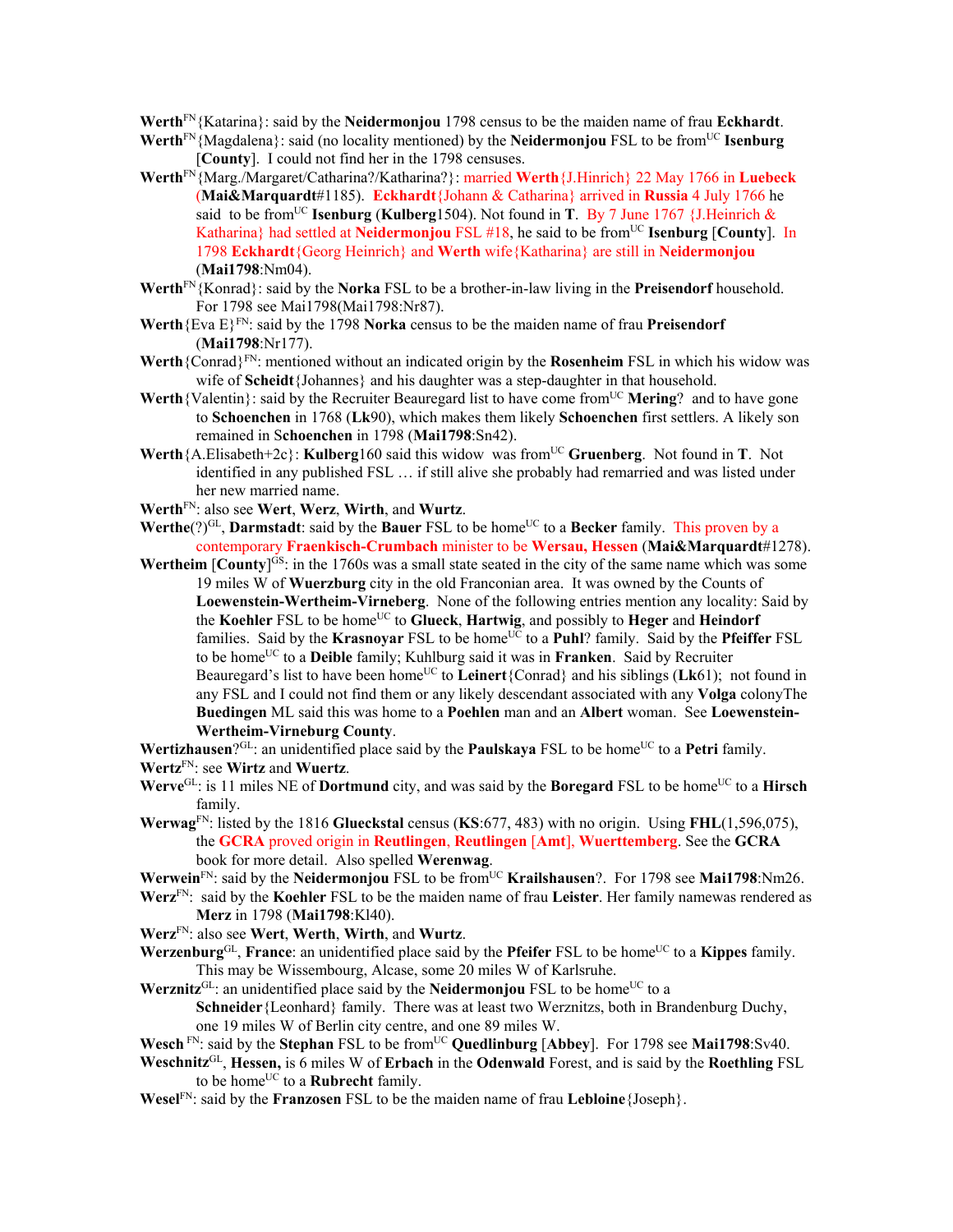**Wesel** FN: also see **Wetzel**.

Wesel<sup>GL</sup>: an unidentified place said by the **Kano** FSL to be home<sup>UC</sup> to a **Mueller**{J.Christian}family with an orphan **von Rau** boy in the household. There were at least four Wesels in the Germanies.

**Weseritz**GL: see **Wiseritz**.

- **Wesin**(?)<sup>GL</sup>, **Baden-Durlach**: an unidentified place said by the **Dinkel** FSL to be home<sup>UC</sup> to **Ries** families.
- **Weske**(?)<sup>GL</sup>, **Wuerttemberg**: an unidentified place said by the **Dinkel** FSL to be home<sup>UC</sup> to a **Zern**? family.
- **Weslauer**FN: said by the **Hildmann** FSL to be the maiden name of frau **Gottfried**, although the 1798 census renders that name as **Neslauer**? (**Mai1798**:Hd8).
- **Wesmann**?<sup>FN</sup> said by the **Frank** FSL to be from<sup>UC</sup> **Stockholm, Schweden.**
- **Wesni**(?)<sup>GL</sup>, **Wuerzburg**, **Bavaria**: an unidentified place said by the **Roethling** FSL to be home<sup>UC</sup> to a **Roeberlein** family.
- **Wessel** FN: do to **Wetzel**.
- **Wesselburen**, **Holstein**[-**Gottorp Duchy**]: is 48 km WSW of **Rendsburg** city and was said by the **Schaefer** FSL to be home<sup>UC</sup> to the **Hennings** family.
- **Westenburg**(?), **Leiningen**: see **Leiningen-Westerburg**.

**Westenweber**{Johannes}: **KS**163 says he came from **Densburg** near **Fritzlar**. No further information.

- Wester(A.Eliesabeth)<sup>FN</sup>: **Bonner** proved that she was baptized in **Neu-Isenburg**, [Isenburg-Birstein] **Principality**] on 25 April 1745 as **Vester**{A.Elisabeth} the daughter of Jean Jacob Vester & Ursule Tiber. She married in Buedingen on 7 April 1766 **Galloy**(Pierre),
	- (**Mai&Marquardt**#489). **KS**129 spells it **Neu-Isenburg** saying it was near **Offenbach** (now in Hesse). The **Moor** FSL (#30) says he wasa **Gallowa** from<sup>UC</sup> **Isenburg** (no locality mentioned). In 1798 the family name was given as **Galufa** and the wife's maiden name was given as **Weiss** (**Mai1798**:Mo53).
- **Westerberg**GL: see **Westerburg**.
- **Westerburg**GL: an unidentifed place said by the **Boaro** FSL to be homeUC to **Keskel**? and **Russ/Ross**? families. Said by the **Boregard** FSL to be home<sup>UC</sup> to a **Fricke** family. Said by the **Kano** FSL to be home<sup>UC</sup> to two **Keskel** and a **Schuster** family. There are at least three Westerburgs and four Westerbergs in Germany; however, this may have been **Wettaburg**.
- **Westerburg**?: an unidentified place said by the Recruiter Beauregard list to have been home<sup>UC</sup> to the **Weig**{Adam} family (**Lk**103); they might have been **Grimm** first settlers? See previous entry.
- **Westerburg**GL, **Neu-Leiningen-Westerburg County**: is 22 km NW of **Runkel** town and may have been the seat of Neu-Leiningen-Westerburg County.
- **Westerhilden**?GL: an unidentified place said by the **Galka** FSL to be home<sup>UC</sup> to a **Fried** family.
- **Westernkotten**GL, **Lippstadt**: is some 2 miles S of **Lippstadt** city in **North Rhine-Westpahlia**, and said by the **Katharinenstadt** FSL to be home<sup>UC</sup> to a **Kaltner** family.
- **Westerwald**GL: is a huge old forest to the E and NE of **Koblenz** city on the E side of the Rhine River. **Westerwald-Neuwied**: this was the **Neuwied-Runkel County** in the **Westerwald** (forest).
- Westerwaller/Waesterwaller/Westerweller/Westerwaeller<sup>FN</sup>{Margaretha/A.Margaretha}: married
	- **Lorringel**{J. Peter} in **Buedingen** 12 April 1766 (**Mai&Marquardt**#526 & **KS**143). **KS**164 has **Waesterwaller**. On 4 July 1766 **Lorengel**{Peter}, wife {A.Margaretha} and daughter {Sophia} 6, arrived in **Russia** he said to be from **Stolberg** (**Kulberg**1862). Stumpp gives her name both as **Westerweller** (**KS**143) and **Westerwaeller (KS**163) (**Mai&Marquardt**#526).She must have died between July 1766 and June 1767. By 18 June 1767 with husband {Peter} and the daughter, {A.Eleonora} had settled at **Doenhof** FSL #68, he said to be from<sup>UC</sup> Stollberg (no locality mentioned). In 1798 {**Lohrengel**} and wife {**Lining**}(?){Eleonora} were still living in **Doenhof (Mai1798**:Dh 20).
- **Westerweller**: she married **Schmidt**{PhilippWilhm.} in **Luebeck** in 1765; they have not been found resident in Russia (**Mai&Marquardt**#26).
- **Westerweller**FN: also see **Westerwaller**.
- **Westingheim**{Karl Christian}: married **Koehler**{A.Katharina} in **Luebeck** 15 July 1766 (**Mai&Marquardt**#211 & **KS**163). No further information.
- **Westfal<sup>FN</sup>: said by the Kratzke FSL to be from<sup>UC</sup> <b>Rupen**/**Rieben**<sup>GL</sup>, **Brandenburg.**

Westfalen [Duchy]<sup>GS</sup> in English is Westphalia, a duchy possessing a broad area of north Germany around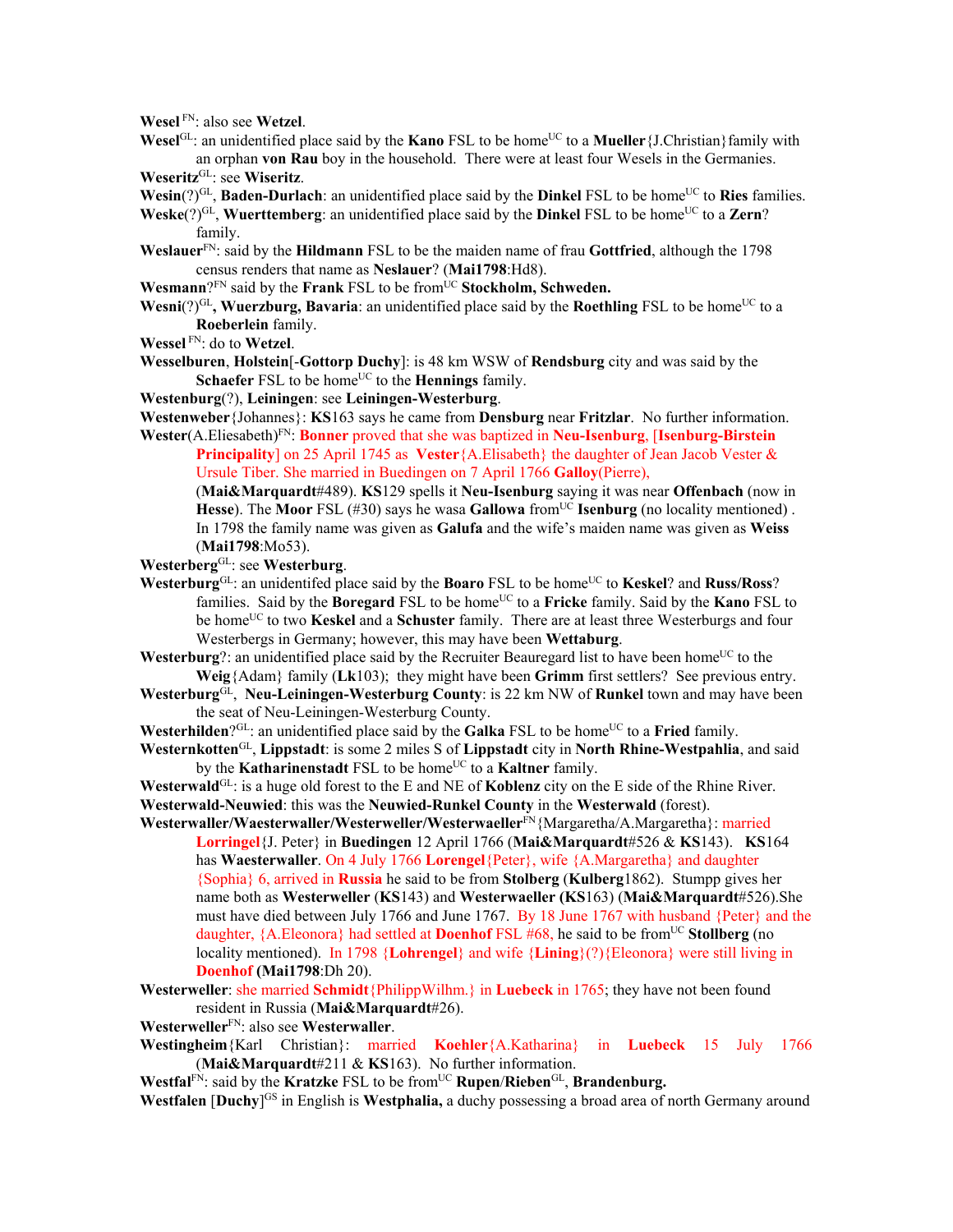Ansberg and Meschede. Said (no locality mentioned) by the **Katharinenstadt** FSL to be home<sup>UC</sup> to **Lange**'s wife. Said by **Kulberg**89 to be home<sup>UC</sup> to **Tegemann**{Wilhelm+w+4c} Reformed. This duchy seems to have been a wholly owned subsidiary of **Kurkoeln** during the 1760s.

**Westfalen Province**: aka Westphalia, was occupied by **Prussia** and its allies in 1813 and was a Prussian Province 1816-1946.

Westge(?)<sup>GL</sup>, is an unidentified locality which, according to the **Frank** FSL, was in area of **Klosterbesitz**(?), in the state of **Isenburg**(?): and was home<sup>UC</sup> to a **Steinmetz** family.

- **Westhausen**<sup>FN</sup>: said by the **Katharinenstadt** FSL to be from<sup>UC</sup> **Mecklenburg** (no locality mentioned).
- **Westhausen** GL: an unidentified place said by the **Boregard** FSL to be home<sup>UC</sup> to a **Rausch** family and possibly to a **Wendebach** family. There were at least six Westhausens in Germany but the most likely might be 4.5 miles NW of **Aalen** city.
- **Westheim** near **Truemberg**: both are 21 km NW of **Schweinfurt** city. **Truemberg**, now Trimberg, is just 2.5 km NE of Westheim. Both in 1766 were within **Kurbayern** (i.e. the Grand Duchy of Bavaria). Westheim was said to be home<sup>UC</sup> to Stet{Margaretha} who married Heilmann{Hans Adam} 14 May 1766 in **Buedingen** (**Mai&Marquardt**#631).
- **Westhofen**<sup>GL</sup>: an unidentified place said by the **Ernestinendorf** FSL to be home<sup>UC</sup> to a **Hufnagel** family. Kuhlberg said this was in **Hessen**, but I could find no such place in lands that had been either **Landgraviate**, **Hessen-Darmstadt** or **Hessen-Kassel**.
- **Westhofen, Kurpfalz**: is some 6.5 miles NW of **Worms** city, and said by the **Dehler** FSL to be home<sup>UC</sup> to a **Stoessel/Stetzel** family. Said by the **Keller** FSL to be home<sup>UC</sup> to **Scherer**{Johannes}.
- **Westhoffen**<sup>GL</sup>, Elsass: is some 14 miles WNW of **Strasbourg**, and said by the **Dietel** FSL to be home<sup>UC</sup> to a **Stenzel** and possibly a **Stirz**? family.
- West Holland<sup>GS</sup>: this may have referred generally to the part of Holland now covered by the provinces of North Holland and South Holland – generally N and S and W of **Amsterdam** and Rotterdam.

**Westhuber**(?): an unidentified place said by **Kulberg**58 to be home<sup>UC</sup> to **Schmidt**{Jacob+w} Reformed. **Westingshausen**FN: see **Weisheim**.

**Westingsheim**FN: see **Weisheim**.

**Westlanger**, **Baden-Durlach**: an unidentified place said by the **Galka** FSL to be home to a **Klaus/Kloss** family.

Westmann<sup>FN</sup>: said by the **Katharinenstadt** FSL to be from<sup>UC</sup> Libau, **Kurland**.

**Westphale**FN: said by the **Dehler** FSL to be fromUC **Metz**, **Lothringen**. I could not find this family in the 1798 Volga censuses.

**Westphalia**GS**,** in German is **Westfalen**.

**Westpruessen**: was occupied by Sweden 1703-1709, and mostly controlled by Sweden 1709-72, when it was annexed by the Prussian Kingdom. In 1829 it was united with Ostpreussen and the new entitiy became the Prussian province of **Preussen**.

**West Prussia** GL: see **Westpruessen**.

**Westrupp**{Maria}: married **Schneider**{J.Heinrich} 18 March 1766 in **Buedingen**

(**Mai&Marquardt**#444). Not found in any later source.

**Wetau:** an unidentified place said by **Kulberg**124 to be home<sup>UC</sup> to **Sollbach**{J.Christian+w+1c} Catholic. **Wetel** FN: see **Wetzel**.

- **Wetgra**(?)<sup>GL</sup>, **Isenburg**: an unidentified place said by the **Krasnovar** FSL to be home<sup>UC</sup> to a **Bauer** family.
- **Wetlaufer**<sup>FN</sup>: said by the **Norka** FSL to be from<sup>UC</sup> **Hessen** (no locality mentioned). Spelled **Wetleifer** in 1798 (**Mai1798**:Nr15 and Kk20).
- **Wetleifer**FN: see **Wetlaufer**.

**Wett**FN: see **Werd**.

- **Wettaburg**GL: is some 3 miles SSE of **Naumburg** city. The old maps make it unclear whether this was in the territory of **Kursachsen** or of **Altenburg Duchy**.
- **Wettenbeck**FN: see **Wittenbeck**.
- Wetter<sup>FN</sup>{J.Heinrich}: from<sup>UC</sup> Perlenburg married in Friedberg 17 May 1766 Nicodemus {Christina} (**Mai&Marquardt**#343). Not found in **Kulberg** or in **T**. By 26 June 1767 he and {A.Christina} had settled at **Kukkus** FSL #47, he saud to be from<sup>UC</sup> **Marbach**(?), **Isenburg**. In 1775 they were settled in Kukkus #44 (**Mai&Marquardt**#343). Not found in **Mai1798**.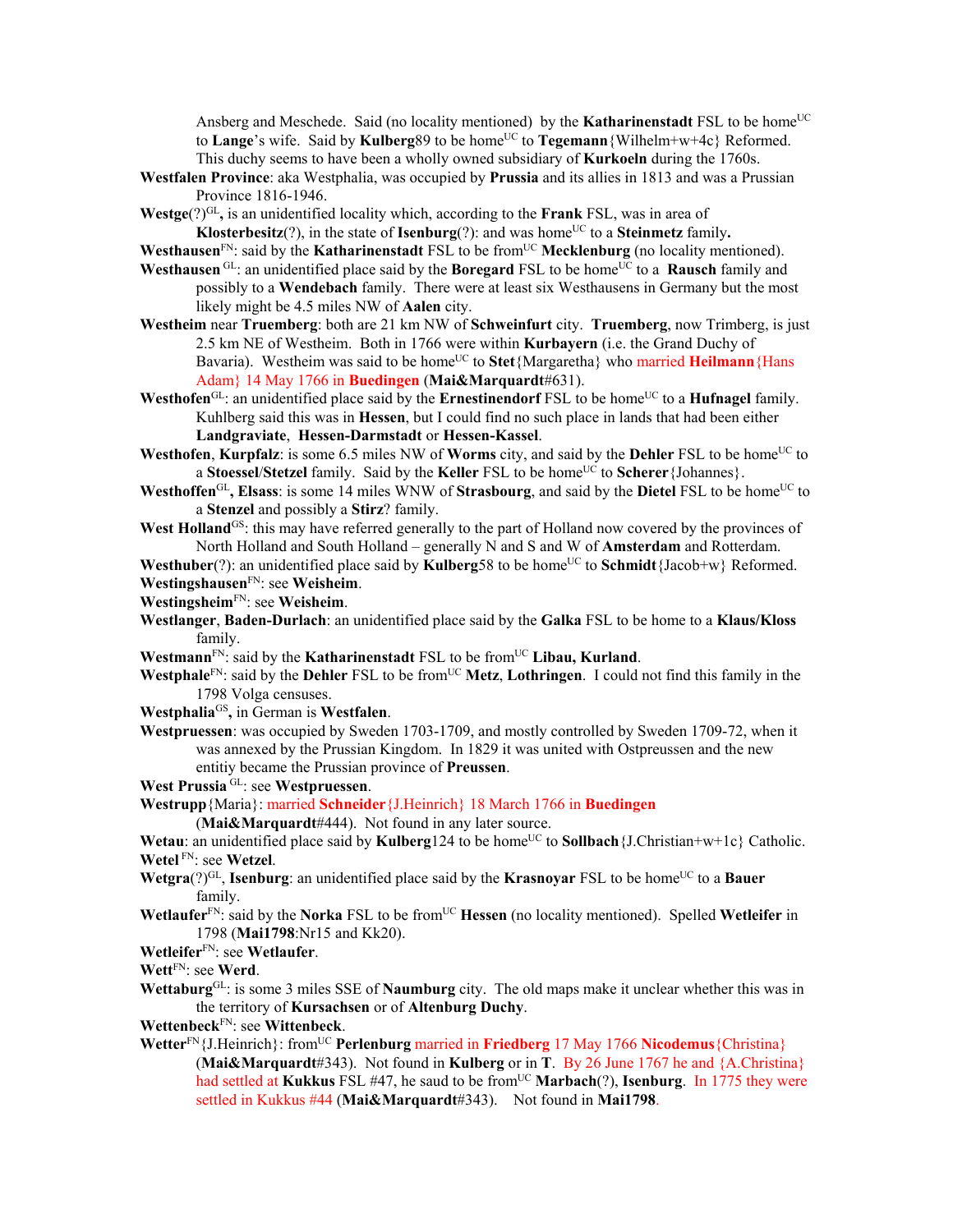- **Wetter**?, **Hessen**[-**Kassel Landgraviate**]: is 70 km SW of **Kassel** city and was said by the **Susannental** FSL to be home<sup>UC</sup> to a **Mueller** ${J.Georg}$  family.
- **Wetterau**GL**, Hesse**: the area around **Friedberg, Hesse**. Said (no locality mentioned) by the **Belowescher Kolonien** FSL to be home<sup>UC</sup> to a **Hahn/Honn** family.
- **Wetterburg**<sup>GL</sup>: said by the **Orlovskaya** FSL to be home<sup>UC</sup> to a **Keskel**? family. Pleve thought this might be **Wettaburg**; I think he is right.
- **Wettermann**<sup>FN</sup>: said by the **Kano** FSL to be from<sup>UC</sup> **Kopenhagen**, **Daenemark**. I could not find this family in the 1798 Volga censuses.
- **Wettermann**  $\widehat{F}N$ : said by the **Neidermonjou** FSL to be from<sup>UC</sup> **Kopenhagen**. I could not find this family in the 1798 censuses.
- **Wettersbach**(?)GL, [**Baden**-] **Durlach** [**Margraviate**]: a place incorporated into **Karlsruhe** city in 1975 and as **Uwettersbach** said by the **Dobrinka** FSL to be home<sup>UC</sup> to an **Utz** family.
- **Wettersborn**(?)<sup>GL</sup>, **Baden-Baden**: an unidentified place said by the **Dietel** FSL to be home<sup>UC</sup> to a **Spreuer** family.
- **Wetze**FN: see **Wetzel**.
- **Wetzel**<sup>FN</sup> said by the **Frank** FSL to be from<sup>UC</sup> **Stengerat**(?), **Hessen-Darmstadt.** If this family shares roots with the Wetzel family from Kamenka, then this is Seligenstadt, now in the state of Hesse, some 18 miles NE of Darmstadt.
- Wetzel/Wesel/Wesel/Wetel<sup>FN</sup>{Johannes}: Lutheran, from<sup>UC</sup> Wuerttemberg thence via<sup>UC</sup> the **Durlach** area, arriving at **Flensburg, Schleswig Royal Duchy** in July 1761. With wife {Regina} and 4 children, he sought permission to leave **Denmark** in April 1765. (**EEE** p.644). Before the 1775 census they had settled in **Grimm** (1775 census #53)
- Wetzel<sup>FN</sup>: said by the **Jost** FSL to be from<sup>UC</sup> Litschen, Sachsen. I could not find this family in the 1798 Volga censuses.
- Wetzel<sup>FN</sup>: said by the **Kamenka** FSL to be from<sup>UC</sup> Seligenstadt. If this family shares roots with the **Wetzel** family from **Frank**, then this is **Seligenstadt, Hesse**, some 18 miles NE of **Darmstadt**.
- **Wetzel**FN: said by the **Husaren** FSL to be from<sup>UC</sup> Aschaffenburg. In 1798 Wetzel was used in **Mai1798**:Hn30, but it was **Wetze** in Hn22**,** and **Wentzer** in Km27.
- **Wetzel**FN: said (no locality mentioned) by the **Kutter** FSL to be from<sup>UC</sup> **Isenburg**.
- **Wessel**{Juergen}: was a godparent at the **Luebeck** baptisim of a son of **Klein**{Jacob} and his **Burel** wife {A.Dorothea} 15 May 1765 (**Mai&Marquardt**#1340). No further information found.
- **Wetzlar**GS: a small independent city-state. The city is some 7 miles W of **Giessen**, **Hessen**. Said by the **Katharinenstadt** FSL to be home<sup>UC</sup> to a **Bueser** family. Said by the **Laub** FSL to be home<sup>UC</sup> to **Hinkelmann** and **Roth** families. For more see **Wezlar**.
- Wetzler {Melchior, Johannes}<sup>FN</sup>: listed by the 1816 **Neudorf** census (#54(M), 55(J's daughters) with no origin, and **KS**:484 suggested that M might have come from **Elsass**, and J from **Wuerttemberg** via **Kuhlhausen**. However, using **FHL**#1,475,194, items 3-6, the **GCRA** proved their origin in **Gaertringen**, **Boeblingen** [**Amt**], **Wuerttemberg**, having come to Russia via **Kuhlhausen, South Prussia**. See the **GCRA** book for more. Sometimes incorrectly spelled **Metzler**.
- **Wetzstein**{Johanne Louise}: married **Bercke/Berke**{Friedrich Michaelis aka Friedrich Michael} in **Rosslau** on 6 May 1766 (**Mai&Marquardt**#960, **KS**121,164). In 1766 with her **Bercke** husband and 1 son {Heinrich}, she took transport from **Oranienbaum** to the **Volga** but her husband died enroute (**T**3302-3304). I could not identify her or her son in **Kulberg** or in any published FSL. **Wever**FN: see **Weber**.
- **Weyand**FN: this family name was found recorded in **Kirburg** marriage records 1762-1767; see **Flegel** trip.
- **Weychardt/Wigand**{J.Christian}: and wife **Helleck**{Susanna M.}, their son was baptized in **Luebeck** 30 May 1766 (**Mai&Marquardt**#1312). Not found in **Kulberg**. Later in 1766 **Wigand**{Christoph}, {Maria} and infant son took transport in **Oranienbaum** for the **Volga** on which trip the son died (**T**#4026-4028). Not found in any later source.
- **Weydenhahn/Weidenhahn/Weygemann**{J.Andreas}; married **Mueller**{M.Sophia} in **Rosslau** 10 April 1766 (**Mai&Marquardt**#941 & **KS**164). **KS**164 also has **Weygemann** and the wrong year: 1765. On 4 July 1766 **Weidenhahn**{Andreas & Sophia}with no children arrived in **Russia**, he said to be from **Erfurt** (**Kulberg**1417). Later in 1766 this couple took transport in **Oranienbaum**  for the **Volga** (**T**5353-5354). Not found in any published FSL.